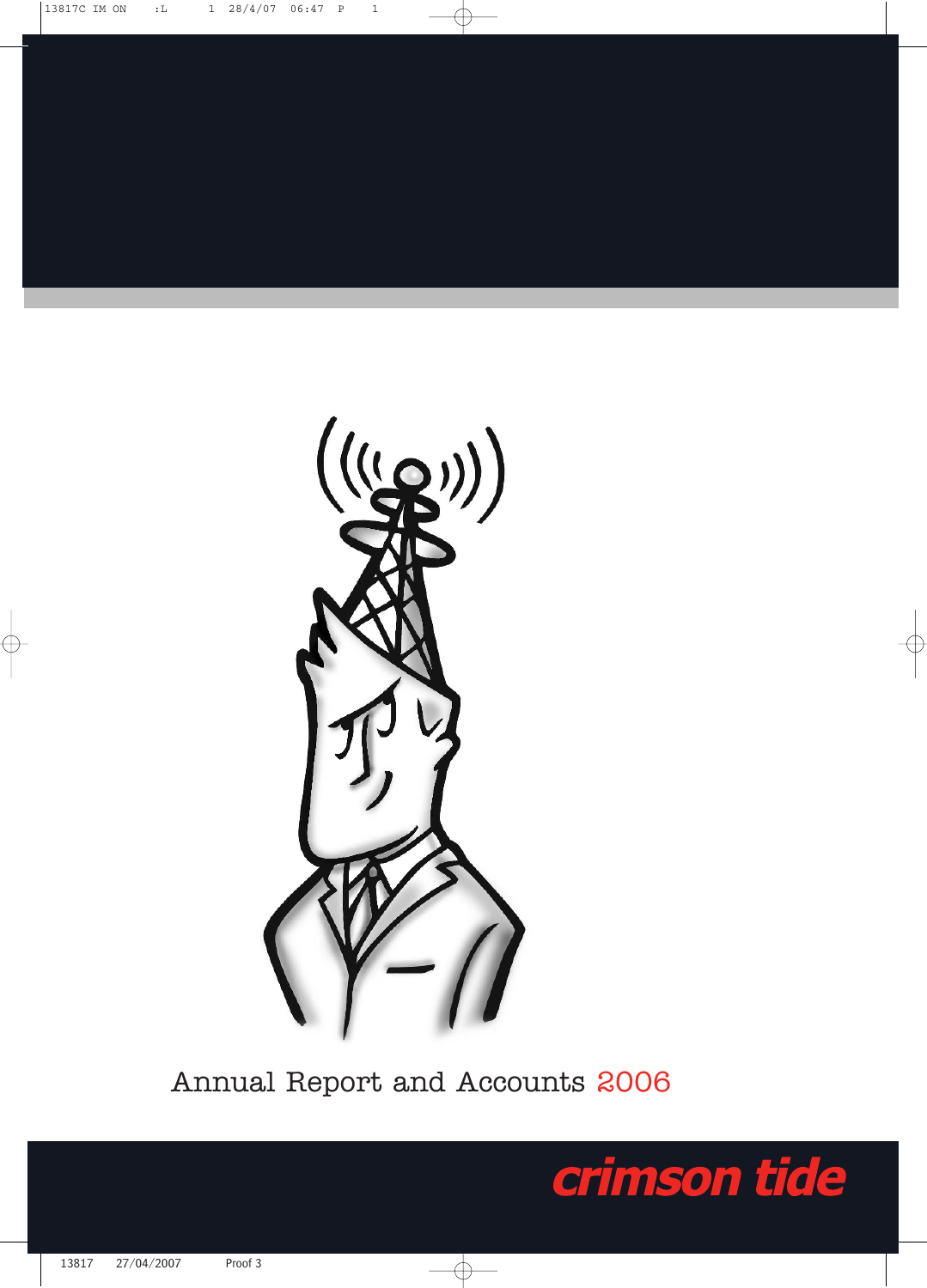# crimson tide

## ABOUT US

*crimson tide is a fast-growing provider of mobile data solutions for business*

*crimson tide provides customised business software on hand-held computers or smartphones which allows people to get their job done whenever, wherever*

*crimson tide provides it's range of end-to-end solutions on a subscription basis*



Where we've come from<br>and where we're going

#### CONTENTS

| 02 |
|----|
| 03 |
| 04 |
| 05 |
| 06 |
| 09 |
| 11 |
| 12 |
| 14 |
| 15 |
| 16 |
| 17 |
| 18 |
| 36 |
| 37 |
| 38 |
| 39 |
|    |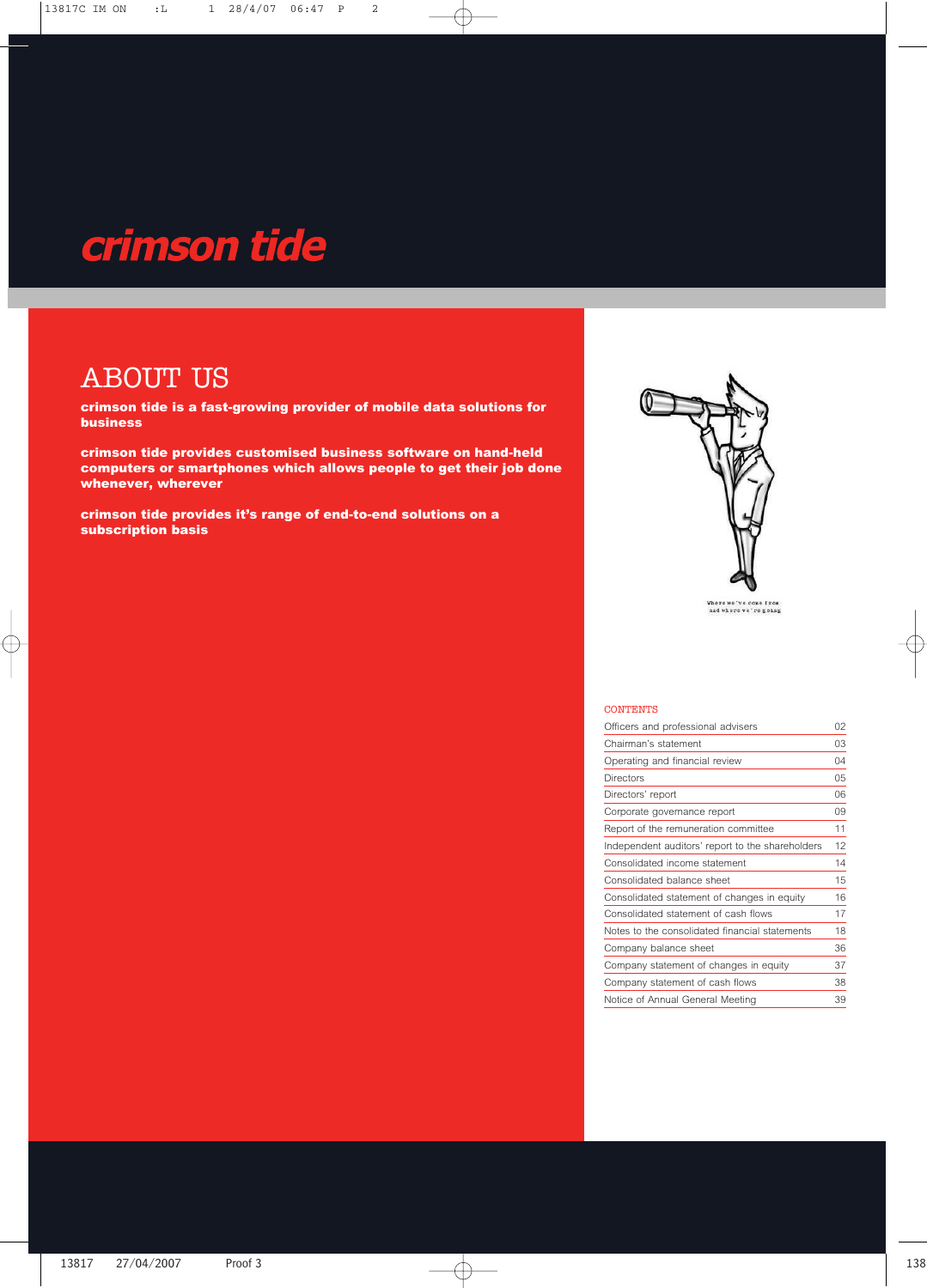## HIGHLIGHTS

- **●** Turnover increased 61% to £1.10m in the 14 months to 31 December 2006 (12 months to 30 November 2005: £0.69m)
- **●** Loss before interest, tax, depreciation and amortisation of £0.24m for the 14 months to 31 December, slightly better than expectations
- **●** Acquisition of Intelligent Data Limited, based in Ireland
- **●** Substantial growth in customer base and contracted revenues
- **●** Confident of growth prospects

## Turnover

Up 61%

## Acquisition

of IDL based in Dublin

Substantial Growth

in customer base and contracted revenues



Canantha: "I bet they need 500 nore units" Clint: "They always know what we need"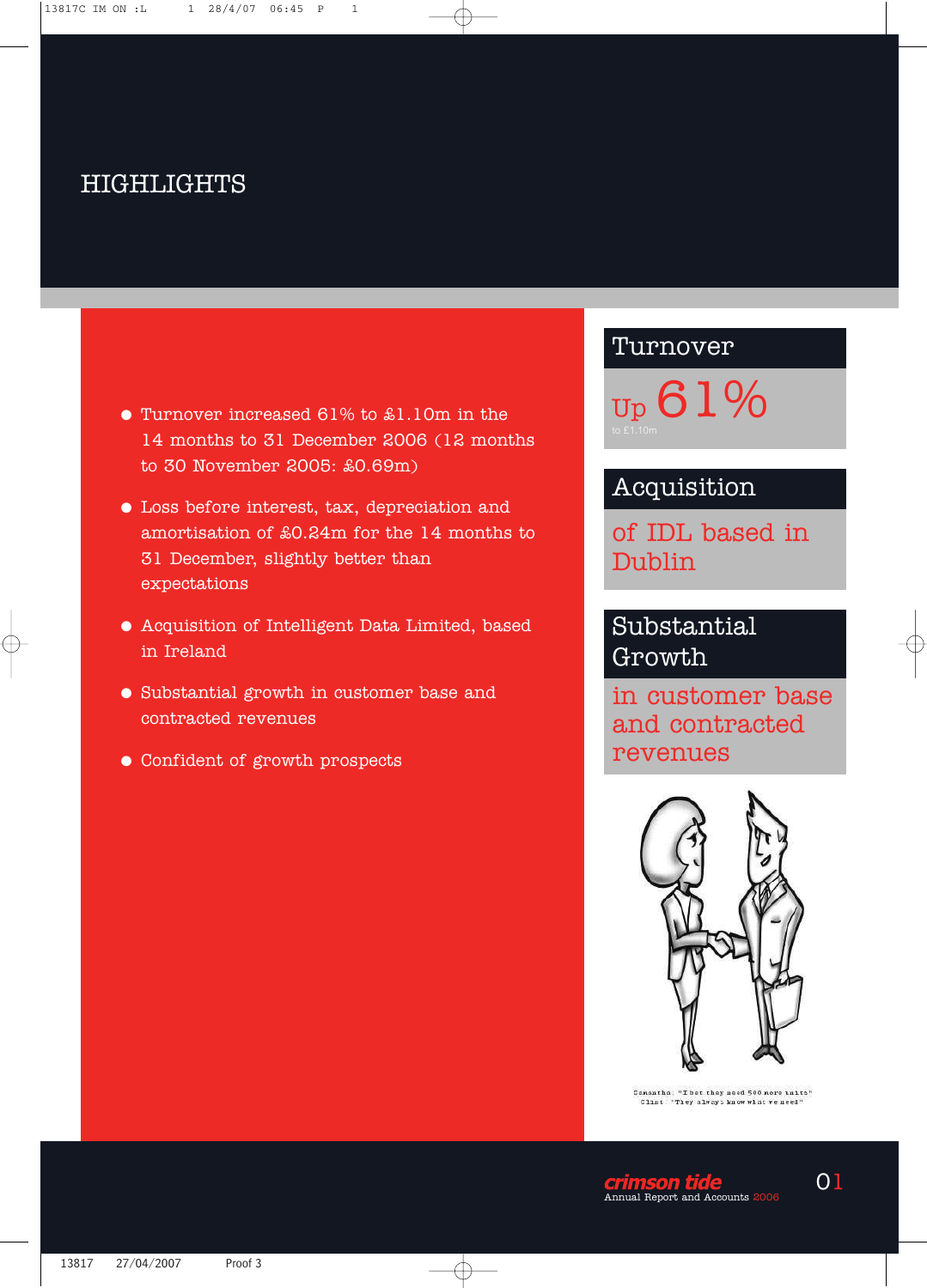## OFFICERS AND PROFESSIONAL ADVISERS

14 months ended 31 December 2006

| <b>The Board of Directors</b>       | B. R. J. Whipp (Executive Chairman)<br>R. S. Ager<br>G. B. Ashley<br>S. K. Goodwin<br>J. W. F. Roth |
|-------------------------------------|-----------------------------------------------------------------------------------------------------|
| <b>Secretary</b>                    | S. K. Goodwin                                                                                       |
| <b>Registered office</b>            | 10 Orange Street<br>Haymarket<br>London<br>WC2H 7DQ                                                 |
| <b>Registered Number</b>            | 0113845                                                                                             |
| <b>Bankers</b>                      | <b>HSBC Bank plc</b><br>9 Wellesley Road<br>Croydon<br>Surrey<br>CR9 2AA                            |
| <b>Auditors</b>                     | Shipleys LLP<br>10 Orange Street<br>Haymarket<br>London<br>WC2H 7DQ                                 |
| <b>Nominated Adviser and Broker</b> | W. H. Ireland Limited<br>24 Bennetts Hill<br>Birmingham<br><b>B2 5QP</b>                            |
| <b>Solicitors</b>                   | Gordons Partnership LLP<br>22 Great James Street<br>London<br>WC1N 3ES                              |
| Website                             | www.crimsontide.co.uk                                                                               |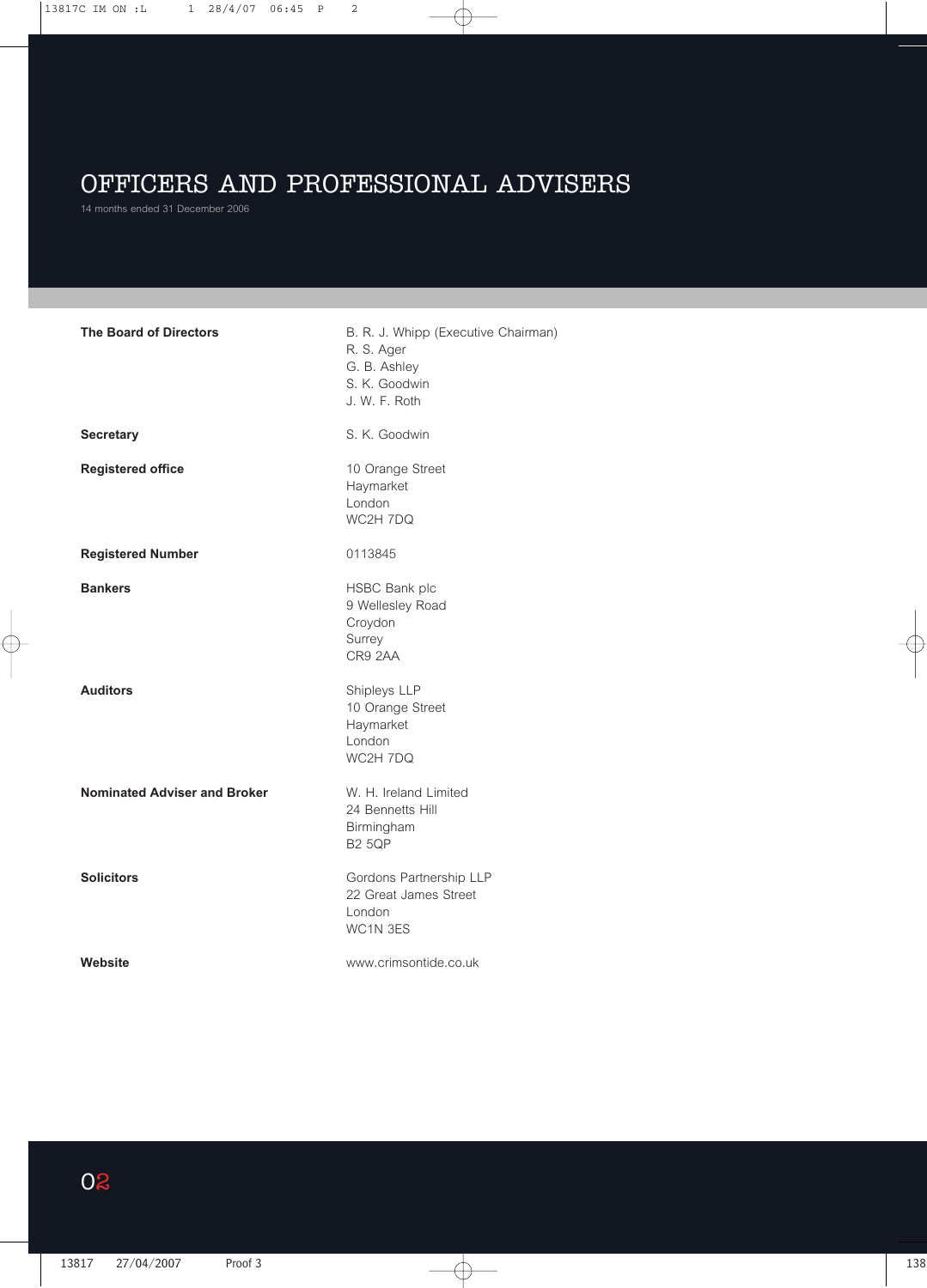## CHAIRMAN'S STATEMENT

14 months ended 31 December 2006

. . . a significant period in the Group's history. The Directors have confidence in the growth prospects and are committed to driving the business forward.

I am extremely pleased to report the results for Crimson Tide plc for the fourteen months ended 31 December 2006, a significant period in the Group's history. Turnover has grown strongly to £1.1m and the loss before tax of £0.3m was in line with our investment and growth strategy and slightly better than our expectations.

The Company was renamed Crimson Tide plc on 21 August 2006 when A. Cohen & Co. plc acquired the entire issued share capital of Crimson Tide Limited by way of a reverse takeover and at the same time raised £0.5m, net of expenses. Graham Ashley remained on the Board of Directors and was joined by the Executive Directors of Crimson Tide Limited and Rowley Ager. Since our readmission to AIM, we have continued to develop a wide customer base and our mobile data solutions are being used by a diverse range of organisations. The Group is now well established as a supplier of mobile data and software solutions.

On 7 December 2006 we acquired the entire share capital of Intelligent Data Limited ('IDL'), a company based in

Dublin, Ireland. This company has been renamed Crimson Tide (IE) Limited and we have integrated the team and products sold in Ireland into our enlarged group. This acquisition gives us an exciting opportunity to leverage our mobile data solutions into the Irish market as well as adding a number of new mobile data solutions to sell in the UK. In addition, we have welcomed some skilled individuals to our team and are delighted that Laurence D'Arcy, the Managing Director of IDL, has remained with the Company.

At the Annual General Meeting to be held on 5 June 2007 all of the Directors are required to retire; specifically, Stephen Goodwin, Jeremy Roth, Rowley Ager and I under Article 88 (having been co-opted since the shareholders last met) and Graham Ashley, by rotation under Article 82. In addition, two procedural revisions to the Articles are proposed. The Board will be voting in favour of all resolutions proposed in respect of their shareholdings.

The Directors have confidence in the growth prospects for Crimson Tide and in our dedicated team's ability to manage

this growth. We are committed to driving the business forward during what we believe will be another exciting year in a rapidly growing market.

Barrie Whipp Chairman

17 April 2007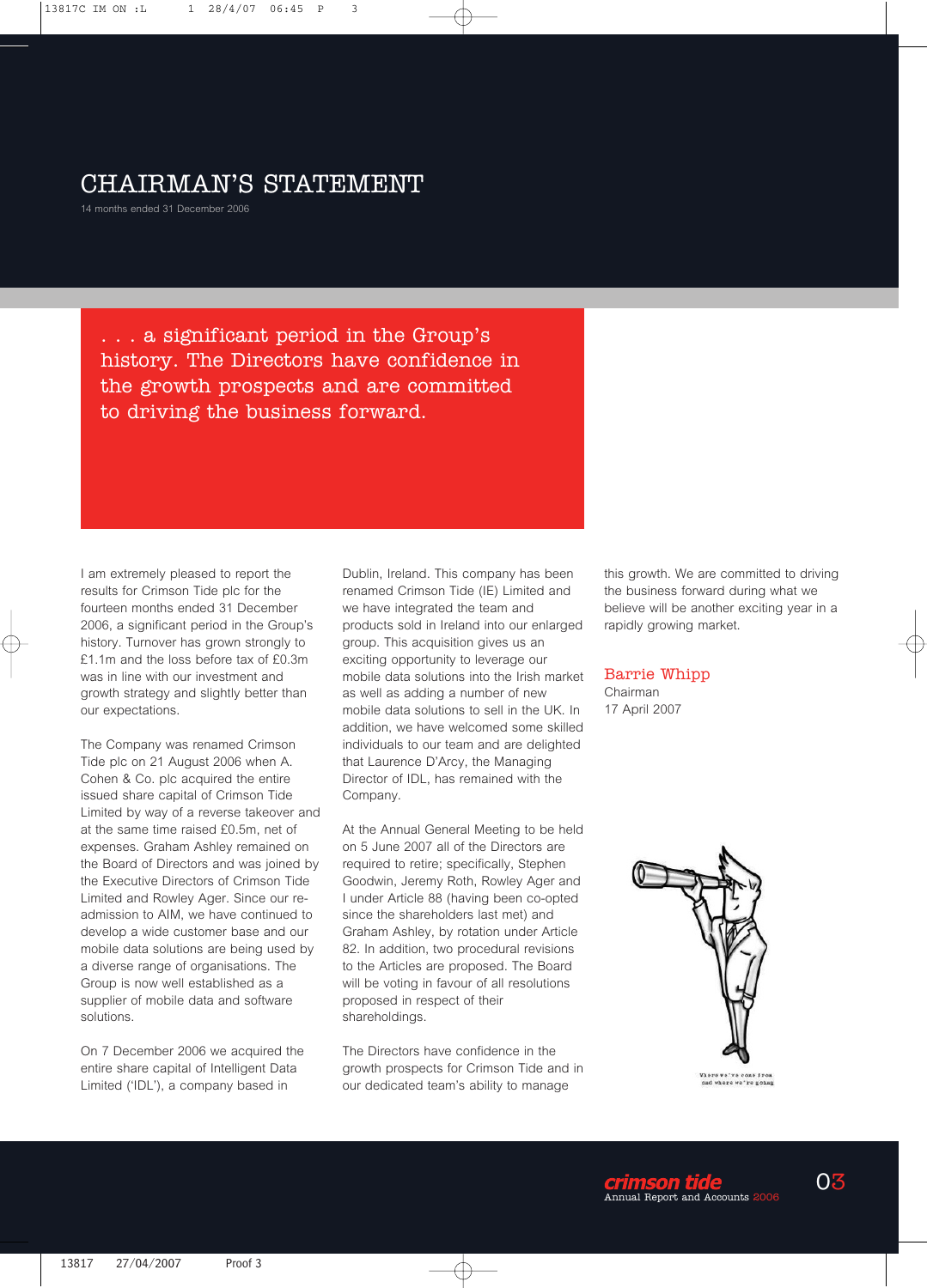## OPERATING AND FINANCIAL REVIEW

14 months ended 31 December 2006

I am very pleased to report on the Group's development in this highly siginificant period. Much progress has been made since the reverse takeover of A. Cohen & Co. plc by Crimson Tide Limited in August 2006; we have increased our customer base, grown the number of users of our mobile data solutions and widened our geographic footprint.

## Operating Review

The Group remains focused on expanding its range of mobile data solutions. We have had particular success with mobile email and forms solutions and continue to refine these offerings both in terms of the back-end technology and the front-end "look and feel" for our expanding customer base. Furthermore, our mobile data solutions are now being used in a wide range of vertical markets.

We have improved our web interface for customers, giving them (and their customers) excellent real-time results for many of our data capture solutions. We are also now able to provide customers with remote access to their intranet, for example, we have enabled a key customer to allow their users secure remote access to their HR system using mobile devices. We aim to expand our intranet solutions and have a range of opportunities under discussion.

Our pipeline of business is strong and one of our challenges is to ensure that we remain able to deliver solutions rapidly to our customers. Our employees have made a considerable contribution during the period and their continuing commitment has been one of the keys to our success to date.

We are certain that the market for mobile applications is growing dramatically. We

are similarly convinced that the market lacks companies such as ours that can deliver the full end-to-end solution rapidly and, very importantly, on a subscription basis.

Another key to our success has been that we have established business partnerships with respected organisations in every area of our business, including hardware suppliers, software providers and the mobile networks. The latter enable us to deliver the right tariff and data solution for optimum pricing and connectivity.

One of our strategic objectives is growth by acquisition and in December 2006, we acquired Intelligent Data Limited, based in Dublin, for an initial consideration of £220,000 satisfied by cash of £120,000 and the balance satisfied by the issue of 4 million ordinary shares. Laurence D'Arcy, the Managing Director, and his team offered us a number of opportunities. Firstly, the team had a sales and technical background in developing hand-held applications, with particular abilities in barcode scanning and RFID. Secondly, we believe that Ireland offers a fertile market for our own hand-held applications. Finally, there are a number of applications developed by the business that will suit our sales efforts in the UK.

## Financial Performance

The financial results cover the 14 month period to 31 December 2006 and have been prepared under International Financial Reporting Standards (IFRS). All companies admitted to trading on AIM will be required to report under IFRS for accounting periods commencing on or after 1 January 2007; however the Board made a strategic decision in 2006 to voluntarily adopt IFRS ahead of this

requirement. The Board believes this will facilitate consistent presentation of the results in the future.

The financial information that follows has been prepared under the reverse acquisition accounting provisions of IFRS 3 as a continuation of the legal subsidiary, Crimson Tide mPro Limited (formerly Crimson Tide Limited).

In the 14 months to 31 December 2006 turnover increased 61% to £1.10m (12 months to 31 October 2005: £0.69m). The loss before interest, tax, depreciation and amortisation for the 14 months to 31 December 2006 was slightly better than expectations at £0.24m (12 months to 31 October 2005: £0.11m).

Performance since the reverse takeover has been slightly ahead of expectations with turnover increasing as a result of the Group's ongoing investment in marketing and human resources, utilising the proceeds from the fundraising. Our range of mobile data services has continued to grow in both the private and public sectors, totalling over 70 customers and 1,000 users by the year end.

## Future Prospects

I am very pleased with the progress we are making. The market is strong and the Group is well positioned to exploit this and carry on with its expansion plans, both organically and by acquisition. We aim to continue to grow our subscriber base with an exciting range of offerings for our customers. I look forward with optimism to the year ahead.

### Stephen Goodwin

Chief Executive 17 April 2007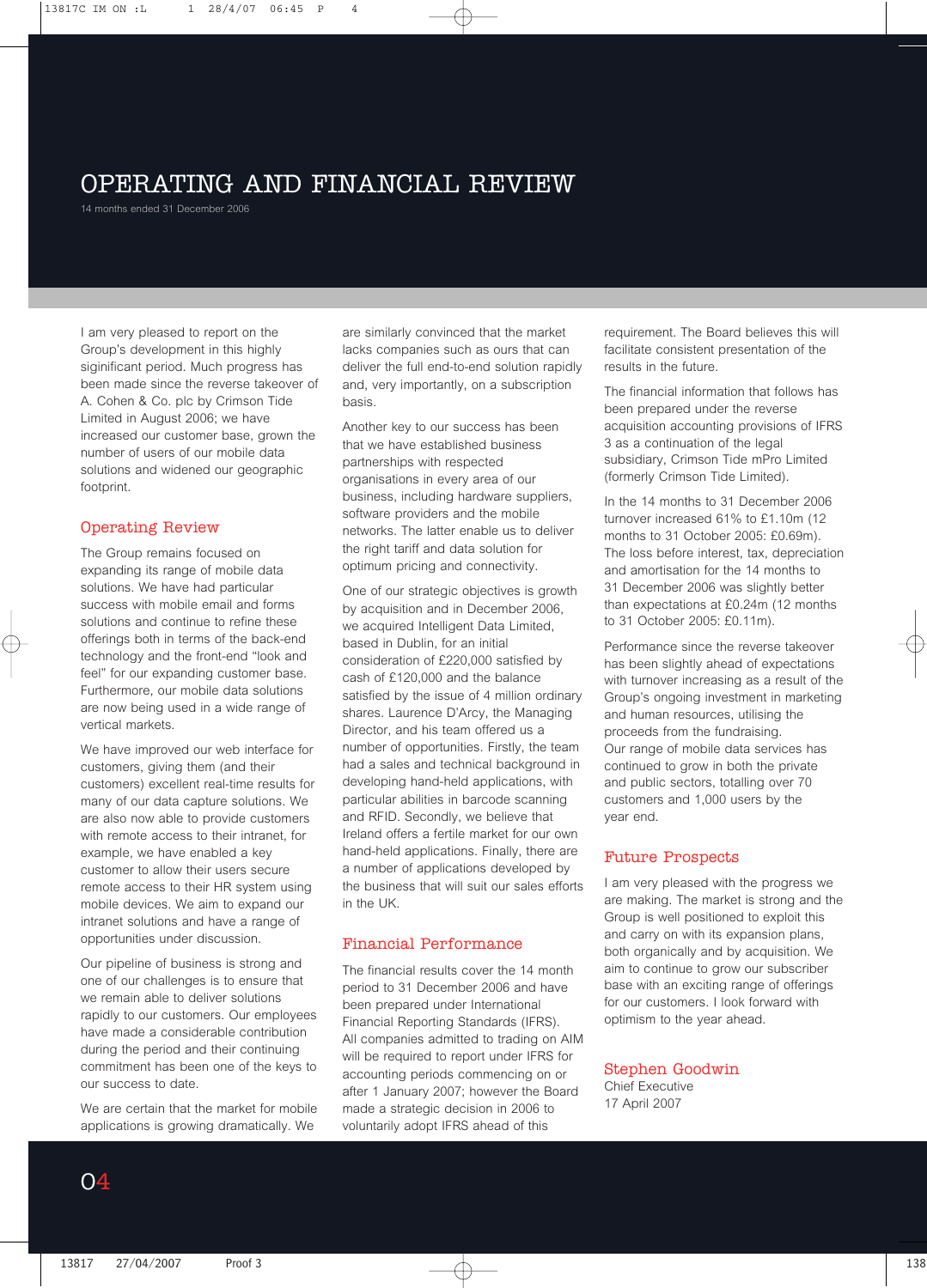## DIRECTORS

as at 31 December 2006

## Barrie Reginald John Whipp *(aged 46, Executive Chairman)*

Barrie founded Crimson Tide in 1996 and he formulated the ideas behind the Group's mobile data solutions in 2003. He is responsible for setting the Group's vision and strategy as well as setting goals and targets for the Board.

After an early career in finance and business administration with Dowell Schlumbeger S.A. and UDS Group plc, Barrie joined Tiphook plc where he founded the financial services arm in 1986. He became Group Managing Director of IAF Group plc, which was admitted to the Official List in April 1994. In 1996 Barrie set up Crimson Tide, where he was responsible for the day-today management until 2004, when he recruited the current management team. He has served as a non-executive Director of Wills Group plc as well as a number of private companies.

#### Stephen Keith Goodwin *(aged 48, Chief Executive Officer)*

Steve was appointed as Crimson Tide's Chief Executive in April 2004 and has responsibility for delivering the strategy, day-to-day management of the Group and financial management and control.

Steve is a Certified Accountant with 18 years' experience at Board level and with 14 years' experience as a CEO. After training as an accountant working for Shell International, he joined Tiphook plc in 1988 where he became Group Financial Controller and later Finance Director of the trailer division. In 1994 Steve was appointed Managing Director of the rail division and in 1996 led the management team in a £30m management buyout working with

Prudential's venture capital arm and HSBC. The business was sold two years later to GE Capital where he stayed on as Managing Director of GE's European rail business and gained further experience in negotiating and integrating acquisitions.

## Jeremy Walter Frederick Roth *(aged 45, Sales Director)*

Jeremy has over 15 years' experience in mobile telecommunications. His early career was with Connexions, a mobile telecoms dealer based in the South East in the early days of the introduction of personal mobile phones. He joined Astec Communications in 1989 which was subsequently taken over by Vodafone. Jeremy worked within Vodafone Corporate, dealing with mobile communications for some of its largest corporate accounts, and later, as a senior sales executive, was given responsibility for dealing with the NHS. During this time he built relationships with a number of NHS trusts, including ambulance services and the Department of Health. He developed these accounts from being purely users of voice communications to mobile data, introducing a number of Blackberrybased and other mobile data solutions. He joined Crimson Tide in 2004 to head the Company's sales effort.

## Rowley Stuart Ager *(aged 61, Non-Executive Director)*

Rowley is a qualified accountant who has spent all of his working life in industry and commerce. In 1972 he joined BAT Industries Group where he held a number of finance roles. In 1986, Rowley joined Tesco PLC becoming Company Secretary from 1990 to 2004 and was a member of

the Tesco PLC board from 1992 to 2004. Rowley was Chairman of Tesco Personal Finance, a joint venture with RBS Group plc, from its formation in 1995 until he retired in 2004. He is currently chairman of Tesco Pension Trustees Ltd.

Rowley is chairman of the Audit Committee.

#### Graham Basil Ashley *(aged 59, Non-Executive Director)*

Graham has over 40 years' experience in stockbroking and corporate finance and was a founding director and shareholder of stockbrokers Greig Middleton Holdings Limited. After the merger of Greig Middleton with Gerrard Limited, he became a director of Gerrard Limited and following its acquisition by Old Mutual Securities Limited ("OMS"), a Corporate Finance director of OMS (which subsequently became Arbuthnot Securities Limited). Graham has advised on acquisitions and disposals and fundraisings across a wide range of sectors and industries.

Graham is currently Chief Executive Officer of IAF Securities Limited, a stockbroking firm which is a division of IAF Group plc, quoted on AIM, and became a Non-Executive Director of Crimson Tide Limited in April 2004. Graham was appointed as a Director of A. Cohen & Co. Plc on 20 October 2004 and was Chairman from February 2005 until the reverse acquisition of Crimson Tide Limited in August 2006.

Graham is chairman of the Remuneration Committee.

05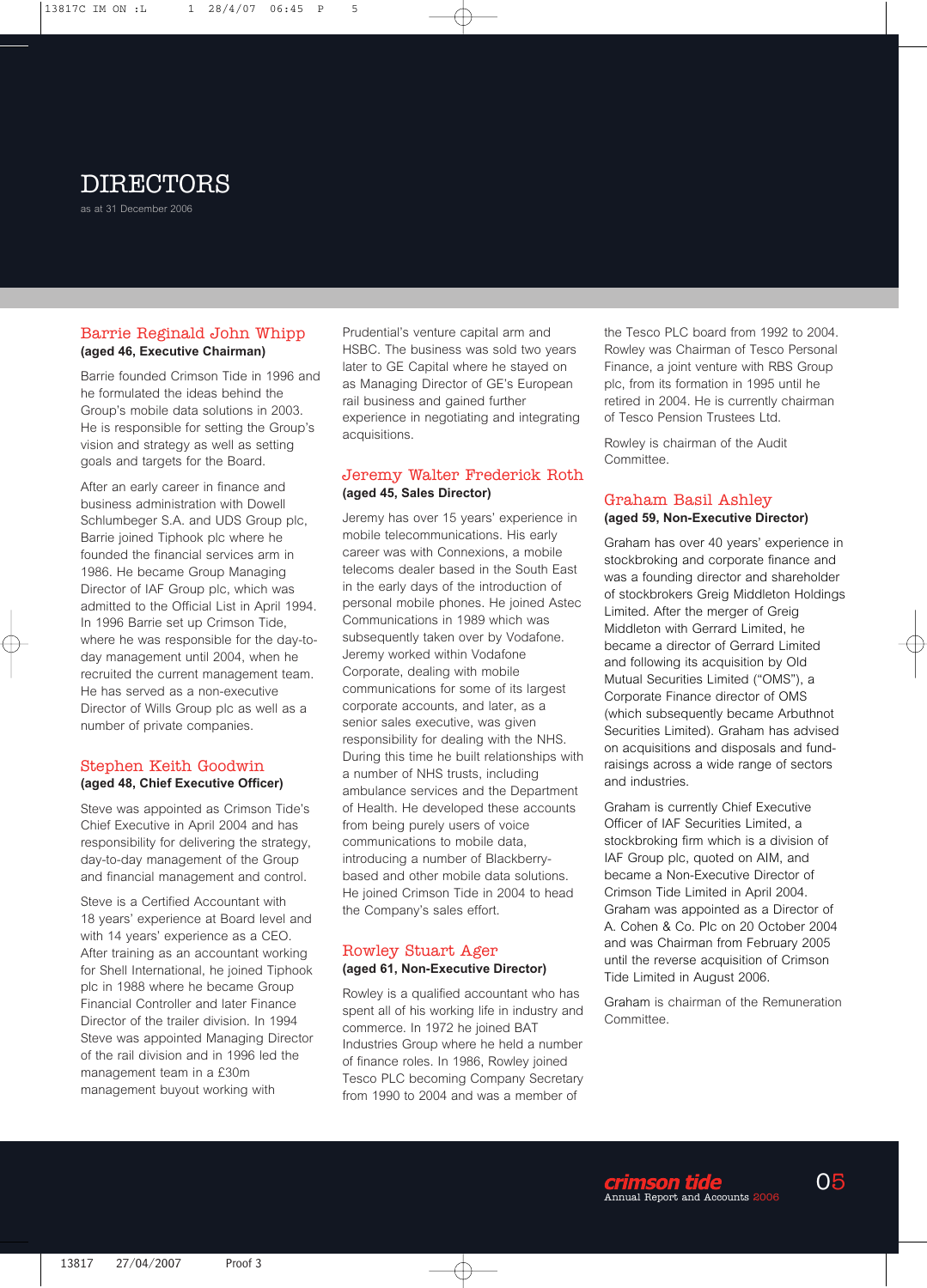## DIRECTORS' REPORT

14 months ended 31 December 2006

The Directors present their report and the audited financial statements of the Group for the fourteen months ended 31 December 2006.

### Principal Activities and Review of the Business

The principal activity of the Group during the period was the provision of mobile data solutions and related activities.

The principal activity of the Company is to provide management and support to other Group companies.

A review of the year and future developments are given in the Operating And Financial Review.

## Results and Dividends

The trading results for the fourteen months and the Group's financial position at the end of the financial period are shown in the attached financial statements.

The statements have been prepared under International Financial Reporting Standards ("IFRS").

Turnover for the 14 months to 31 December 2006 was £1,105,729 (year for 31 October 2005: £686,911) and the total loss for the period before taxation was £296,863 (year to 31 October 2005: £161,793).

The Directors do not recommend payment of a final dividend.

### **Directors**

The following Directors have held office during the year:

| Name           | <b>Position</b>        | <b>Appointed / Resigned</b> |
|----------------|------------------------|-----------------------------|
| B. R. J. Whipp | Executive Chairman     | Appointed 21 August 2006    |
| S. K. Goodwin  | <b>Chief Executive</b> | Appointed 21 August 2006    |
| J. W. F. Roth  | Sales Director         | Appointed 21 August 2006    |
| G. B. Ashley   | Non-Executive Director |                             |
| R. S. Ager     | Non-Executive Director | Appointed 21 August 2006    |
| J. S. Ferguson | Non-Executive Director | Resigned 21 August 2006     |
| R. J. Sincock  | Non-Executive Director | Resigned 21 August 2006     |

## Directors' Interests in Shares

Directors' interests in the share capital of the Company, including family and pension scheme interests, were as follows:

|                | <b>Ordinary shares</b> |                  |  |
|----------------|------------------------|------------------|--|
|                | £0.01 each             | £0.01 each       |  |
|                | 31 December 2006       | 31 December 2005 |  |
| B. R. J. Whipp | 115,610,132            |                  |  |
| S. K. Goodwin* | 25,611,484             |                  |  |
| J. W. F. Roth  | 30,131,159             |                  |  |
| G. B. Ashley   | 16,000,000             |                  |  |
| R. S. Ager     | 5,000,000              |                  |  |
| J. S. Ferguson |                        | 48,162           |  |
| R. J. Sincock  |                        | 50,000           |  |

\* Mr Goodwin also had an interest as a trustee in 1,650,000 Ordinary Shares of £0.01 each as at 31 December 2006.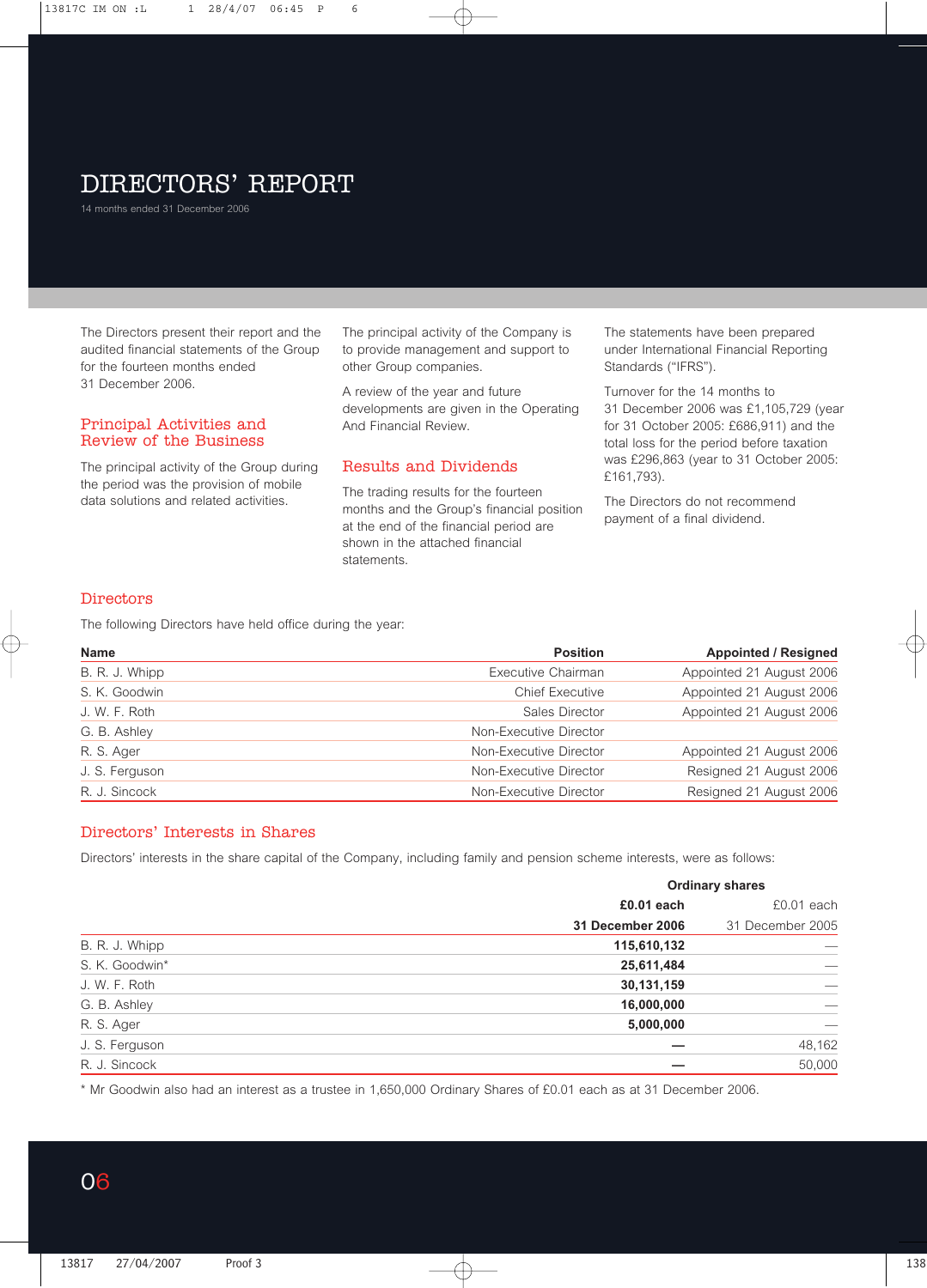## Directors' Interests in Warrants

The interests of Directors in Warrants as at 31 December 2006 were as follows:

|              |             | <b>Warrants</b>             |  |  |
|--------------|-------------|-----------------------------|--|--|
|              | 31 December | 31 December                 |  |  |
|              | 2006        | 2005                        |  |  |
| G. B. Ashley | 1,309,718   | $\overbrace{\hspace{15em}}$ |  |  |
| R. S. Ager   | 1,043,750   | $\overline{\phantom{a}}$    |  |  |

### Significant shareholdings

As at 30 March 2007 the shareholders' register showed that the following shareholders had interests in 3% or more of the share capital of the Company:

|                       | <b>Ordinary shares</b> | Percentage of |  |
|-----------------------|------------------------|---------------|--|
|                       | currently held as      | issued share  |  |
| <b>Shareholder</b>    | at 30 March 2007       | capital       |  |
| B. R. J. Whipp        | 115,610,132            | 41.30%        |  |
| J. W. F. Roth         | 30,131,159             | 10.76%        |  |
| S. K. Goodwin         | 25,611,484             | 9.15%         |  |
| W. H. Ireland Limited | 19,533,183             | 6.98%         |  |
| G. B. Ashley          | 16,000,000             | 5.72%         |  |

### Financial Risk Management

The Company's exposure to financial risk is set out in note 18 to the accounts.

## Policy on Payments to **Suppliers**

It is the policy of the Company in respect of all its suppliers, where reasonably practicable, to settle the terms of payment with those suppliers when agreeing the terms of each transaction, to ensure that those suppliers are made aware of the terms of payment, and to abide by those terms.

### Health, Safety and the Environment

Crimson Tide operates responsibly with regard to its shareholders, employees, other stakeholders, the environment and the wider community. The Group and Company are committed to the wellbeing of all employees and ensure that their health, safety and general welfare is paramount at all times. We also maintain open and fair relationships with all clients and suppliers while ensuring that all transactions are operated on an arm's length, commercial basis.

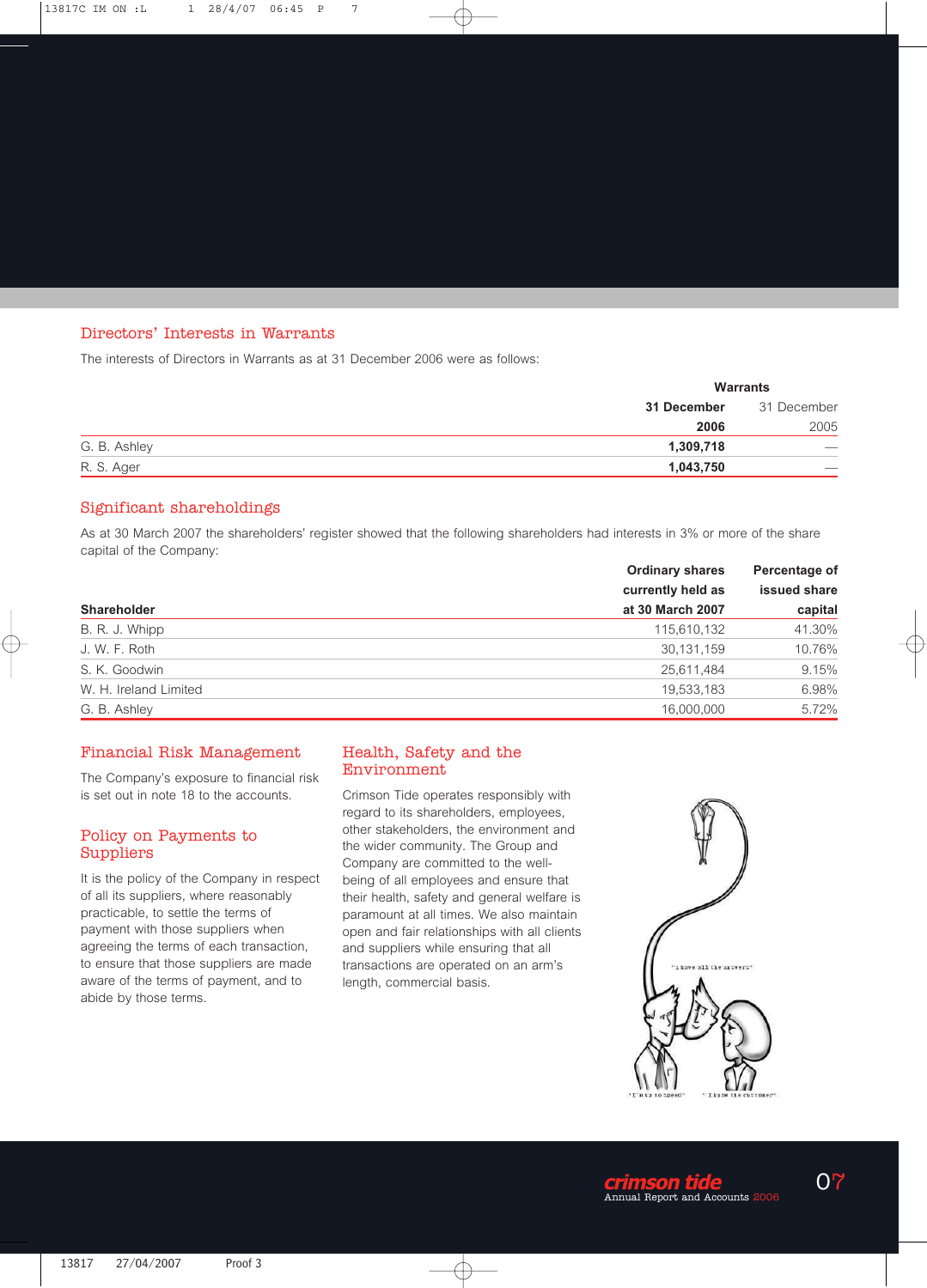## DIRECTORS' REPORT

continued

### Political and Charitable Contributions

No political or charitable donations were made during the period.

## Statement of Directors' Responsibilities

Company law requires the Directors to prepare financial statements for each financial period which give a true and fair view of the state of affairs of the Group and of the profit or loss of the Group for that period. In preparing those financial statements, the Directors are required to:

- a. select suitable accounting policies and then apply them consistently;
- b. make judgements and estimates that are reasonable and prudent;
- c. state whether applicable accounting standards have been followed, subject to any material departures disclosed and explained in the financial statements; and
- d. prepare the financial statements on the going concern basis unless it is inappropriate to presume that the Group will continue in business.

The Directors are responsible for keeping proper accounting records which disclose with reasonable accuracy at any time the financial position of the Group and to enable them to ensure that the financial statements comply with the requirements of the Companies Act 1985 and Article 4 of the IAS regulation. They are also responsible for safeguarding the assets of the Group and hence for taking reasonable steps for the prevention and detection of fraud and other irregularities.

The Directors are responsible for the maintenance and integrity of the corporate and financial information included on the Group's website. Legislation in the United Kingdom governing the preparation and dissemination of financial statements may differ from legislation in other jurisdictions.

## Disclosure of information to the auditors

In the case of each of the persons who were Directors of the Company at the date when this report was approved:

- **●** so far as each of the Directors is aware, there is no relevant audit information (as defined in the Companies Act 1985) of which the Company's auditors are unaware; and
- each of the directors has taken all the steps that he/she ought to have taken as a director to make himself/herself aware of any relevant audit information (as defined) and to establish that the Company's auditors are aware of that information.

#### Independent Auditors

On 1 May 2006, the practice of AGN Shipleys tranferred its business to Shipleys LLP, a limited liability partnership incorporated under the Limited Liability Partnership Act 2000. The Company's consent has been given to treating the appointment of AGN Shipleys as extending to Shipleys LLP with effect from 1 May 2006 under the provisions of Section 26(5) Companies Act 1989. Shipleys LLP has indicated its willingness to remain in office and a resolution to reappoint them as auditors will be proposed at the Annual General Meeting.

Signed by order of the Board

#### Stephen Goodwin

Company Secretary 17 April 2007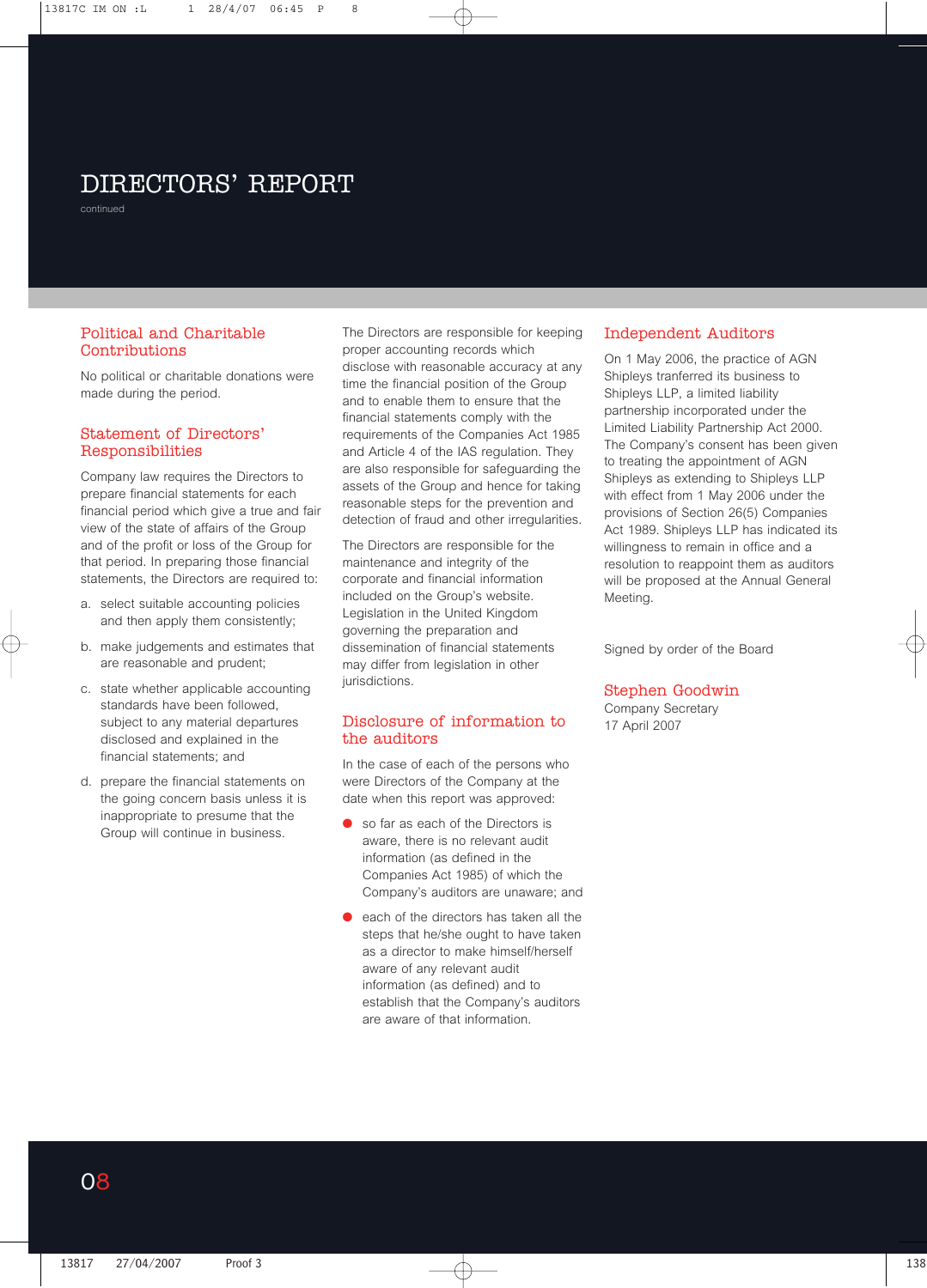## CORPORATE GOVERNANCE REPORT

14 months ended 31 December 2006

The requirements of the combined code of principles of corporate governance set out in the listing rules of the Financial Services Authority are not mandatory for companies traded on AIM. However, the Directors are committed to complying with best practice in this area, and have adopted its principles where they have been considered appropriate.

#### Shareholder communication

The Group seeks to ensure that all shareholders are kept informed about the Group and its activities. A comprehensive annual report and accounts is sent to shareholders and an interim report is published.

The Annual General Meeting is a forum for shareholders' participation with the opportunity to meet and question Board members including the non-executive members and the Chairmen of the Board committees.

Additionally, the Group operates an investors section on its website to provide further details of the Group's activities.

## Board of Directors and Board **Committees**

The Board of Directors, which consists of three Executive and two Non-Executive Directors, is responsible for the Group's system of corporate governance. The role of the Non-Executive Directors is to bring independent judgement to Board discussions and decisions.

The Board meets regularly throughout the year. It has a schedule of matters referred to it for decision, which includes Group strategy and future developments, allocation of financial resources, investments, annual and interim results, and risk management.

The Group has two Board committees, which operate within defined terms of reference.

## Audit Committee

The Audit Committee, comprising Mr Ager (Chairman), Mr. Whipp and Mr Goodwin, is responsible for reviewing the full and half year results. In addition, the Audit Committee monitors the framework of internal control.

## Remuneration Committee

The Remuneration Committee, comprising Mr Ashley (Chairman), Mr Whipp and Mr Goodwin, reviews the remuneration of the Executive Directors and any senior executive of the Group and considers the grant of options and payment of performance related bonuses.

## Internal Control

The Directors are responsible for ensuring that the Group maintains a system of internal control to provide them with reasonable assurance regarding the reliability of financial information used within the business and for publication and that assets are safeguarded. There are inherent limitations in any system of internal financial control. On the basis that such a system can only provide reasonable but not absolute assurance against material misstatement or loss and that it relates only to the needs of the business at the time, the system as a whole was found by the Directors at the time of approving the accounts to be generally appropriate to the size of the business.



09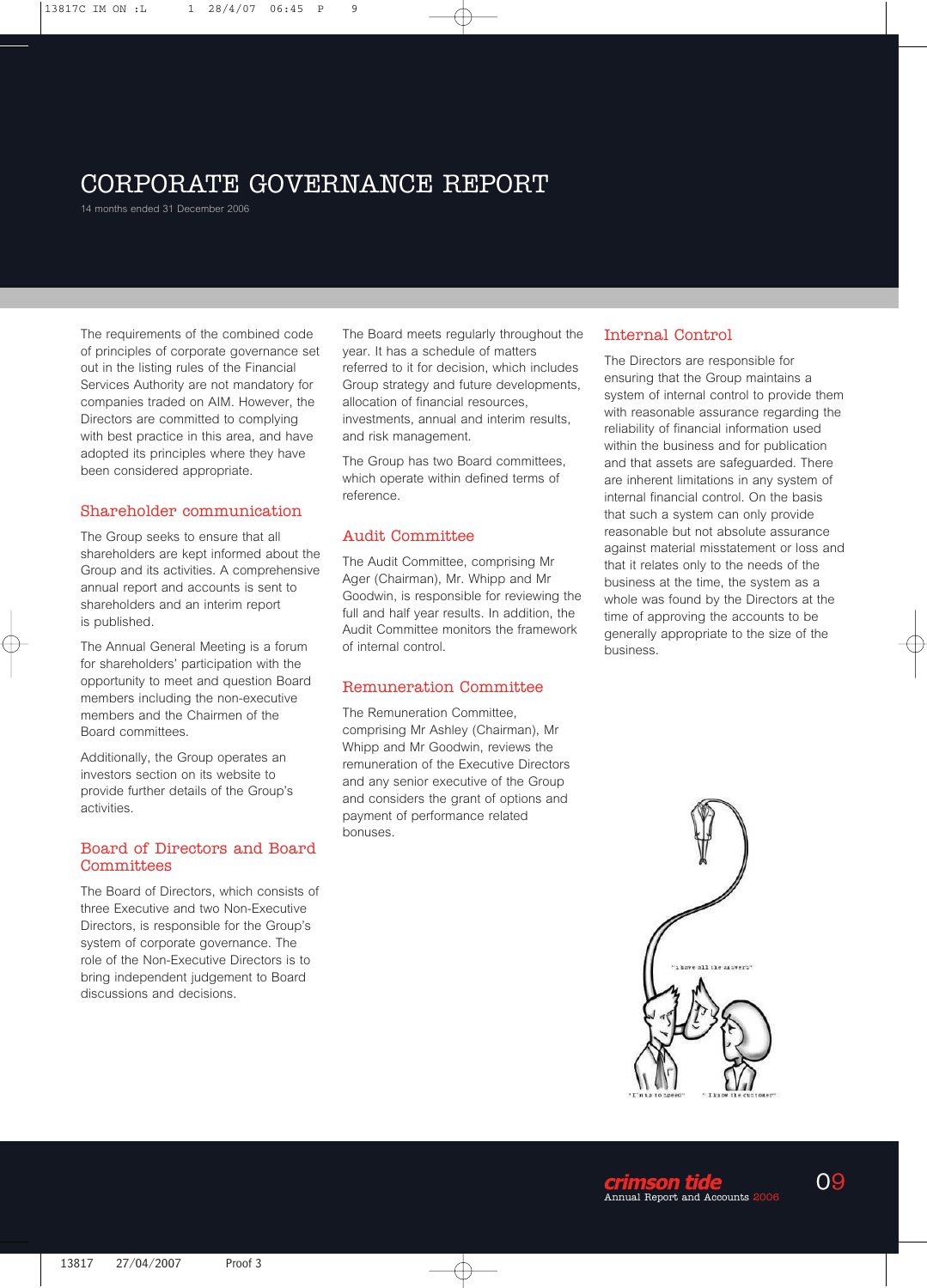## CORPORATE GOVERNANCE REPORT

continued

## Going Concern

After reviewing budgets and forecasts, the Directors have a reasonable expectation that the Group and Company have adequate resources to continue as an operational business for the foreseeable future. The financial statements have therefore been prepared on a going concern basis.

## Employment Policy

The Board places considerable value on the involvement of its employees and has effective arrangements for communicating the Group's results and significant business issues to them.

The Directors recognise that continued and sustained improvement of the Group depends on its ability to attract, motivate and retain employees of the highest calibre. Furthermore, the Directors believe that the Group's ability to sustain the competitive advantage in the long term depends on ensuring that all employees contribute to the maximum of their potential. The Group is committed to improving the performance of all its employees through appropriate development and training.

Share ownership is at the heart of the Group's remuneration philosophy and the Directors believe that the key to the Group's future success lies in a motivated workforce holding a stake in the Group. For this reason the Board implemented an Enterprise Management Incentive share option scheme in February 2007 which is available to all Group employees subject to meeting certain qualifying rules.

The Group is an equal opportunity employer. Entry into and progression within the Group is solely determined on the basis of work criteria and individual merit.

The Group gives full and fair consideration to applications for employment made by disabled persons, having regard to their respective aptitudes and abilities. The policy includes, where practicable, the continued employment of those who may become disabled during their employment and the provision of training and career development and promotion, where appropriate.

## Corporate Responsibility

Crimson Tide plc operates responsibly with regard to its shareholders. employees, other stakeholders, the environment and the wider community. The Group is committed to the well-being of all employees and ensures that their health, safety and general welfare is paramount at all times. We also maintain open and fair relationships with all clients and suppliers while ensuring that all transactions are operated on an arm's length, commercial basis. As part of this culture, the Group ensures that all suppliers are paid in a timely fashion, unless there are sound commercial reasons why payment should not be made.

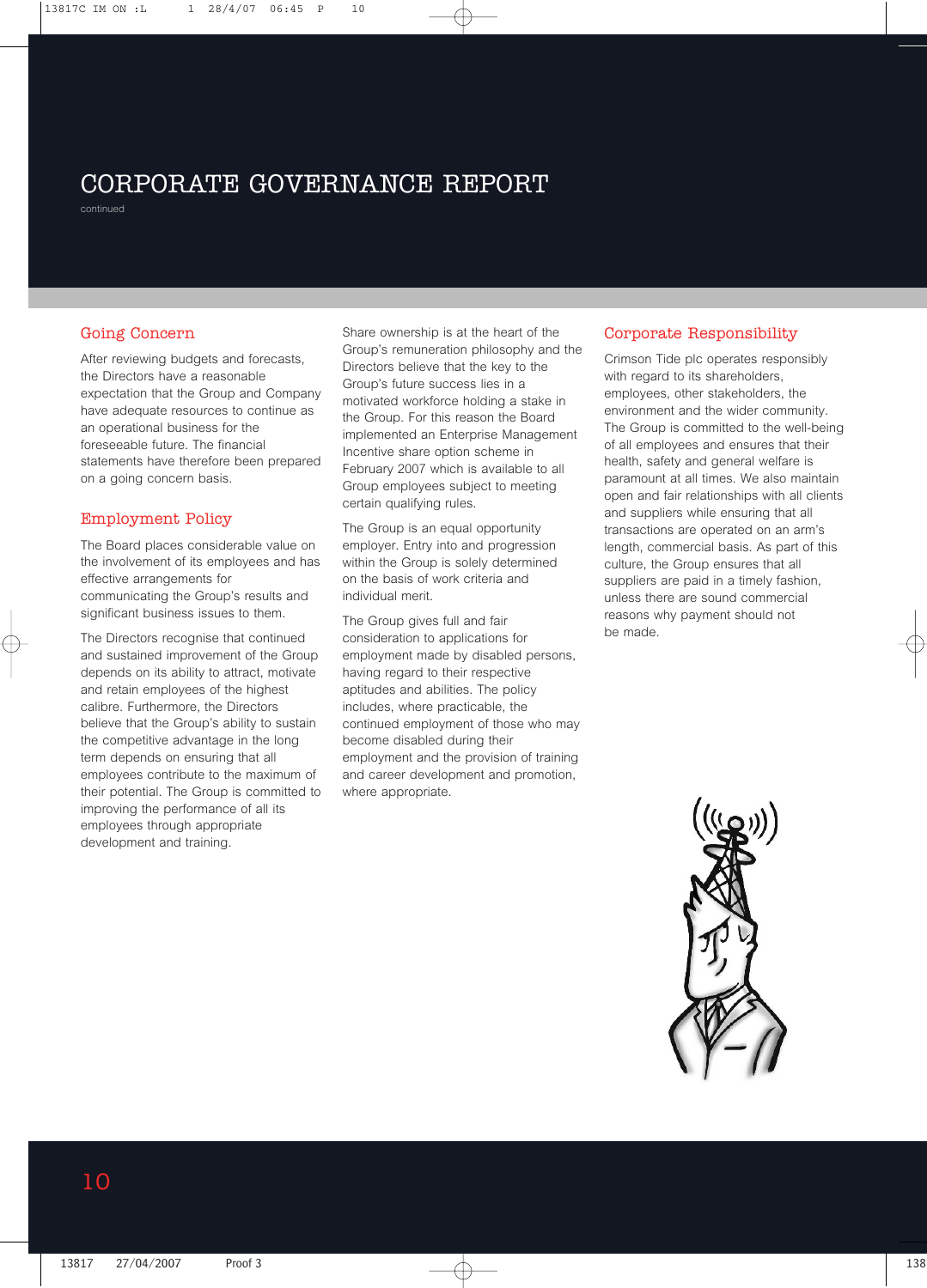## REPORT OF THE REMUNERATION COMMITTEE

14 months ended 31 December 2006

The Remuneration Committee was established in August 2006 following the reverse acquisition of Crimson Tide Limited to determine the Group's future policy on executive remuneration and to consider and approve the remuneration packages for the Directors, subject to ratification by the Board. The Committee did not meet in the period to December 2006.

The Group's current and ongoing remuneration policy aims to ensure executive directors and senior executives are fairly rewarded for their individual contributions to the Group's overall performance and is designed to retain and motivate executives of the right calibre and experience. The Committee is responsible for recommendations on all elements of directors' remuneration including basic salary, annual bonus, share options and any other incentive awards.

The Committee determines the Group's policy on executive directors' remuneration with reference to comparable companies and the achievement of the Group's strategic objectives. In designing and reviewing schemes for performance related remuneration, the Committee gives full consideration to the provisions of Schedule A to the Combined Code.

The Board determines the Company's policy on Non-Executive Directors' fees and will set fees with reference to the individual director's role, and the Company's market capitalisation and business sector.

On behalf of the Board

#### Graham Ashley

Chairman — Remuneration Committee 17 April 2007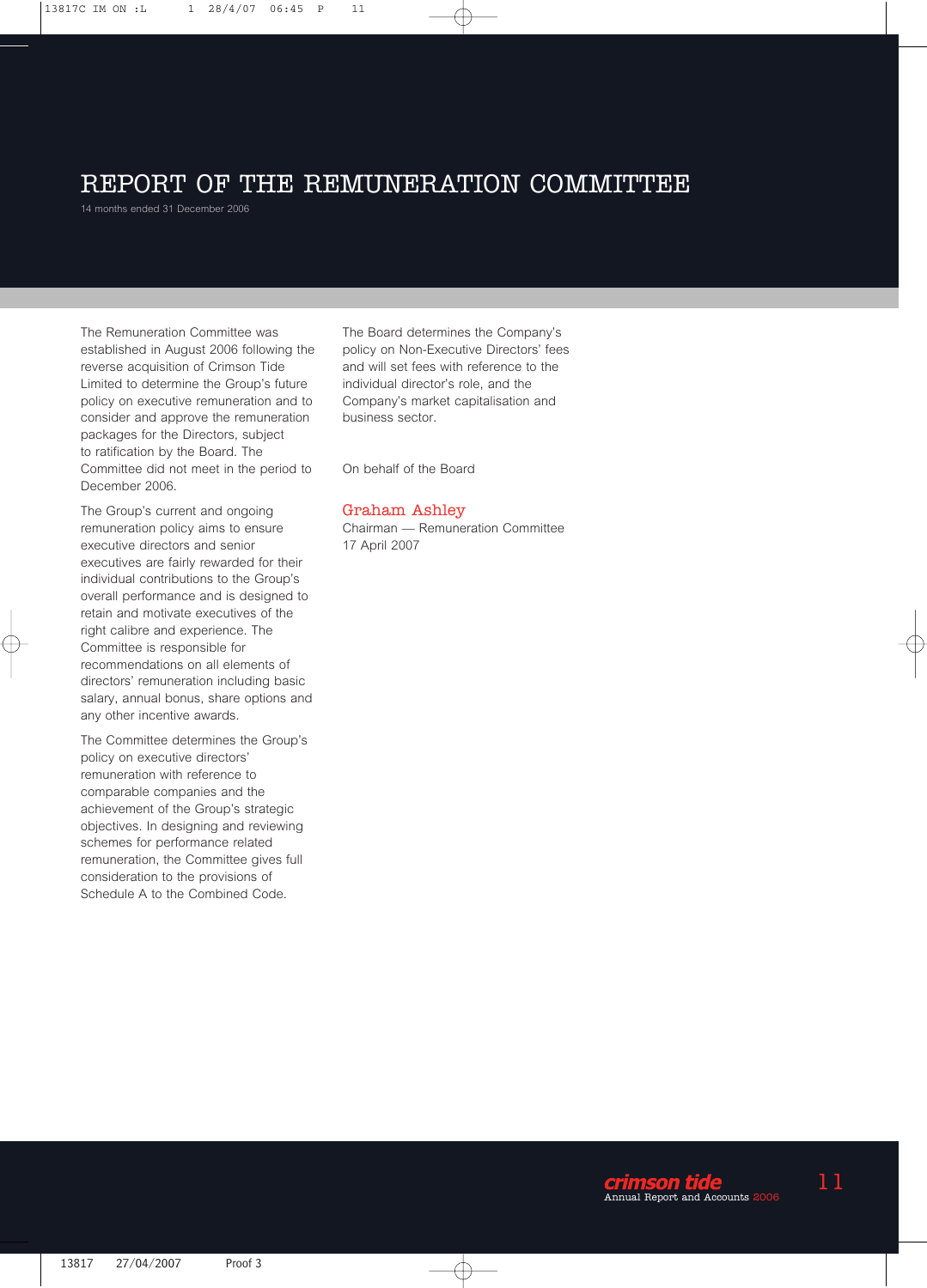## INDEPENDENT AUDITORS' REPORT TO THE MEMBERS OF CRIMSON TIDE plc

We have audited the Group and Parent Company (the "Company") financial statements (the "financial statements") of Crimson Tide plc for the period ended 31 December 2006 which comprise the Group Income Statement, the Group and Parent Company Balance Sheets, the Group and Parent Company Statements of Cash Flows, the Group and Parent Company Statements of Changes in Equity and the related notes. These financial statements have been prepared under the accounting policies set out therein.

This report is made solely to the Company's members, as a body, in accordance with Section 235 of the Companies Act 1985. Our audit work has been undertaken so that we might state to the Company's members those matters we are required to state to them in an auditors' report and for no other purpose. To the fullest extent permitted by law, we do not accept or assume responsibility to anyone other than the Company and the Company's members, as a body, for our audit work, for this report, or for the opinions we have formed.

#### Respective responsibilities of Directors and auditors

The Directors' responsibilities for preparing the Annual Report and the financial statements in accordance with applicable law and International Financial Reporting Standards ("IFRS") as adopted by the European Union are set out in the Statement of Directors' Responsibilities.

Our responsibility is to audit the financial statements in accordance with relevant legal and regulatory requirements and International Standards on Auditing (UK and Ireland).

We report to you our opinion as to whether the financial statements give a true and fair view and are properly prepared in accordance with the Companies Act 1985 and whether, in addition, the Group financial statements have been properly prepared in accordance with Article 4 of the IAS regulation.

We also report to you whether, in our opinion, the information given in the Directors' Report is not consistent with the financial statements. The information given in the Directors' Report includes that specific information presented in the Operating and Financial Review that is cross-referred from the Business Review section of the Directors' Report.

In addition we report to you if, in our opinion, the Company has not kept proper accounting records, if we have not received all the information and explanations we require for our audit, or if information specified by law regarding directors' remuneration and other transactions is not disclosed.

We read other information contained in the Annual Report, and consider whether it is consistent with the audited financial statements. The other information comprises only the Chairman's Statement, the Operating and Financial Review, the Directors' Report, the

Corporate Governance Report and the Report of the Remuneration Committee. We consider the implications for our report if we become aware of any apparent misstatements or material inconsistencies with the financial statements. Our responsibilities do not extend to any other information.

## Basis of audit opinion

We conducted our audit in accordance with International Standards on Auditing (UK and Ireland) issued by the Auditing Practices Board. An audit includes examination, on a test basis, of evidence relevant to the amounts and disclosures in the financial statements. It also includes an assessment of the significant estimates and judgements made by the Directors in the preparation of the financial statements and of whether the accounting policies are appropriate to the Group's and Company's circumstances, consistently applied and adequately disclosed.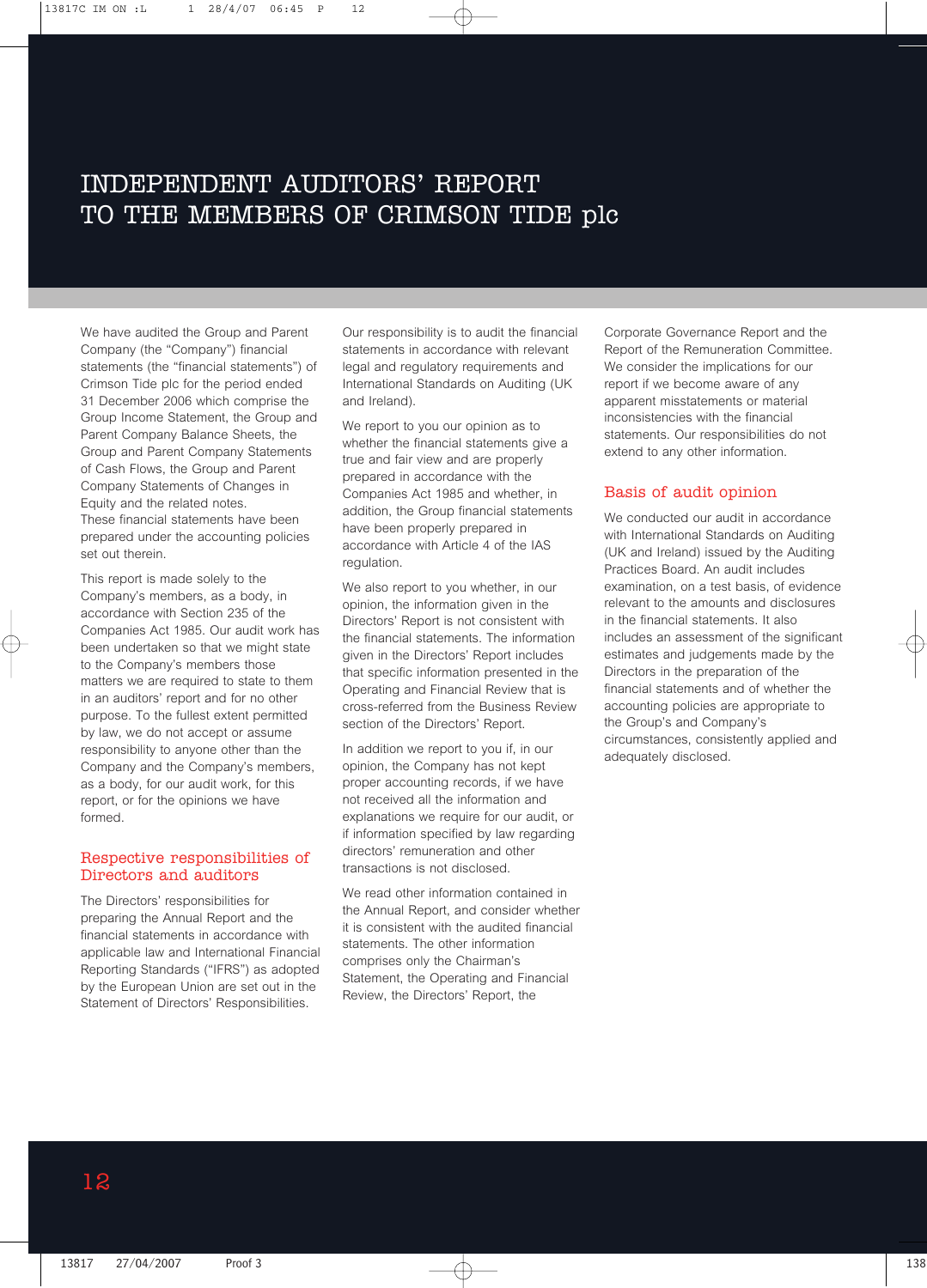We planned and performed our audit so as to obtain all the information and explanations which we considered necessary in order to provide us with sufficient evidence to give reasonable assurance that the financial statements are free from material misstatement whether caused by fraud or other irregularity or error. In forming our opinion we also evaluated the overall adequacy of the presentation of information in the financial statements.

## Opinion

In our opinion:

**●** the Group financial statements give a true and fair view, in accordance with IFRS as adopted by the European Union, of the state of the Group's affairs as at 31 December 2006 and of the Group's loss for the period then ended;

- the Parent Company financial statements give a true and fair view. in accordance with IFRS as adopted by the European Union as applied in accordance with the provisions of the Companies Act 1985, of the state of the Parent Company's affairs as at 31 December 2006;
- the financial statements have been properly prepared in accordance with the Companies Act 1985 and, as regards the Group financial statements, Article 4 of the IAS Regulation; and
- **●** the information contained in the Directors' Report is consistent with the financial statements.

### Shipleys LLP

Chartered Accountants Registered Auditors 27 April 2007

10 Orange Street London WC2H 7DQ



Where we've come from<br>and where we're going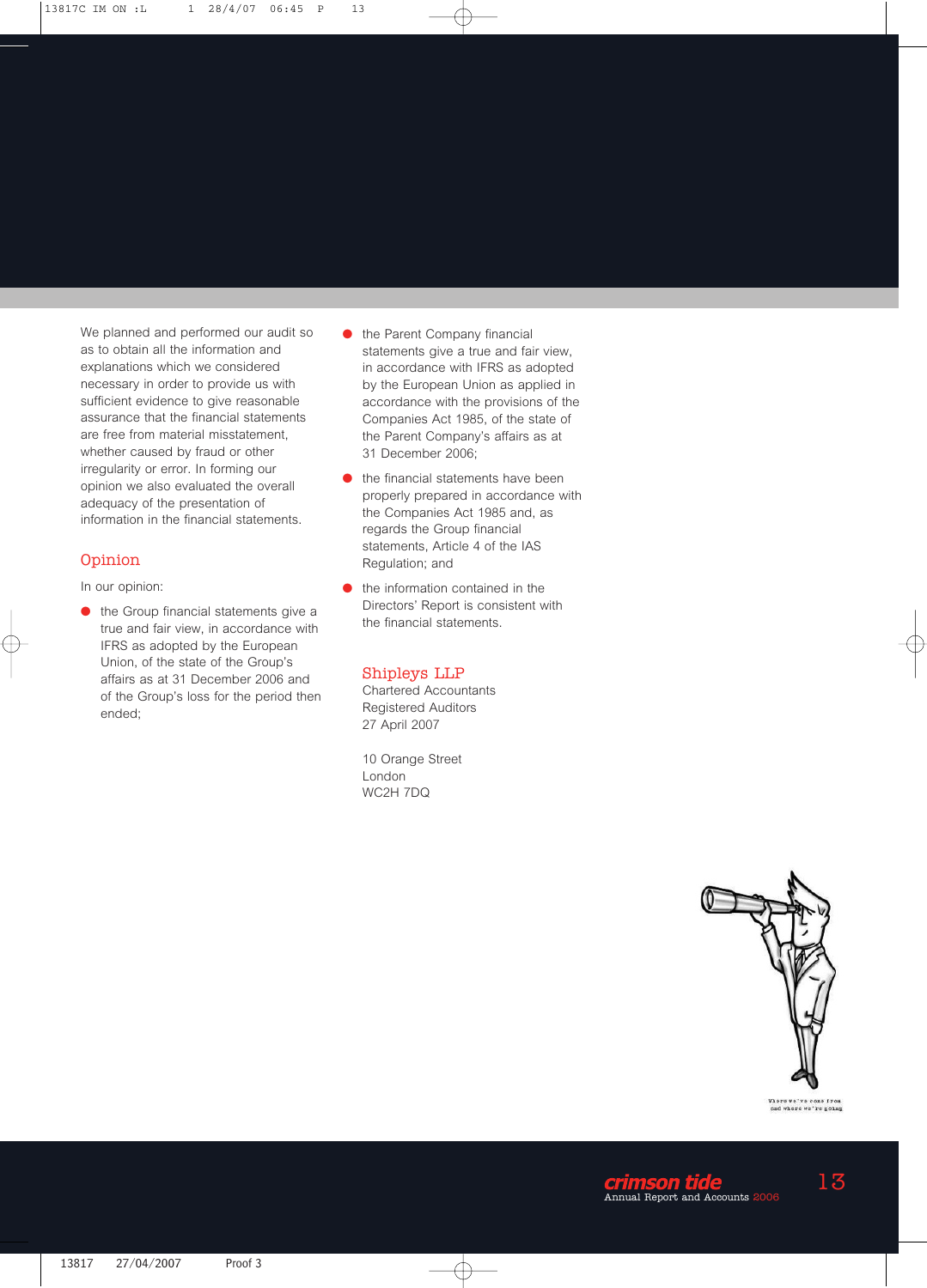## CONSOLIDATED INCOME STATEMENT

for the 14 months ended 31 December 2006

|                                                              |              | 14 months ended<br>31 December<br>2006 | Year ended<br>31 October<br>2005 |
|--------------------------------------------------------------|--------------|----------------------------------------|----------------------------------|
|                                                              | <b>Notes</b> |                                        |                                  |
|                                                              |              | £                                      | £                                |
| <b>Revenue</b>                                               |              | 1,105,729                              | 686,911                          |
| Cost of sales                                                |              | (524, 341)                             | (257, 232)                       |
| <b>Gross profit</b>                                          |              | 581,388                                | 429,679                          |
| Total operating expenses                                     |              | (876, 322)                             | (585, 247)                       |
| Loss from operations                                         | 2            | (294, 934)                             | (155, 568)                       |
| Interest income                                              | 3            | 6,340                                  | 2,183                            |
| Interest payable and similar charges                         | 3            | (8, 269)                               | (8,408)                          |
| <b>Loss before taxation</b>                                  |              | (296, 863)                             | (161, 793)                       |
| Tax on loss on ordinary activities                           | 5            |                                        |                                  |
| Loss for the period attributable to equity holders of parent |              | (296, 863)                             | (161, 793)                       |
| Loss per share                                               |              |                                        |                                  |
| Basic and diluted loss per ordinary share                    | 6            | (0.13p)                                | (0.08p)                          |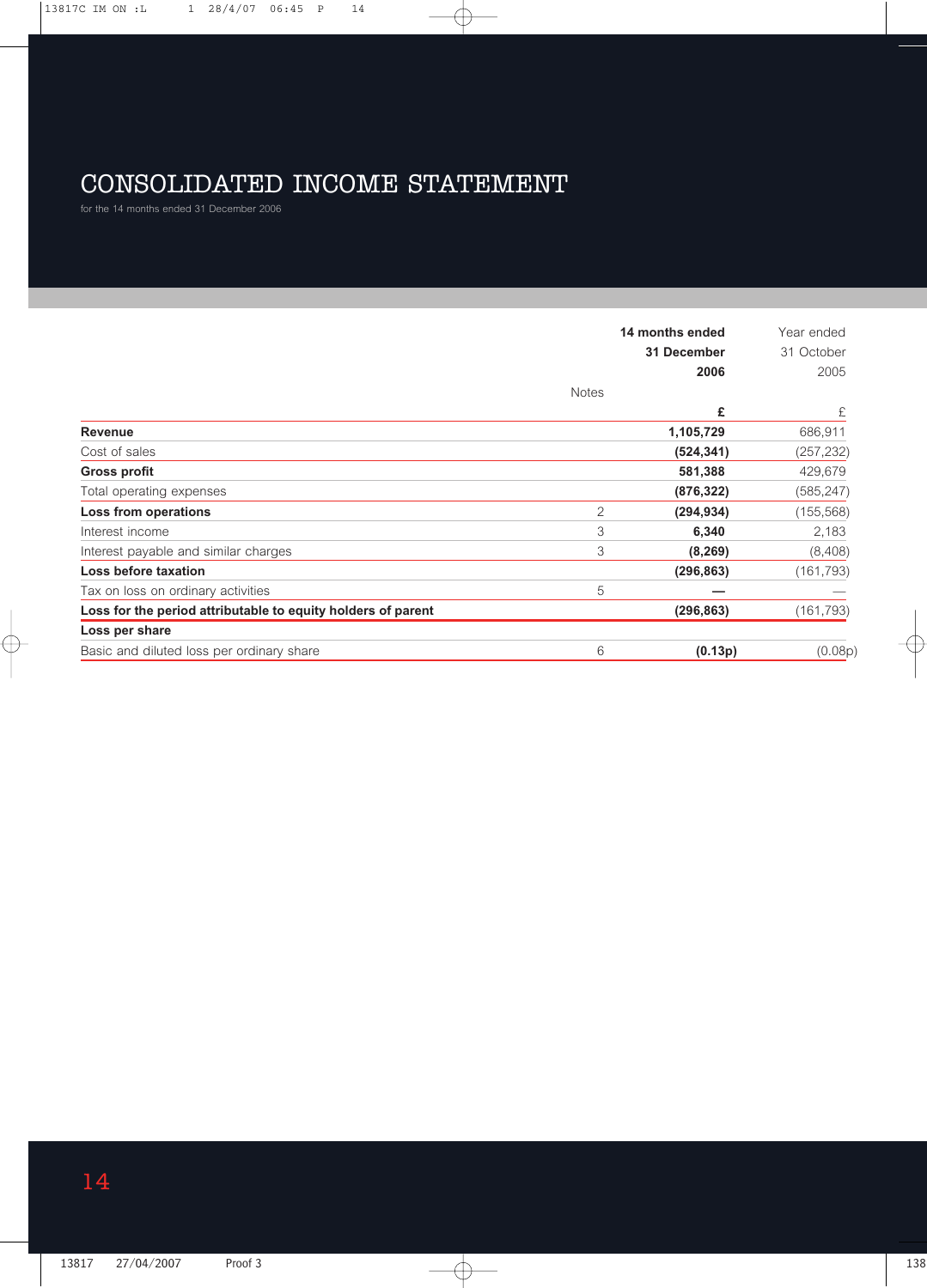## CONSOLIDATED BALANCE SHEET

as at 31 December 2006

|                                              |                | As at              | As at       |
|----------------------------------------------|----------------|--------------------|-------------|
|                                              |                | <b>31 December</b> | 31 October  |
|                                              |                | 2006               | 2005        |
|                                              | <b>Notes</b>   | £                  | £           |
| <b>Assets</b>                                |                |                    |             |
| Intangible assets                            | $\overline{7}$ | 731,900            | 296,025     |
| Equipment, fixtures and fittings             | 8              | 24,455             | 24,143      |
| <b>Total non-current assets</b>              |                | 756,355            | 320,168     |
| Inventories                                  |                | 28,303             | 11,400      |
| Trade and other receivables                  | 10             | 413,866            | 178,186     |
| Cash and cash equivalents                    | 11             | 394,087            | 86,276      |
| <b>Total current assets</b>                  |                | 836,256            | 275,862     |
| <b>Total assets</b>                          |                | 1,592,611          | 596,030     |
| <b>Equity and liabilities</b>                |                |                    |             |
| Share capital                                | 12             | 5,679,344          | 3,032,097   |
| Capital redemption reserve                   | 13             | 49,000             | 49,000      |
| Share premium                                | 13             | 915,467            | 2,000       |
| Other reserves                               | 13             | 457,266            | 386,000     |
| Reverse acquisition reserve                  | 13             | (5, 244, 181)      | (2,460,298) |
| Retained earnings                            | 13             | (1, 162, 844)      | (865, 981)  |
| <b>Total equity</b>                          |                | 694,052            | 142,818     |
| <b>Creditors</b>                             |                |                    |             |
| Amounts falling due within one year          | 14             | 762,559            | 404,411     |
| <b>Creditors</b>                             |                |                    |             |
| Amounts falling due after more than one year | 15             | 136,000            | 48,801      |
| <b>Total liabilities</b>                     |                | 898,559            | 453,212     |
| <b>Total equity and liabilities</b>          |                | 1,592,611          | 596,030     |

The financial statements were approved by the Board of Directors on 27 April 2007 and signed on its behalf by

B R J Whipp S K Goodwin

Director **Director** Director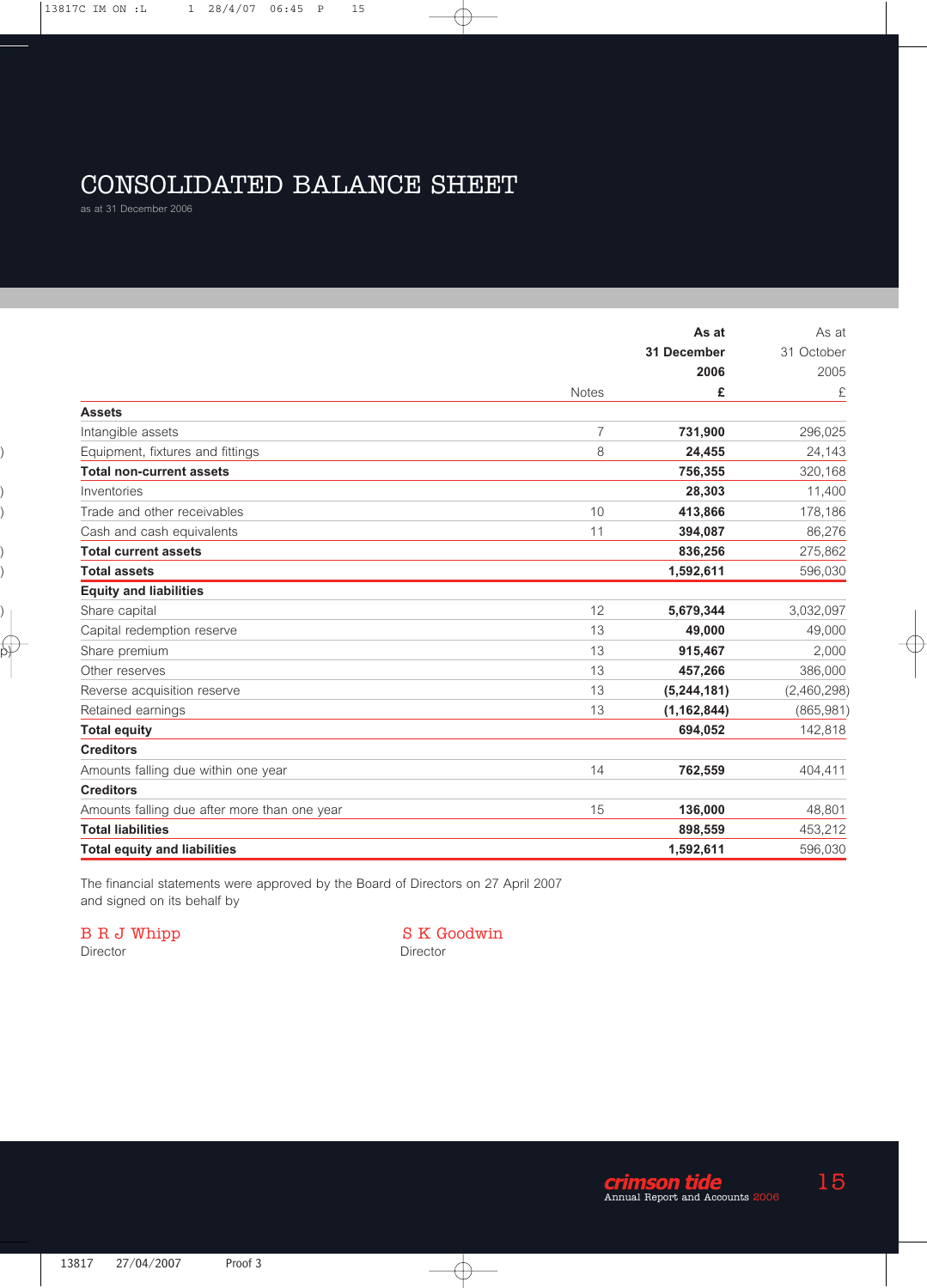## CONSOLIDATED STATEMENT OF CHANGES IN EQUITY

as at 31 December 2006

|                                       |              | Capital    |              |              | <b>Reverse</b> |                 |            |
|---------------------------------------|--------------|------------|--------------|--------------|----------------|-----------------|------------|
|                                       | <b>Share</b> | redemption | <b>Share</b> | <b>Other</b> | acquisition    | <b>Retained</b> |            |
|                                       | capital      | reserve    | premium      | reserves     | reserve        | earnings        | Total      |
| Group                                 | £            | £          | £            | £            | £              | £               | £          |
| Balance as at 1 November 2004         | 3,032,097    | 49,000     | 2,000        | 386,000      | (2,460,298)    | (704, 188)      | 304,611    |
| Loss for the year                     |              |            |              |              |                | (161, 793)      | (161, 793) |
| Balance as at 31 October 2005         | 3,032,097    | 49,000     | 2,000        | 386,000      | (2,460,298)    | (865, 981)      | 142,818    |
| Loss for the period                   |              |            |              |              |                | (296, 863)      | (296, 863) |
| Proceeds from new shares issued       |              |            |              |              |                |                 |            |
| during the year                       | 599,752      |            | (62, 932)    |              |                |                 | 536,820    |
| Shares issued on acquisition of IDL   | 40,000       |            | 43,870       |              |                |                 | 83,870     |
| IFRS 3 reverse acquisition conversion | 2,007,495    |            | 932,529      | 71,266       | (2,783,883)    |                 | 227,407    |
| Balance as at 31 December 2006        | 5.679.344    | 49,000     | 915.467      | 457.266      | (5,244,181)    | (1, 162, 844)   | 694,052    |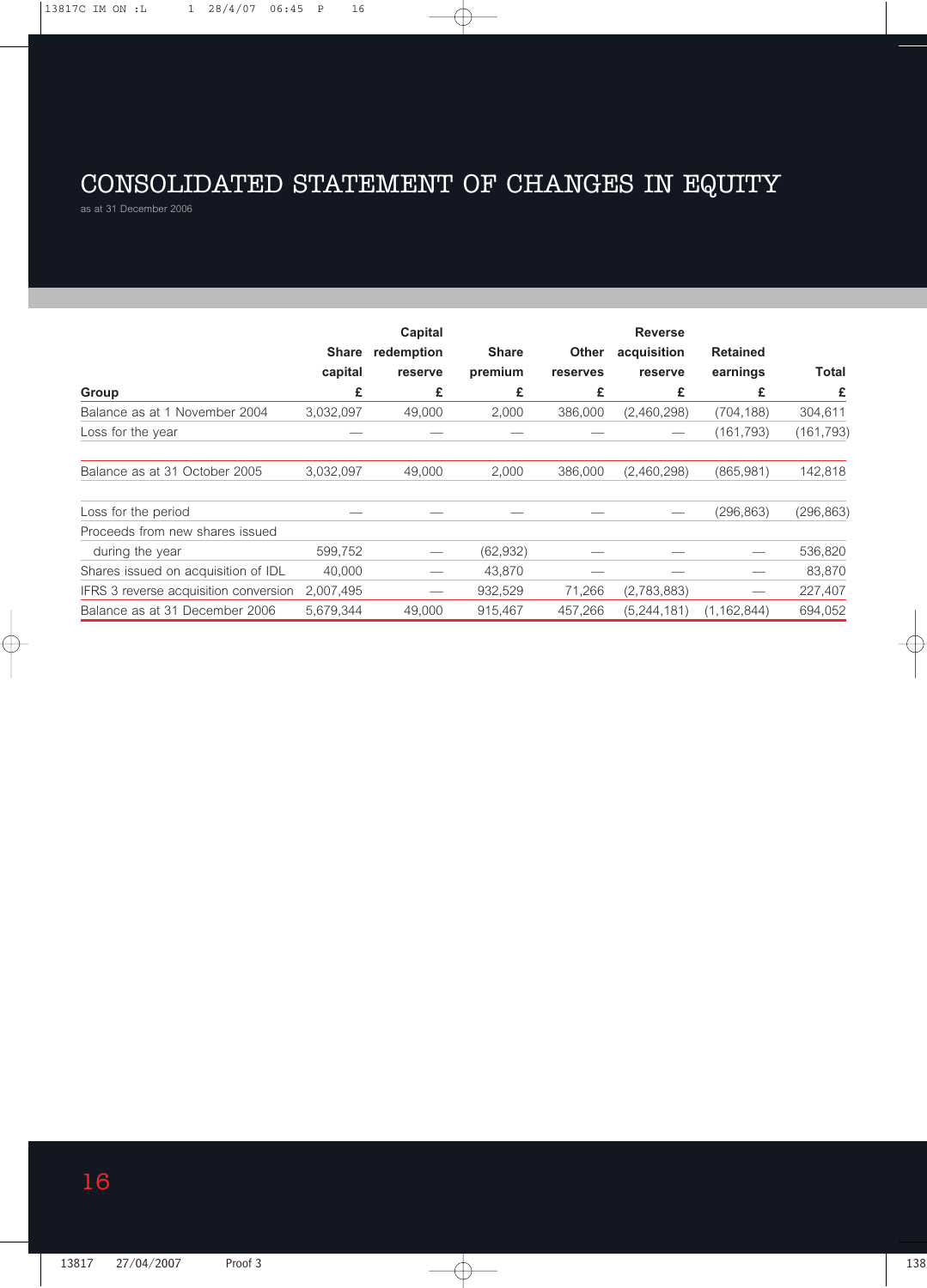## CONSOLIDATED STATEMENT OF CASH FLOWS

for the 14 months ended 31 December 2006

|                                                                         |              | 14 months ended |            |
|-------------------------------------------------------------------------|--------------|-----------------|------------|
|                                                                         |              | 31 December     | 31 October |
|                                                                         |              | 2006            | 2005       |
|                                                                         | <b>Notes</b> | £               | £          |
| Loss from operations                                                    |              | (294, 934)      | (155, 568) |
| Adjustments for:                                                        |              |                 |            |
| Amortisation of intangibles                                             |              | 47,152          | 37,329     |
| Depreciation of equipment, fixtures and fittings                        |              | 23,135          | 6,388      |
| Loss on sales of fixed assets                                           |              |                 | 294        |
| Operating cash flows before movements in working capital and provisions |              | (224, 647)      | (111, 557) |
| Decrease/(Increase) in inventories                                      |              | 16,670          | (5,895)    |
| Decrease/(Increase) in trade and other receivables                      |              | 486             | (107, 487) |
| (Decrease)/Increase in trade and other payables                         |              | (33, 168)       | 98,510     |
| Cash generated from operations                                          |              | (240, 659)      | (126, 429) |
| Income taxes paid                                                       |              |                 |            |
| Net cash from/(used in) operating activities                            |              | (240, 659)      | (126, 429) |
| Cash flows from investing activities and servicing finance              |              |                 |            |
| Purchases of fixed assets                                               |              |                 | (11, 376)  |
| Acquisition of subsidiaries                                             |              | (467, 128)      |            |
| Interest received                                                       |              | 6,340           | 2,183      |
| Interest paid                                                           |              | (8, 269)        | (5,692)    |
| Net cash used in investing activities                                   |              | (469, 057)      | (14, 885)  |
| <b>Cash flows from financing activities</b>                             |              |                 |            |
| Proceeds on issues of shares                                            |              | 848,097         |            |
| Net increase/(decrease) in borrowings                                   |              | 146,916         | (208)      |
| Net cash from/(used in) financing activities                            |              | 995,013         | (208)      |
| Net increase in cash and cash equivalents                               |              | 285,297         | (141, 522) |
| Net cash and cash equivalents at beginning of period                    |              | 86,276          | 227,798    |
| Net cash and cash equivalents at end of period                          |              | 371,573         | 86,276     |
| Analysis of net funds                                                   |              |                 |            |
| Cash and cash equivalents                                               |              | 394,057         | 86,276     |
| <b>Bank overdraft</b>                                                   |              | (22, 514)       |            |
|                                                                         |              | 371,573         | 86,276     |
| Other borrowings due within one year                                    |              | (71, 534)       | (14, 037)  |
| Borrowings due after one year                                           |              | (136,000)       | (43,061)   |
| Finance leases                                                          |              | (16, 251)       | (8,440)    |
| Net funds                                                               |              | (147, 788)      | 20,738     |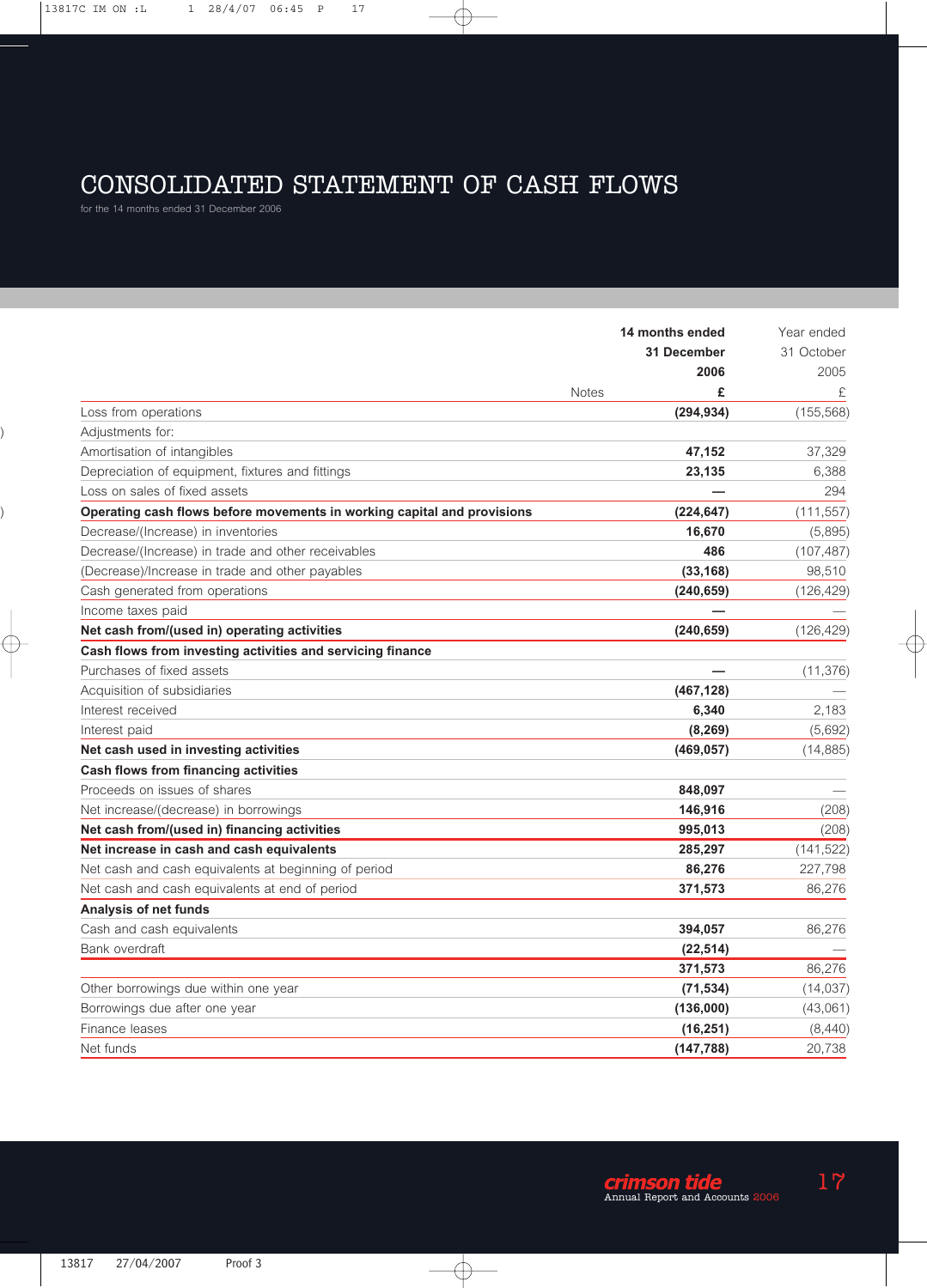as at 31 December 2006

### A) Significant accounting policies

Crimson Tide plc ("the Company") is a company domiciled in the United Kingdom. The consolidated financial statements of the Company for the period ended 31 December 2006 comprise the Company and its subsidiaries (together referred to as "the Group").

#### B) Statement of compliance

The consolidated financial statements of Crimson Tide plc have been prepared in accordance with applicable law and International Financial Reporting Standards incorporating International Accounting Standards and Interpretations (collectively "IFRS") as endorsed by the European Union.

The Group has adopted IFRS for the first time for the current financial period, having previously prepared its financial statements in accordance with UK Generally Accepted Accounting Practice (UK GAAP). There have been no significant adjustments required as a result of the conversion.

#### C) Basis of preparation

The Financial Statements have been prepared on the historical cost basis except for certain assets and liabilities which have been measured at fair value. The financial statements are presented in UK sterling.

Non-current assets are stated at the lower of carrying amount and fair value less costs to sell.

The preparation of financial statements in conformity with generally accepted accounting principles requires the use of estimates and assumptions that affect the reported amounts of assets and liabilities at the date of the financial statements and the reported amounts of revenues and expenses during the reporting period. Although these estimates are based on management's best knowledge of the amount, event or actions, actual results ultimately may differ from those estimates.

The estimates and underlying assumptions are reviewed on an ongoing basis. Revisions to accounting estimates are recognised in the period in which the estimate is revised if the revision affects only that period, or in a period of the revision and future periods if the revision affects both current and future periods.

The accounting policies set out below have been applied consistently to all periods presented in these consolidated financial statements and in preparing an opening IFRS balance sheet at 1 November 2004 for the purposes of the transition to IFRS.

The accounting policies have been applied consistently by Group entities.

#### D) Changes in Accounting Policies

The accounting policies adopted are consistent with those of the previous financial year.

### E) Basis of consolidation

The Group financial statements consolidate the financial statements of the Company and all of its subsidiaries.

On an acquisition, fair values are attributed to the Group's share of net assets. Where the cost of acquisition exceeds the values attributable to such net assets, the difference is treated as purchased goodwill, which is capitalised and subjected to annual impairment reviews. The results of acquired companies are brought in from the date of their acquisition.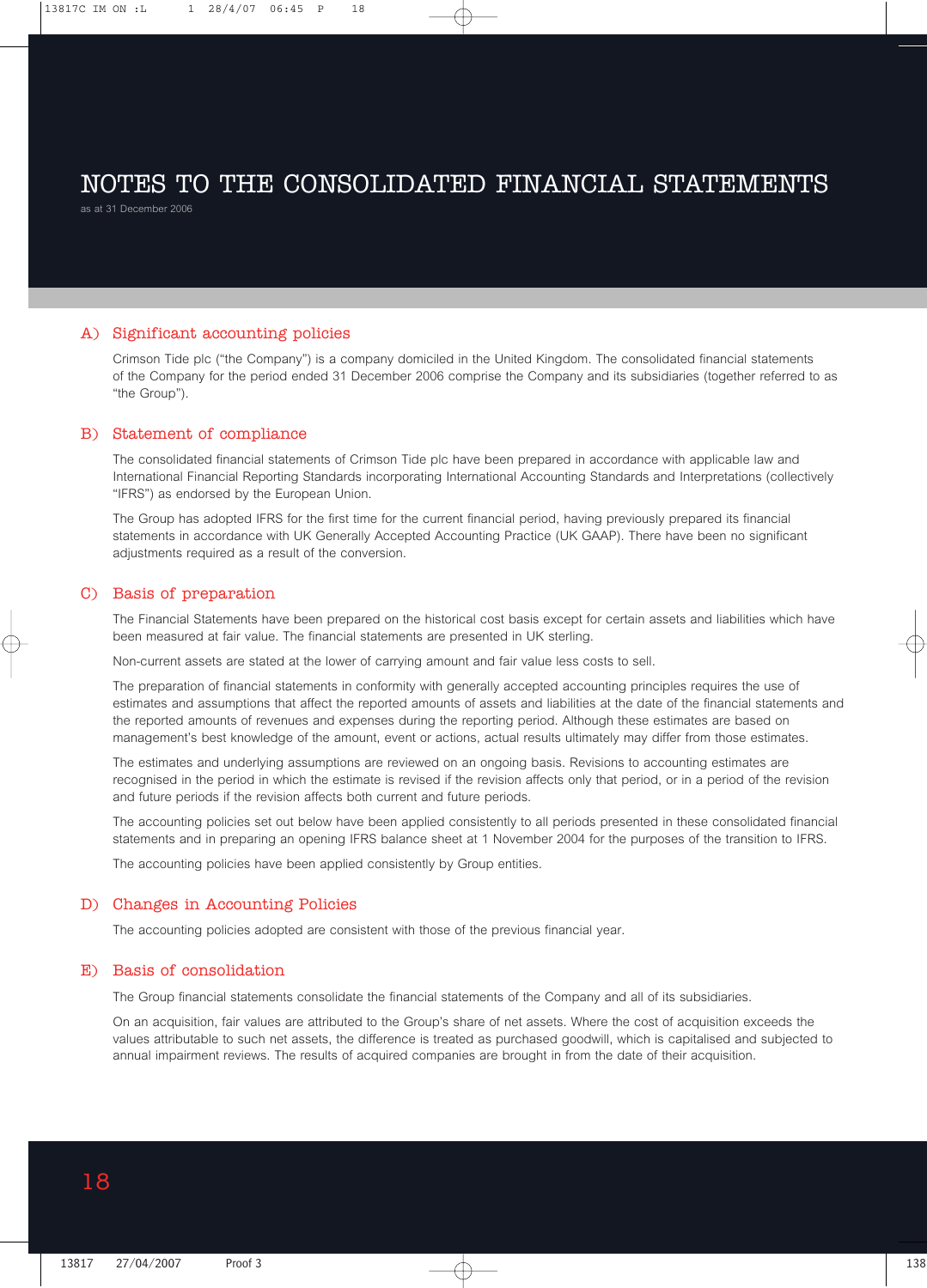On 21 August 2006, A. Cohen & Co. plc (now renamed Crimson Tide plc) became the legal parent of Crimson Tide Limited (now renamed Crimson Tide mPro Limited) in a share-for-share exchange. In accordance with IFRS 3 'Business combinations', this transaction has been accounted for as a reverse acquisition, such that in substance, Crimson Tide mPro Limited has acquired A. Cohen & Co. plc. Accordingly, the comparative information for Crimson Tide mPro Limited and its subsidiary companies has been presented for the year ended 31 October 2005 and these financial statements present a continuation of the business of Crimson Tide mPro Limited as the legal subsidiary.

### F) Foreign currency transactions and translation

Foreign currency transactions by Group companies are booked in their functional currencies at the exchange rate ruling on the date of transaction. At each balance sheet date, monetary assets and liabilities that are denominated in foreign currencies are retranslated at the rates prevailing on the balance sheet date. Gains and losses arising on retranslation are included profit or loss for the period and are classified as either operating or financing depending on the nature of the monetary item giving rise to them.

On consolidation, the assets and liabilities of the Group's overseas operations are translated into the presentation currency of the Group at exchange rates prevailing on the balance sheet date. Income and expense items are translated at the average exchange rates for the period where these approximate the rates at the dates of transactions. Exchange differences arising, if any, are classified within equity and transferred to the Group's currency translation reserve. Exchange differences on foreign currency loans that form part of the Group's net investment in these foreign operations are offset in the currency translation reserve.

Goodwill and fair value adjustments arising on the acquisition of a foreign entity are treated as assets of the foreign entity and translated at the closing date.

#### G) Equipment, fixtures and fittings

#### *i. Owned assets*

Items of equipment, fixtures and fittings are stated at historic cost less accumulated depreciation with different useful lives (see below).

#### *ii. Leased assets*

Leases in terms of which the Group assumes substantially all the risks and rewards of ownership are classified as finance leases. Assets acquired in terms of finance leases are capitalised at their fair value at inception of the lease, and depreciated over the estimated useful life of the asset. The capital element of future obligations under the leases in included as a liability in the balance sheet.

#### *iii. Depreciation*

Depreciation is charged to the income statement over the estimated useful lives of each part of an item of equipment, fixtures and fittings. The depreciation rates are as follows:

Office equipment 20% on cost on a straight-line basis Computer equipment 20% on cost on a straight-line basis Fixtures and fittings 25% on a reducing balance basis Motor Vehicles 20% on cost on a straight-line basis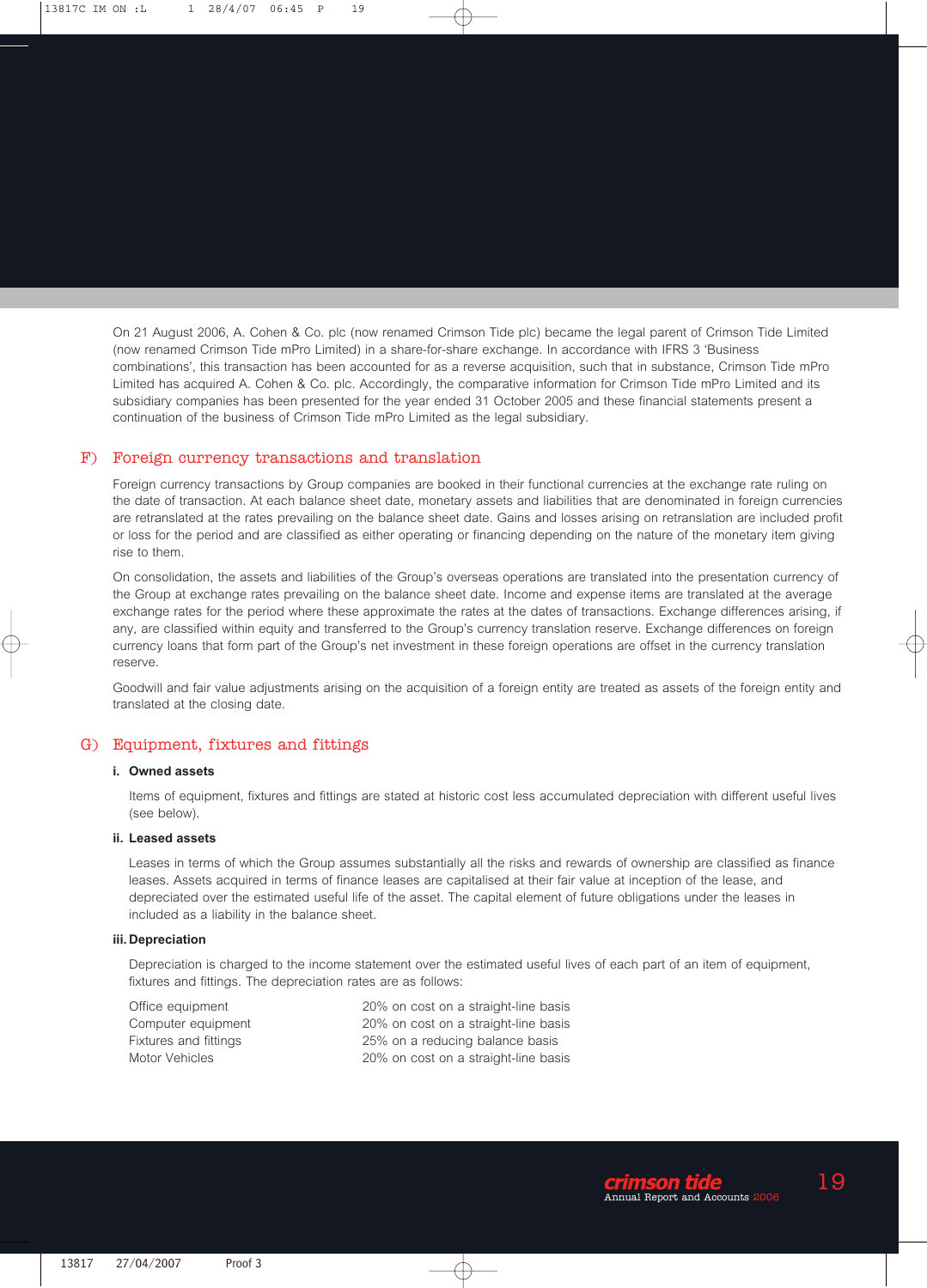continued

#### H) Intangible assets

#### *i. Development Expenditure*

Direct costs of developing software for commercial resale are capitalised and amortised over the expected useful life of the product, which is currently estimated at 10 years. Amortisation commences when revenues from the product begin to be received. The carrying value of development costs is reassessed annually.

#### *ii. Goodwill*

Goodwill represents the excess of the fair value of the consideration given for investments in subsidiary undertakings over the fair value of the underlying assets at the date of their acquisition. The carrying value of goodwill is reassessed annually.

#### I) Impairment

The carrying amounts of the Group's assets are reviewed at each balance sheet date to determine whether there is any indication of impairment. If any such indication exists, the asset's recoverable amount is estimated. The recoverable amount is the higher of its net selling price and its value in use. For intangible assets that are not yet available for use, goodwill or intangible assets with an indefinite useful life, an impairment test is performed at each balance sheet date.

In assessing value in use, the expected future cash flows from the asset are discounted to their present value using a pre-tax discount rate that reflects current market assessments of the time value of money and the risks specific to the asset. An impairment loss is recognised in the income statement whenever the carrying amount of an asset or its cash-generating unit exceeds its recoverable amount.

A previously recognised impairment loss is reversed if the recoverable amount increases as a result of a change in the estimates used to determine the recoverable amount, but not to an amount higher than the carrying amount that would have been determined (net of depreciation) had no impairment loss been recognised in prior years. For goodwill, a recognised impairment loss is not reversed.

#### J) Turnover and revenue recognition

The turnover shown in the profit and loss account represents amounts receivable for services provided to customers, exclusive of Value Added Tax. Support and maintenance income is credited to turnover in equal monthly instalments over the period of the support and maintenance agreement.

#### K) Expenses

#### *i. Operating lease payments*

Payments made under operating leases are recognised in the income statement on a straight-line basis over the term of the lease.

#### *ii. Finance lease payments*

The capital element of finance lease repayments is treated as a reduction in the balance sheet liability and the interest element is charged to the profit and loss account on a "sum of digits" basis.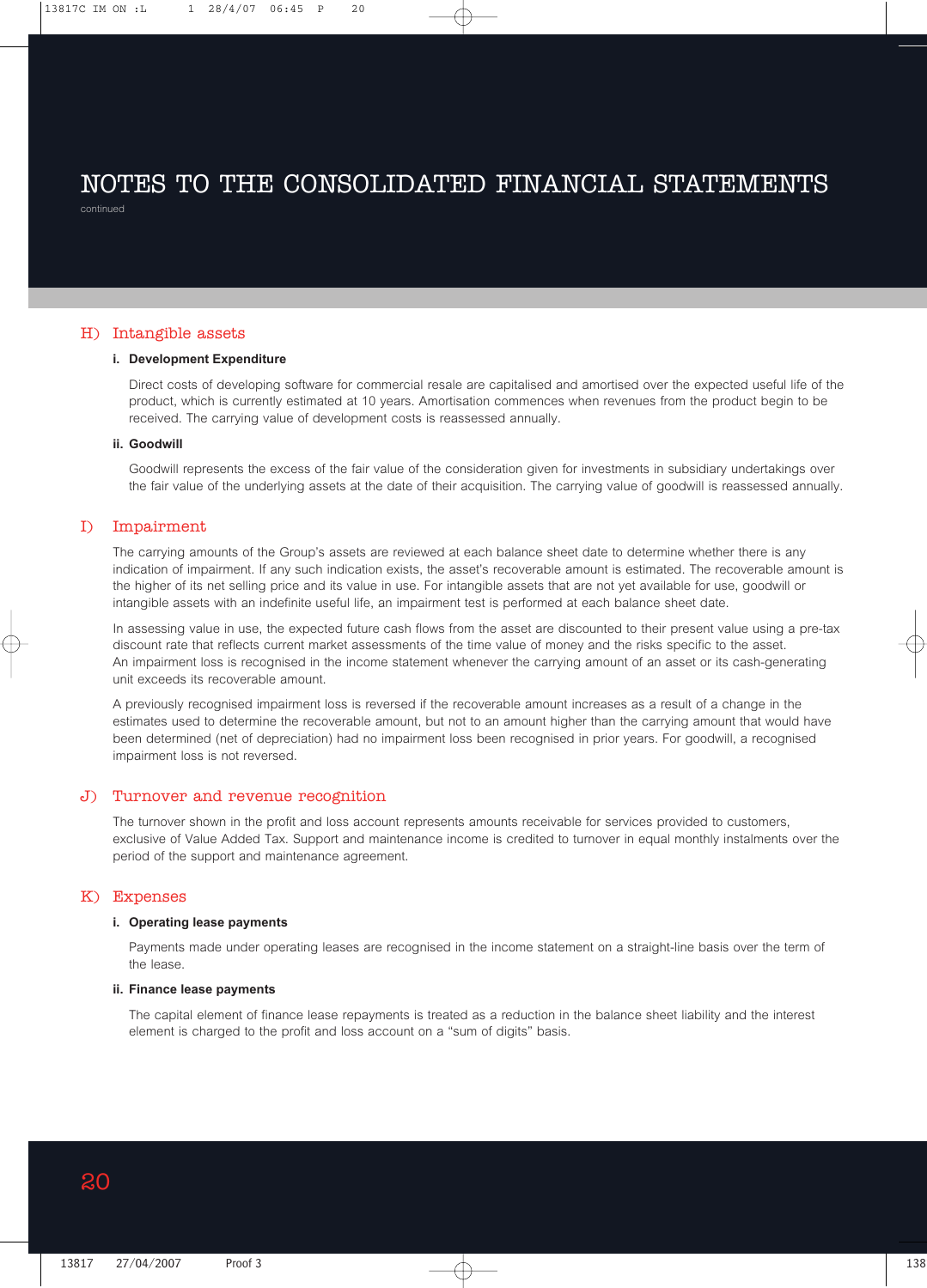### L) Deferred taxation

Deferred tax is recognised on all timing differences where the transactions or events that give the Company an obligation to pay more tax in the future, or a right to pay less tax in the future, have occurred by the balance sheet date. Deferred tax assets are recognised when it is more likely than not that they will be recovered. Deferred tax is measured using rates of tax that have been enacted or substantially enacted by the balance sheet date.

#### M) Financial instruments

Financial liabilities and equity instruments are classified according to the substance of the contractual arrangements entered into. An equity instrument is any contract that evidences a residual interest in the assets of the entity after deducting all of its financial liabilities.

Where the contractual obligations of the financial instruments (including share capital) are equivalent to a similar debt instrument, those financial instruments are classed as financial liabilities. Financial liabilities are presented as such in the balance sheet. Finance costs and gains or losses relating to financial liabilities are included in the profit and loss account. Finance costs are calculated so as to produce a constant rate of return on the outstanding liability.

Where the contractual terms of share capital do not have any terms meeting the definition of financial liability then this is classed as an equity instrument. Dividends and distributions relating to equity instruments are debited to equity.

### 1. Segmental reporting

An analysis of turnover, operating profit/(loss) and net assets by geographical destination market is given below:

|         |             | <b>Turnover</b> |                        | <b>Operating profit/(loss)</b> | <b>Net assets</b>      |            |
|---------|-------------|-----------------|------------------------|--------------------------------|------------------------|------------|
|         | 14 months   | Year            | 14 months              | Year                           | 14 months              | Year       |
|         | ended       | ended           | ended                  | ended                          | ended                  | ended      |
|         | 31 December |                 | 31 October 31 December |                                | 31 October 31 December | 31 October |
|         | 2006        | 2005            | 2006                   | 2005                           | 2006                   | 2005       |
|         | £           | £               | £                      | £                              | £                      | £          |
| UK      | 1,066,894   | 686,911         | (305, 012)             | (155,568)                      | 661,150                | 142,818    |
| Ireland | 38,835      |                 | 10,078                 |                                | 27,902                 |            |
|         | 1,105,729   | 686,911         | (294, 934)             | 155,568)                       | 694.052                | 142,818    |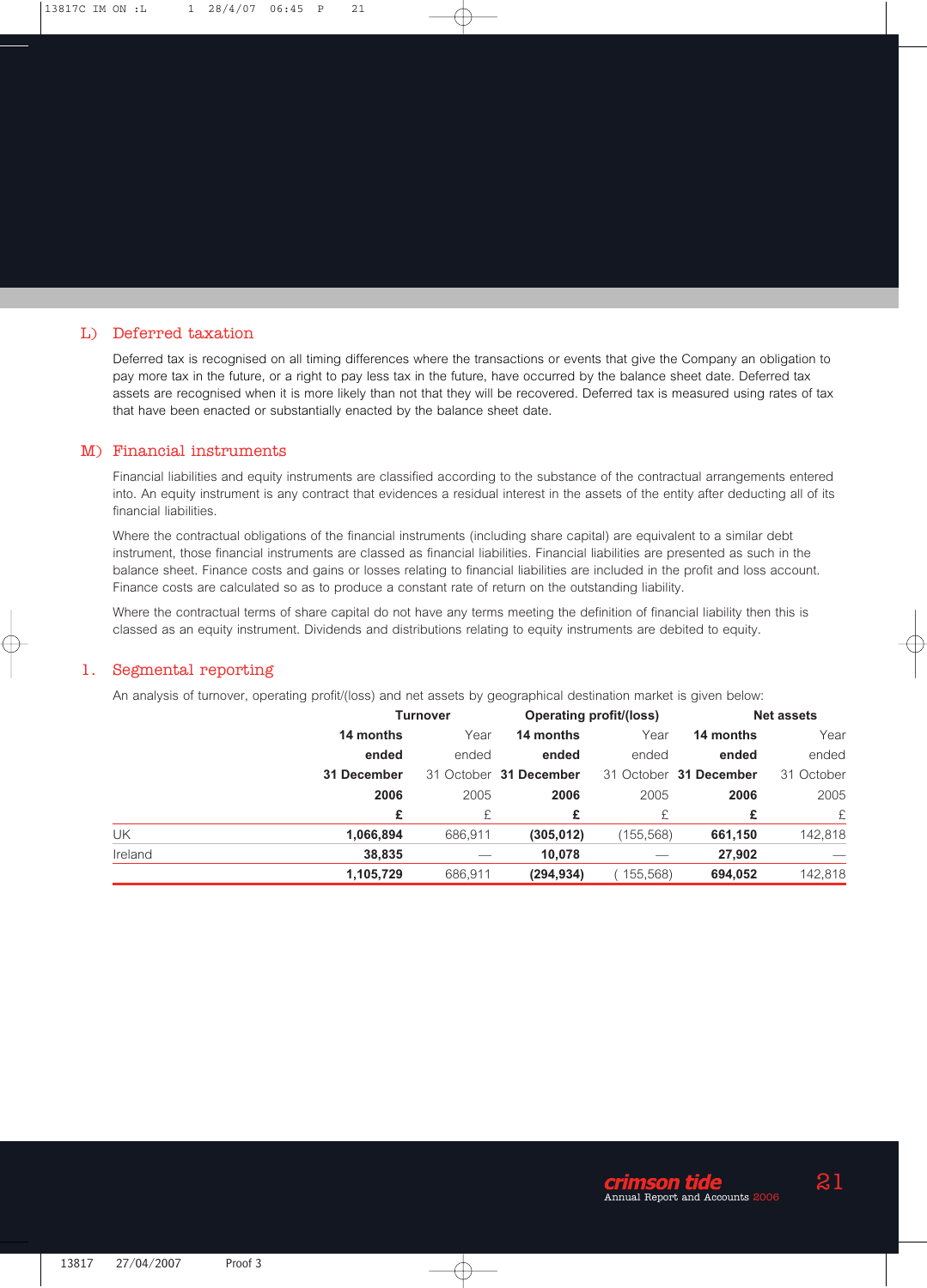continued

## 2. Loss from operations

|                                                                  | 14 months ended | Year ended<br>31 October |  |
|------------------------------------------------------------------|-----------------|--------------------------|--|
|                                                                  | 31 December     |                          |  |
|                                                                  | 2006            | 2005                     |  |
|                                                                  | £               | £                        |  |
| This has been arrived at after charging:                         |                 |                          |  |
| Amortisation of intangible assets                                | 47,152          | 37,329                   |  |
| Depreciation on equipment, fixtures and fittings, motor vehicles | 11,935          | 6,388                    |  |
| Operating lease costs                                            | 36,674          | 53,854                   |  |
| Auditors' remuneration for:                                      |                 |                          |  |
| — audit services                                                 | 10,000          | 4,735                    |  |
| - other services;                                                |                 |                          |  |
| The auditing of accounts of associates of the                    |                 |                          |  |
| Company pursuant to legislation                                  | 4,500           |                          |  |
| Other services supplied pursuant to such legislation             | 20,000          |                          |  |
| Services relating to corporate finance transactions              | 8,500           |                          |  |

### 3. Finance income and costs

|                                    | 14 months ended |            |
|------------------------------------|-----------------|------------|
|                                    | 31 December     | 31 October |
|                                    | 2006            | 2005       |
|                                    | £               | £          |
| Bank interest payable              | 4,367           | 4,783      |
| Other loan interest                | 2,316           | 2,716      |
| Finance lease interest             | 1,586           | 909        |
| Interest received on bank deposits | (6, 340)        | (2, 183)   |
| Net finance cost                   | 1,929           | 6,225      |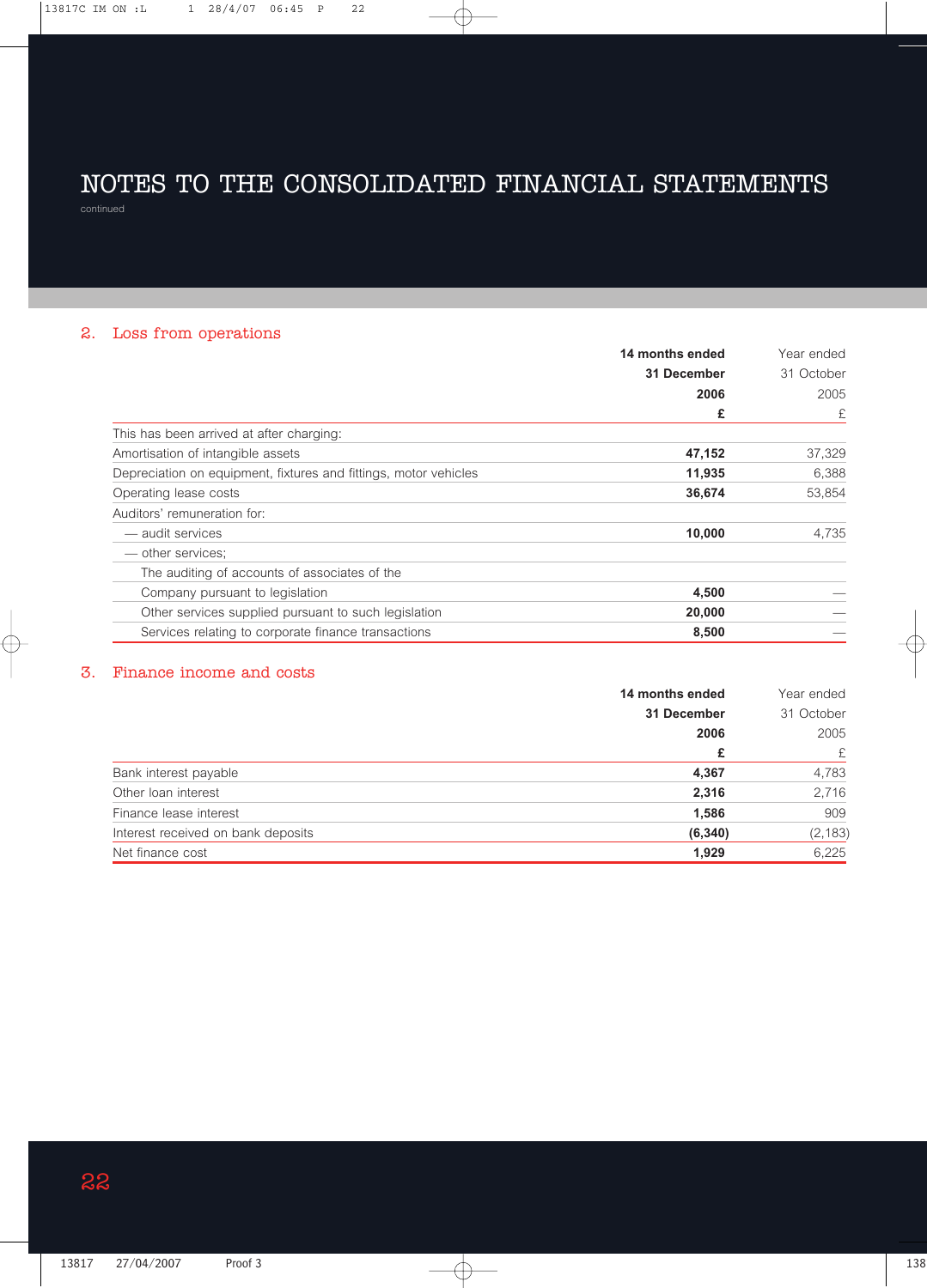## 4. Employees

Staff costs (including executive directors) were as follows:

|                                          | 14 months ended |            |
|------------------------------------------|-----------------|------------|
|                                          | 31 December     | 31 October |
|                                          | 2006            | 2005       |
|                                          | £               | £          |
| Wages and salaries                       | 437,762         | 296,696    |
| Compulsory social security contributions | 46.987          | 32,866     |
| Personnel expenses                       | 484,749         | 329,562    |

The following amounts are included above in relation to executive directors:

|                                          | 14 months ended |            |
|------------------------------------------|-----------------|------------|
|                                          | 31 December     | 31 October |
|                                          | 2006            | 2005       |
|                                          | £               | £          |
| Wages and salaries                       | 206,764         | 144,160    |
| Compulsory social security contributions | 24,021          | 14,666     |
| Personnel expenses                       | 230,785         | 158,826    |

Average monthly staff numbers in the period were as follows:

|                                        | 14 months ended | Year ended |
|----------------------------------------|-----------------|------------|
|                                        | 31 December     | 31 October |
|                                        | 2006            | 2005       |
| Sales and marketing                    |                 |            |
| Technical                              | 5               |            |
| Management, finance and administration | 4               | 3          |
|                                        | 12              |            |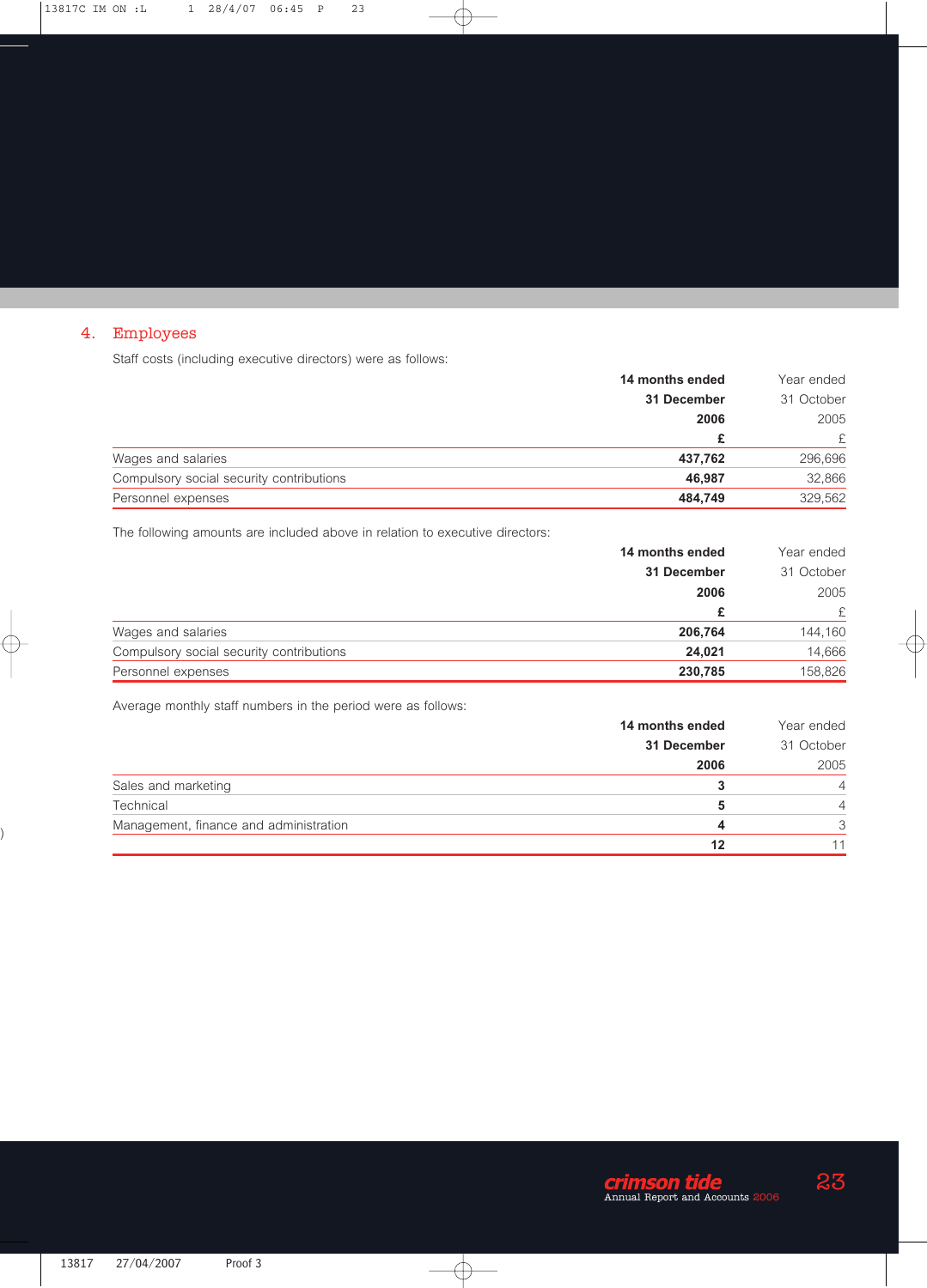continued

### 5. Taxation

No tax charge has been incorporated into the consolidated accounts for the periods ended 31 December 2006 or 31 October 2005 due to the availability of tax losses.

|                                               | 14 months ended<br>31 December | Year ended |
|-----------------------------------------------|--------------------------------|------------|
|                                               |                                | 31 October |
|                                               | 2006                           | 2005       |
|                                               |                                | £          |
| Loss on ordinary activities before tax        | (296,863)                      | (161, 483) |
| Loss on ordinary activities by rate of tax    | (89,059)                       | (48, 445)  |
| Expenses not deductible for taxation purposes | 10,583                         | 12,519     |
| Capital allowances in excess of depreciation  | 811                            | (1,669)    |
| Carried forward taxable losses                | 77,665                         | 41,904     |
| Utilisation of brought forward taxable losses |                                | (4,309)    |
| Loss on ordinary activities before tax        |                                |            |

#### *Deferred tax asset*

The Group has an unprovided deferred tax asset relating to carried forward taxable losses of approximately £600,000 (2005: £545,000). This asset has not been recognised in the accounts due to uncertainty of the timing of future taxable profits against which it can be utilised.

#### 6. Loss per share

The calculation of basic loss per share is based on the loss attributable to ordinary shareholders and the weighted average number of ordinary shares in issue during the period.

The calculation of diluted loss per share is based on loss per share attributable to ordinary shareholders and the weighted average number of ordinary shares that would be in issue, assuming conversion of all dilutive potential ordinary shares into ordinary shares.

Reconciliations of the loss and weighted average number of shares used in the calculations are set out below:

|                                                                     | 14 months ended<br>31 December<br>2006 | Year ended<br>31 October<br>2005 |
|---------------------------------------------------------------------|----------------------------------------|----------------------------------|
| Basic loss per share                                                |                                        |                                  |
| Reported loss $(E)$                                                 | (296, 863)                             | (161, 793)                       |
| Reported loss per share (pence)                                     | (0.13)                                 | (0.08)                           |
|                                                                     | 14 months ended                        | Year ended                       |
|                                                                     | 31 December                            | 31 October                       |
|                                                                     | 2006                                   | 2005                             |
| Weighted average number of ordinary shares:                         |                                        |                                  |
| Shares issued for Crimson Tide mPro Limited                         | 200,759,180                            | 200,759,180                      |
| Effect of Crimson Tide plc shares post-reverse acquisition          | 23,105,112                             |                                  |
| Effect of shares issued in acquisition of Crimson Tide (IE) Limited | 225,352                                |                                  |
| Weighted average number of ordinary shares                          | 224,089,644                            | 200,759,180                      |

Due to the Group's loss for the period, the diluted loss per share is the same as the basic loss per share.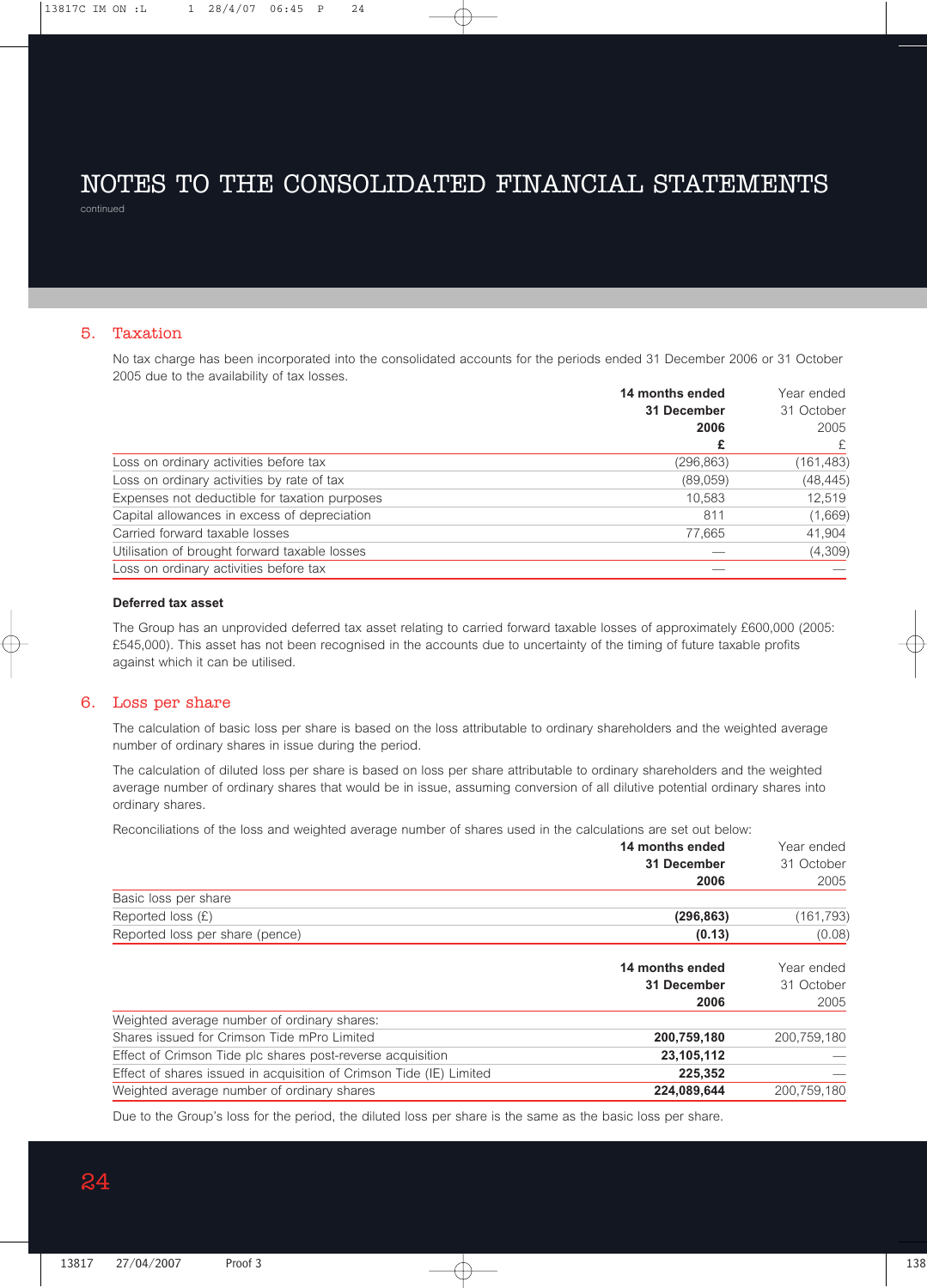## 7. Intangible assets

|                                    |                 | Group       |              |  |
|------------------------------------|-----------------|-------------|--------------|--|
|                                    |                 | development |              |  |
| Group                              | <b>Goodwill</b> | expenditure | <b>Total</b> |  |
|                                    | £               | £           | £            |  |
| Cost                               |                 |             |              |  |
| At 1 November 2005                 | 308,178         | 71,564      | 379,742      |  |
| Additions                          | 483,027         |             | 483,027      |  |
| At 31 December 2006                | 791,205         | 71,564      | 862,769      |  |
| <b>Impairment and amortisation</b> |                 |             |              |  |
| At 1 November 2005                 | (61, 636)       | (22,081)    | (83, 717)    |  |
| Charge for 14 months               | (35, 954)       | (11, 198)   | (47, 152)    |  |
| At 31 December 2006                | (97, 590)       | (33, 279)   | (130, 869)   |  |
| <b>Carrying amount</b>             |                 |             |              |  |
| At 31 December 2006                | 693,615         | 38,285      | 731,900      |  |
| At 31 October 2005                 | 246,542         | 49,483      | 296,025      |  |

## 8. Equipment, fixtures and fittings

|                        | <b>Office and</b> |                     |                 |              |
|------------------------|-------------------|---------------------|-----------------|--------------|
|                        | computer          | <b>Fixtures and</b> | <b>Motor</b>    |              |
|                        | equipment         | fittings            | <b>Vehicles</b> | <b>Total</b> |
| Group                  | £                 | £                   | £               | £            |
| Cost                   |                   |                     |                 |              |
| At 1 November 2005     | 54,376            | 24,968              |                 | 79,344       |
| Additions              |                   | 3,878               | 8,369           | 12,247       |
| <b>Disposals</b>       | (24, 963)         | (16, 870)           |                 | (41, 833)    |
| At 31 December 2006    | 29,413            | 11,976              | 8,369           | 49,758       |
| <b>Depreciation</b>    |                   |                     |                 |              |
| At 1 November 2005     | 36,656            | 18,545              |                 | 55,201       |
| Charge for 14 months   | 6,883             | 4,591               | 461             | 11,935       |
| Disposals              | (24, 963)         | (16, 870)           |                 | (41, 833)    |
| At 31 December 2006    | 18,576            | 6,266               | 461             | 25,303       |
| <b>Carrying amount</b> |                   |                     |                 |              |
| At 31 December 2006    | 10,837            | 5,710               | 7,908           | 24,455       |
| At 31 October 2005     | 17,720            | 6,423               |                 | 24,143       |

Included within the net book value of £24,455 is £13,839 (2005: £8,243) relating to assets held under finance lease agreements. The depreciation charge to the financial statements in the year in respect of such assets amounted to £2,477 (2005: £1,639).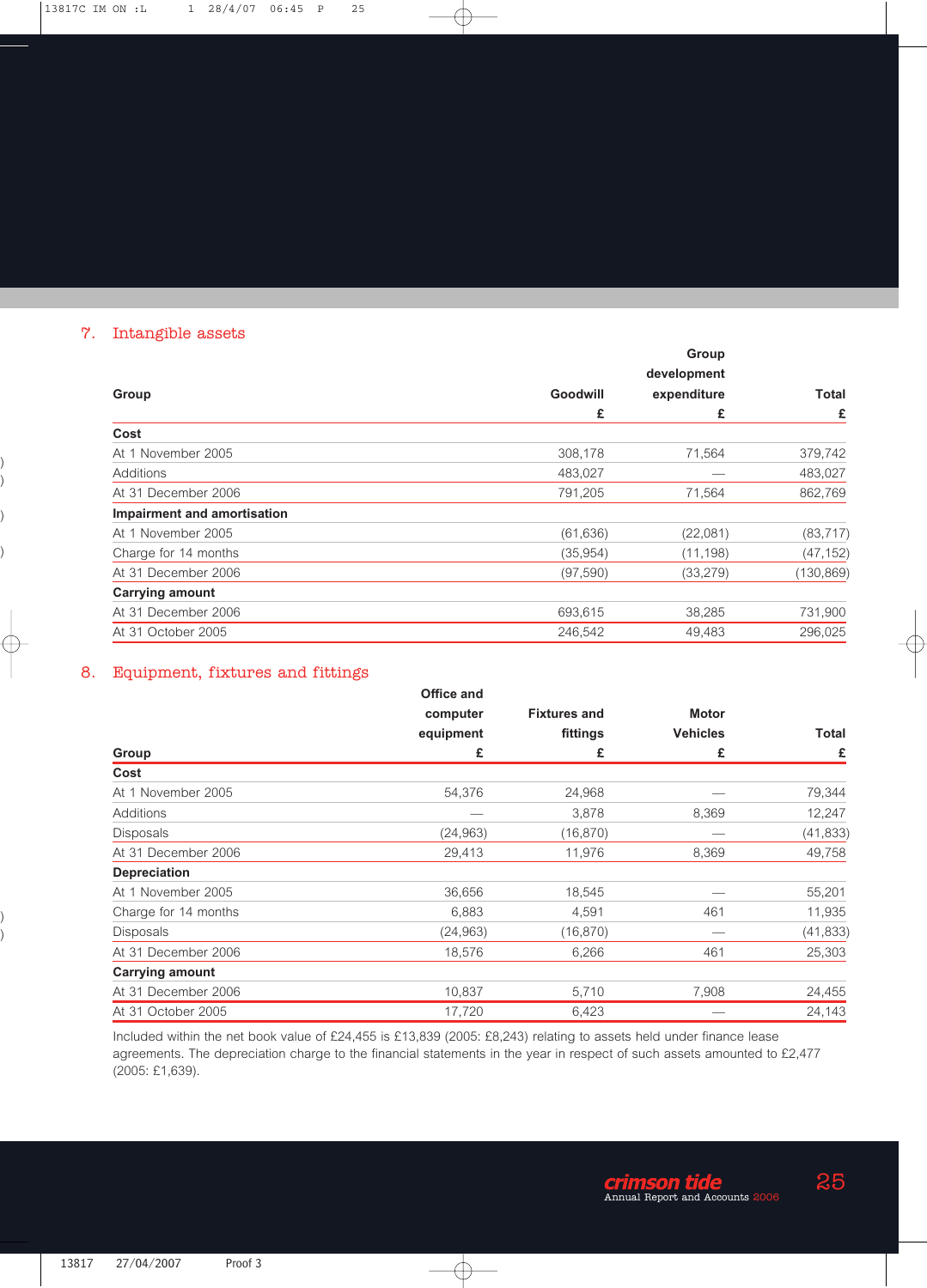continued

## 8. Equipment, fixtures and fittings (continued)

|                        | <b>Fixtures and</b> |              |
|------------------------|---------------------|--------------|
|                        | fittings            | <b>Total</b> |
| Company                | £                   | £            |
| Cost                   |                     |              |
| At 1 January 2006      | 17,000              | 17,000       |
| Additions              |                     |              |
| <b>Disposals</b>       |                     |              |
| At 31 December 2006    | 17,000              | 17,000       |
| Depreciation           |                     |              |
| At 1 January 2006      | 17,000              | 17,000       |
| Charge for year        |                     |              |
| Disposals              |                     |              |
| At 31 December 2006    | 17,000              | 17,000       |
| <b>Carrying amount</b> |                     |              |
| At 31 December 2006    |                     |              |
| At 31 December 2005    |                     |              |
|                        |                     |              |

### 9. Investments

#### *Company*

The Company is the holding company of the Group. The following table shows details of the Company's subsidiary undertakings at 31 December 2006. Each of these companies is wholly owned by Crimson Tide plc, the issued share capital of each is fully paid and each is included in the consolidated accounts of the Group:

|                                           |                       | Country of incorporation or |
|-------------------------------------------|-----------------------|-----------------------------|
| Name of company                           | <b>Activity</b>       | registration and operation  |
| <b>Owned directly by Crimson Tide plc</b> |                       |                             |
| Crimson Tide mPro Limited                 | Mobile data solutions | England and Wales           |
| A. Cohen & Co. (GB) Limited               | Non-trading           | England and Wales           |
| Crimson Tide (IE) Limited                 | Software              | Ireland                     |
| A.Cohen (Aust) Pty Limited                | Non-trading           | Victoria, Australia         |
| Comexim International Limited             | Non-trading           | England and Wales           |
| <b>Owned by Crimson Tide mPro Limited</b> |                       |                             |
| Moneymotive Limited                       | Non-trading           | England and Wales           |
| Mobile Professional plc                   | Non-trading           | England and Wales           |
| A. Cohen & Co. Limited                    | Non-trading           | England and Wales           |
| <b>Owned by Moneymotive Limited</b>       |                       |                             |
| Callog Limited                            | Telecoms              | England and Wales           |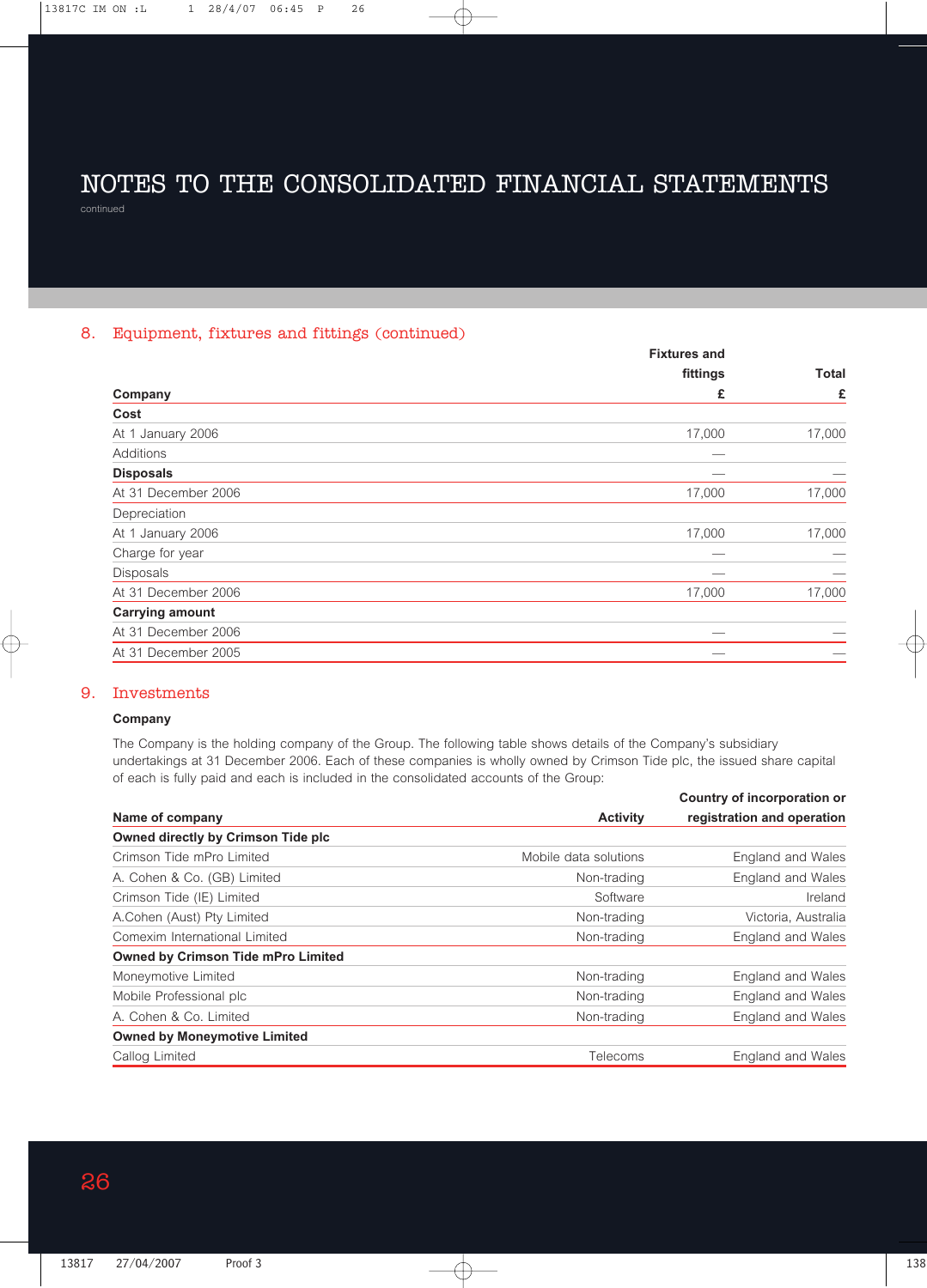## 9. Investments (continued)

|                        | <b>Shares in</b> |              |              |
|------------------------|------------------|--------------|--------------|
|                        | subsidiary       | <b>Trade</b> |              |
|                        | undertakings     | investments  | <b>Total</b> |
| Company                | £                | £            | £            |
| Cost                   |                  |              |              |
| At 1 January 2006      | 1,929,000        | 386,000      | 2,315,000    |
| Additions              | 3,231,388        |              | 3,231,388    |
| At 31 December 2006    | 5,160,388        | 386,000      | 5,546,388    |
| <b>Provisions</b>      |                  |              |              |
| At 1 January 2006      | 1,929,000        | 336,000      | 2,265,000    |
| Impairment             |                  | 50,000       | 50,000       |
| At 31 December 2006    | 1,929,000        | 386,000      | 2,315,000    |
| <b>Carrying amount</b> |                  |              |              |
| At 31 December 2006    | 3,231,388        |              | 3,231,388    |
| At 31 December 2005    |                  | 50,000       | 50,000       |

## 10. Trade and other receivables

|                                             | As at       | As at       |
|---------------------------------------------|-------------|-------------|
|                                             | 31 December | 31 October  |
|                                             | 2006        | 2005        |
| Group                                       | £           | £           |
| Trade receivables                           | 314,929     | 127,680     |
| Other receivables                           | 8,932       |             |
| Prepayments and accrued income              | 90,005      | 50,506      |
|                                             | 413,866     | 178,186     |
|                                             |             |             |
|                                             | As at       | As at       |
|                                             | 31 December | 31 December |
|                                             | 2006        | 2005        |
| Company                                     | £           | £           |
| Amounts recoverable from Group undertakings | 153,638     |             |
| Other receivables                           | 38,312      |             |
| Prepayments and accrued income              | 7,170       | 12,000      |
|                                             | 199,120     | 12,000      |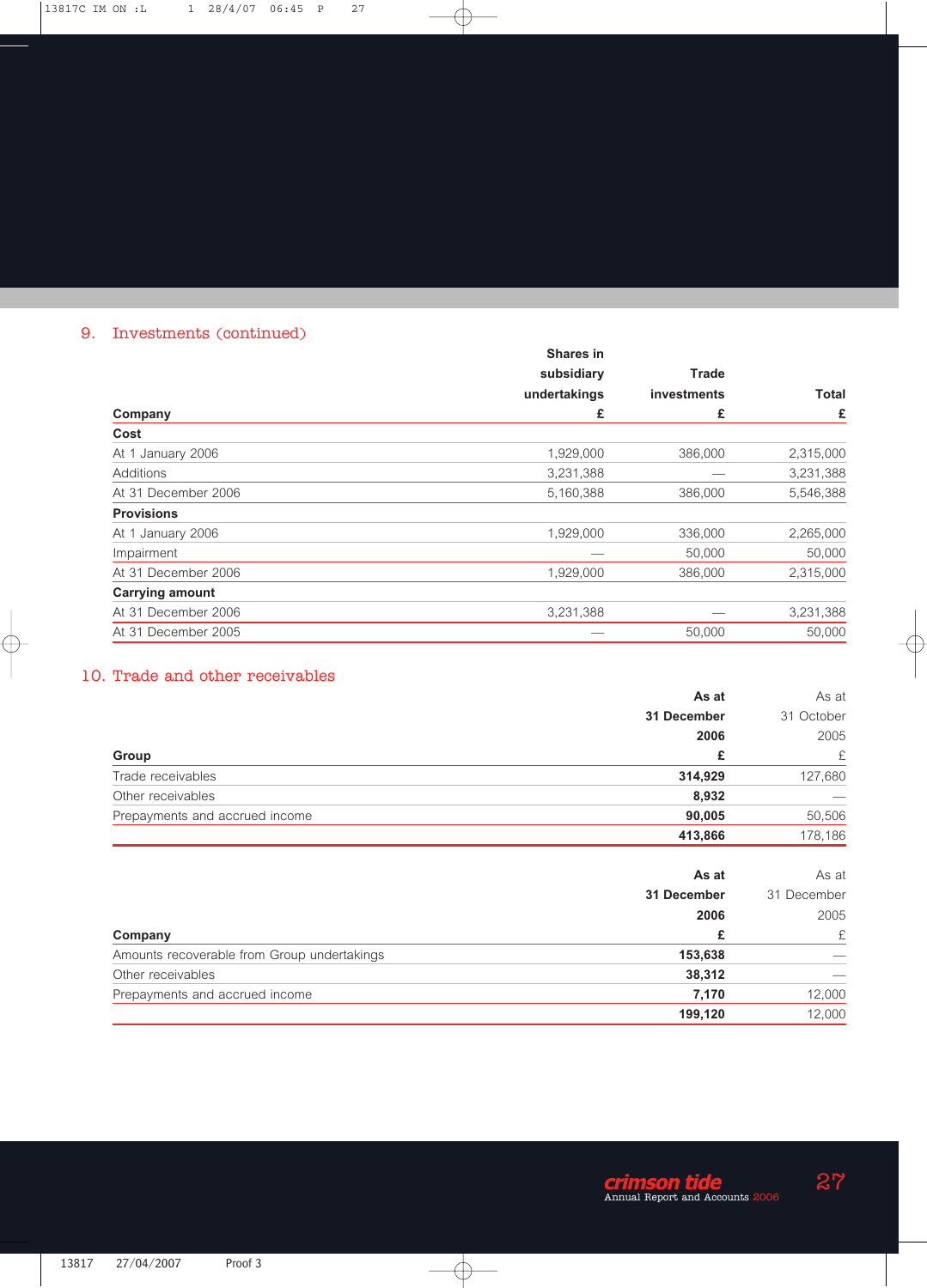continued

### 11. Cash and cash equivalents

Cash and cash equivalents comprise cash and short-term deposits held by Group companies. The carrying amount of these assets approximates their fair value.

#### 12. Share capital

|                                                                                      | As at       | As at      |
|--------------------------------------------------------------------------------------|-------------|------------|
|                                                                                      | 31 December | 31 October |
|                                                                                      | 2006        | 2005       |
|                                                                                      | £           | £          |
| <b>Authorised</b>                                                                    |             |            |
| Ordinary shares: 411,950,842 shares of 1p each (2005: 100,000,000 shares of 1p each) | 4,119,508   | 1,000,000  |
| Deferred shares: 15,160,482 shares of 19p each                                       | 2,880,492   |            |
|                                                                                      | 7,000,000   | 1,000,000  |
| Issued, called up and fully paid                                                     |             |            |
| Ordinary shares: 279,885,200 shares of 1p each (2005: 15,160,482 shares of 1p each)  | 2,798,852   | 151,605    |
| Deferred shares: 15,160,482 shares of 19p each                                       | 2,880,492   | 2,880,492  |
|                                                                                      | 5,679,344   | 3,032,097  |
|                                                                                      |             |            |

On 22 August 2006 the Company issued 200,759,180 shares at 1.5p each as consideration for the reverse acquisition of Crimson Tide Limited and 59,975,227 shares placed at 1.5p on admission to AIM.

On 7 December 2006 the Company issued 4,000,000 shares at 2.5p each as consideration for the acquisition of Intelligent Data Limited.

#### *Warrants*

On admission to AIM, the Company issued an aggregate of 22,574,048 warrants to shareholders on the basis of 1 warrant for every 2 ordinary shares held and to placees on the basis of 1 warrant for every 4 ordinary shares suscribed for.

Total warrants existing at 31 December 2006 over 1p ordinary shares in the Company are summarised below:

|                |                       |                    |               |                               | <b>Number</b><br>outstanding at |
|----------------|-----------------------|--------------------|---------------|-------------------------------|---------------------------------|
| Date of Grant  | <b>Exercise Price</b> | <b>Expiry Date</b> | <b>Number</b> | <b>Exercised</b><br>in period | 31 December<br>2006             |
| 22 August 2006 | 1.5p                  | 22 August 2009     | 22.574.048    | 4.224                         | 22,569,824                      |

The fair value of warrants issued during the year was estimated using the Black-Scholes pricing model with the following significant assumptions:

| Expected life (years)   | 3   |
|-------------------------|-----|
| Risk-free interest rate | 5%  |
| Volatility              | 20% |

A transfer of £71,266 has been made from share premium account to other equity reserves to reflect the costs of the warrants issued as part of the placing.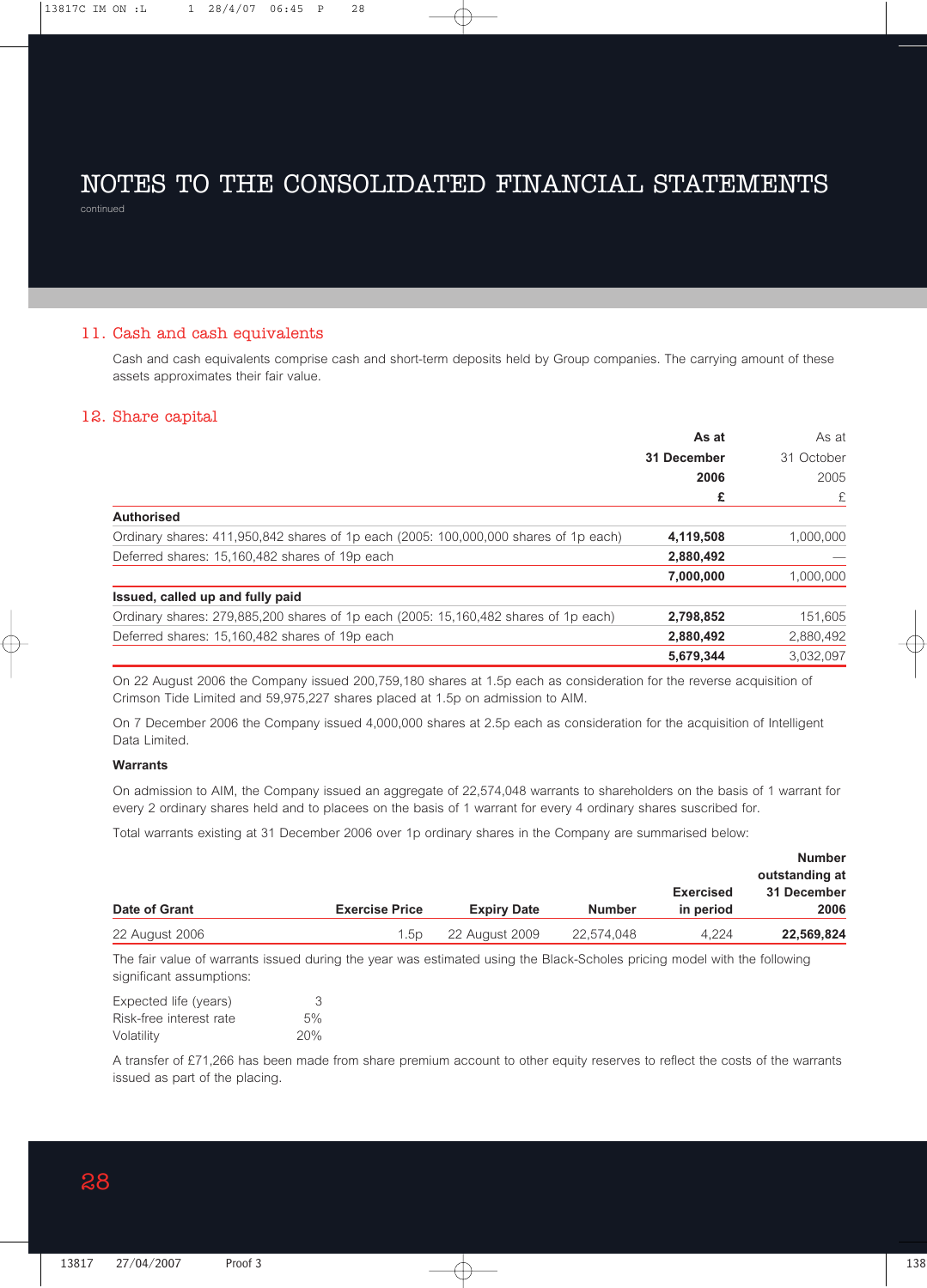## 13. Reserves

|                                                  | Capital    |              |                 | <b>Reverse</b> |                 |
|--------------------------------------------------|------------|--------------|-----------------|----------------|-----------------|
|                                                  | redemption | <b>Share</b> | <b>Other</b>    | acquisition    | <b>Retained</b> |
|                                                  | reserve    | premium      | <b>Reserves</b> | reserve        | earnings        |
| Group                                            | £          | £            | £               | £              | £               |
| As at 1 November 2004                            | 49,000     | 2,000        | 386,000         | (2,460,298)    | (704, 188)      |
| Total recognised income and expense              |            |              |                 |                | (161, 793)      |
| As at 31 October 2005                            | 49,000     | 2.000        | 386,000         | (2,460,298)    | (865, 981)      |
| IFRS 3 reverse acquisition conversion            |            | 932,529      | 71,266          | (2,783,883)    |                 |
| Premium on shares issued on acquisition of IDL   |            | 43.870       |                 |                |                 |
| Expenses incurred from new shares issued in year |            | (62, 932)    |                 |                |                 |
| Total recognised income and expense              |            |              |                 |                | (296, 863)      |
| As at 31 December 2006                           | 49,000     | 915.467      | 457.266         | (5,244,181)    | (1, 162, 844)   |

|                                                                 | <b>Capital</b> |              |                 |                 |
|-----------------------------------------------------------------|----------------|--------------|-----------------|-----------------|
|                                                                 | redemption     | <b>Share</b> | <b>Other</b>    | <b>Retained</b> |
| Company                                                         | reserve        | premium      | <b>Reserves</b> | earnings        |
|                                                                 | £              | £            | £               | £               |
| As at 1 January 2005                                            | 49,000         | 2,000        | 252,000         | (3,308,000)     |
| Total recognised income and expense                             |                |              |                 | (124,000)       |
| As at 31 December 2005                                          | 49,000         | 2,000        | 252,000         | (3,432,000)     |
| Premium on placing shares issued                                |                | 299,876      |                 |                 |
| Premium on shares issued on acquisition of Crimson Tide Limited |                | 1,003,796    |                 |                 |
| Premium on shares issued on acquisition of IDL                  |                | 60,000       |                 |                 |
| Expenses incurred from new shares issued in year                |                | (378, 939)   |                 |                 |
| Fair value of warrants issued with shares                       |                | (71, 266)    | 71,266          |                 |
| Total recognised income and expense                             |                |              |                 | (5,037)         |
| As at 31 December 2006                                          | 49,000         | 915,447      | 323,266         | (3,437,037)     |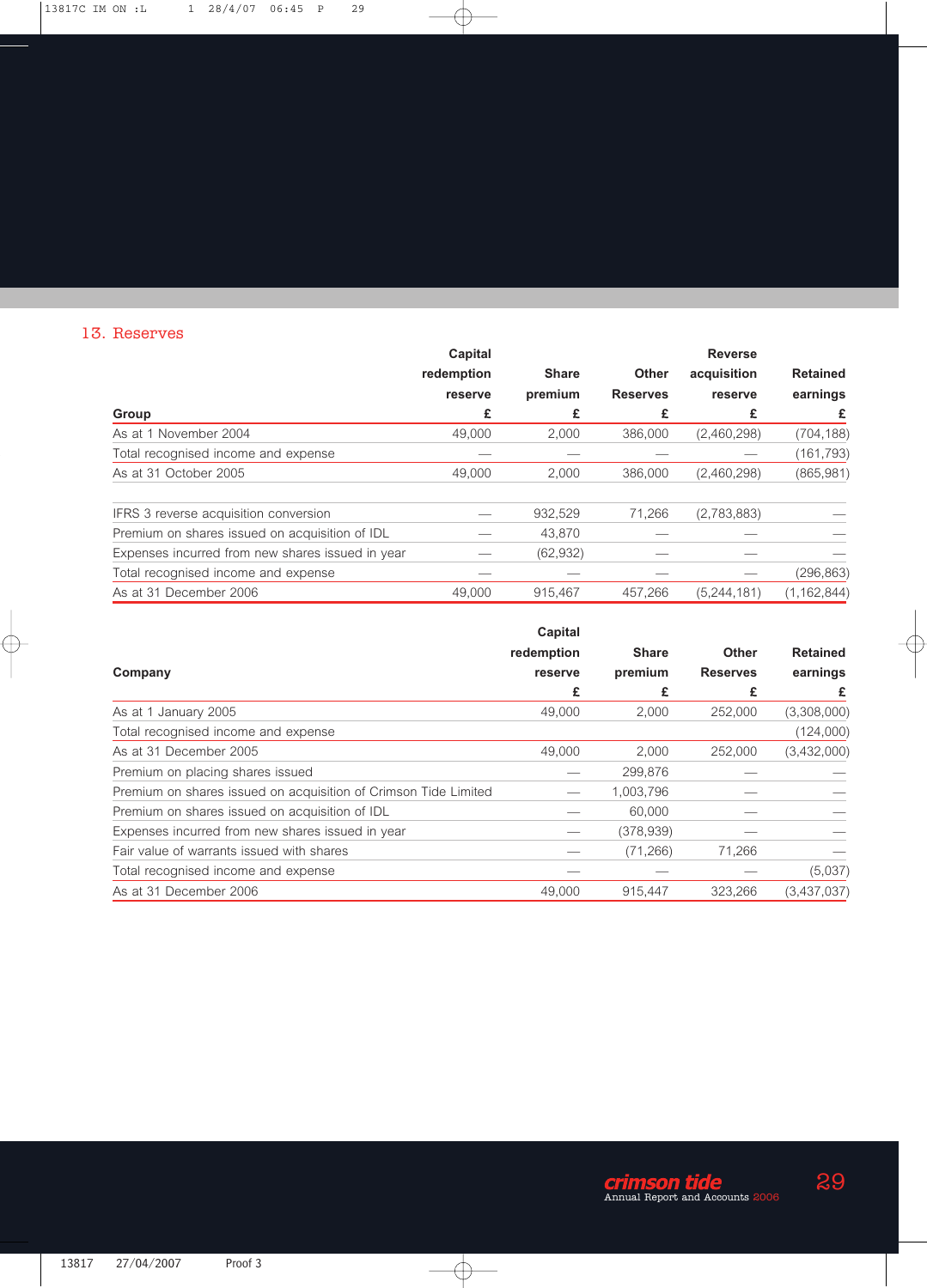continued

## 14. Creditors: Amounts falling due within one year

|                                    | As at              | As at       |
|------------------------------------|--------------------|-------------|
|                                    | <b>31 December</b> | 31 October  |
|                                    | 2006               | 2005        |
| Group                              | £                  | £           |
| Bank loans                         | 71,534             | 14,037      |
| Bank overdraft                     | 22,514             |             |
| Trade creditors                    | 355,369            | 97,214      |
| PAYE and social security           | 18,459             | 40,016      |
| <b>VAT</b>                         |                    | 36,810      |
| Finance lease agreements           | 16,251             | 2,700       |
| Directors' current account         | 19,998             | 39,630      |
| Other creditors                    | 6,050              | 1,945       |
| Accruals and deferred income       | 252,384            | 172,059     |
|                                    | 762,559            | 404,411     |
|                                    | As at              | As at       |
|                                    | 31 December        | 31 December |
|                                    | 2006               | 2005        |
| Company                            | £                  | £           |
| Bank loans                         | 34,000             |             |
| Trade creditors                    | 39,038             | 46,000      |
| Amounts owed to Group undertakings | 12,511             | 4,000       |
| Other creditors and accruals       | 34,210             | 32,000      |

*119,759* 82,000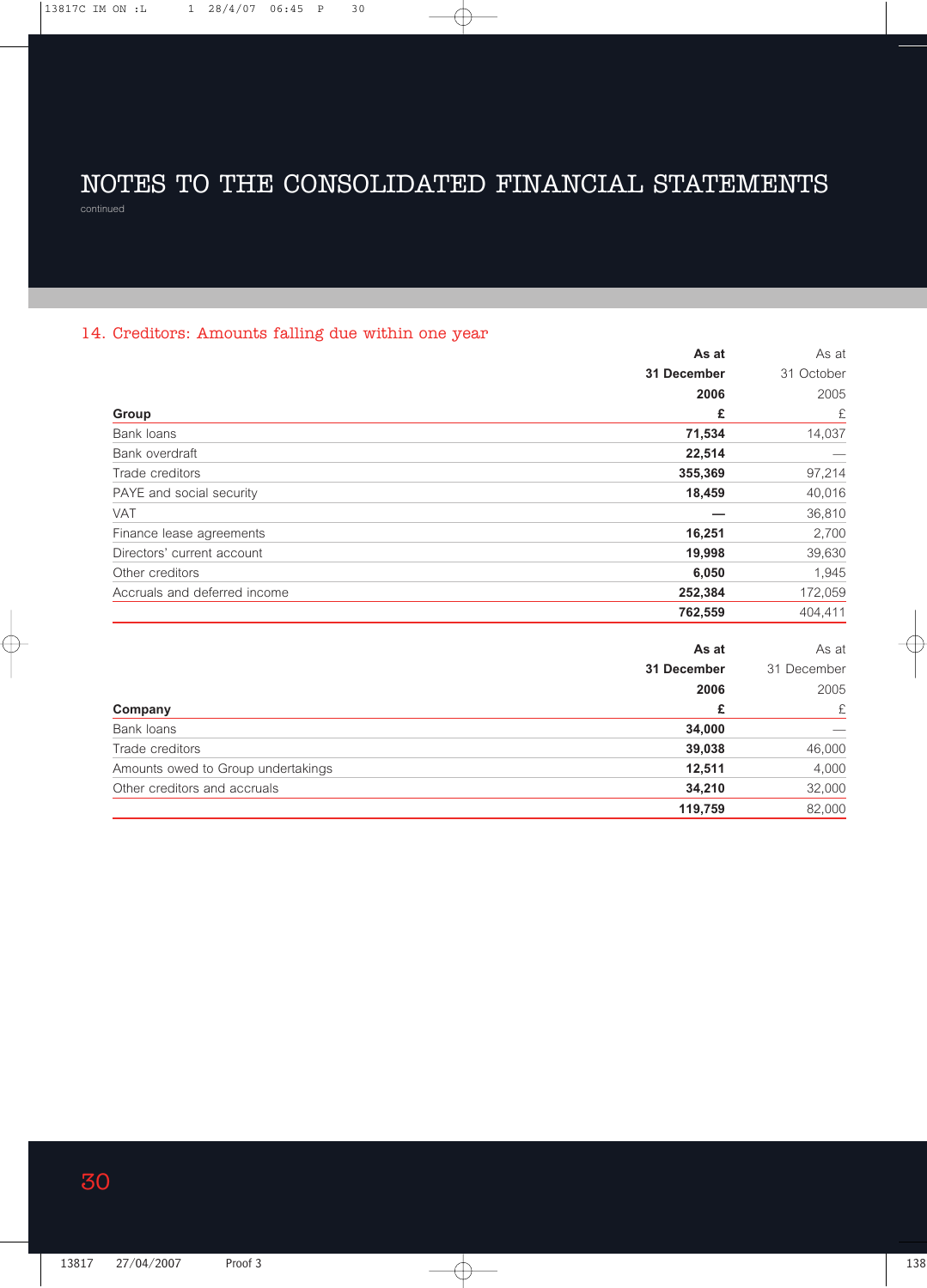## 15. Creditors: Amounts falling due after more than one year

|                                                            | As at       | As at       |
|------------------------------------------------------------|-------------|-------------|
|                                                            | 31 December | 31 October  |
|                                                            | 2006        | 2005        |
| Group                                                      | £           | £           |
| <b>Bank loans</b>                                          | 136,000     | 43,061      |
| Finance lease agreements                                   |             | 5,740       |
|                                                            | 136,000     | 48,801      |
|                                                            | As at       | As at       |
|                                                            | 31 December | 31 December |
|                                                            | 2006        | 2005        |
| Company                                                    | £           | £           |
| Bank loans                                                 | 136,000     |             |
|                                                            | 136,000     |             |
| <b>Maturity of debt</b>                                    |             |             |
|                                                            | As at       | As at       |
|                                                            | 31 December | 31 October  |
|                                                            | 2006        | 2005        |
| Group                                                      | £           | £           |
| The bank debt and finance leases are repayable as follows: |             |             |
| Within one year                                            | 110,299     | 16,737      |
| Between one and two years                                  | 34,000      | 43,061      |
| Between two and five years                                 | 102,000     |             |
|                                                            | 246,299     | 59,798      |

|                                                            | As at       | As at       |
|------------------------------------------------------------|-------------|-------------|
|                                                            | 31 December | 31 December |
|                                                            | 2006        | 2005        |
| Company                                                    | £           | £           |
| The bank debt and finance leases are repayable as follows: |             |             |
| Within one year                                            |             |             |
| Between one and two years                                  | 34,000      |             |
| Between two and five years                                 | 102,000     |             |
|                                                            | 136,000     |             |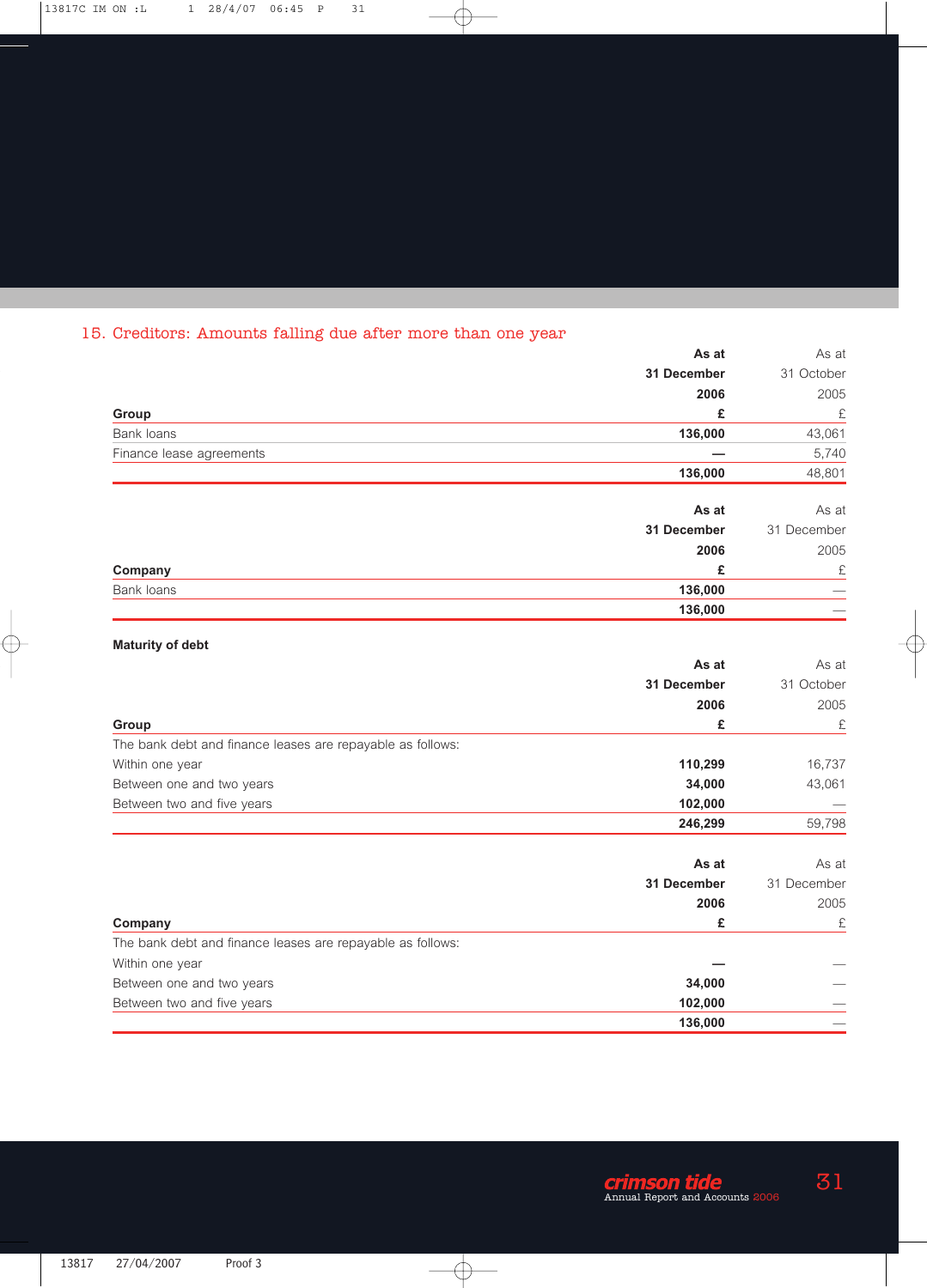continued

## 16. Provisions

|                                                   | <b>Onerous</b>           |
|---------------------------------------------------|--------------------------|
|                                                   | <b>Lease Costs</b>       |
| Company                                           |                          |
| At 1 January 2005                                 | 82,000                   |
| Credit to profit and loss account during the year | (82,000)                 |
|                                                   | $\overline{\phantom{a}}$ |

Lease costs relating to surplus premises were settled during the year allowing the provision to be written back.

## 17. Operating lease commitments

At the period end, annual commitments under non-cancellable operating leases were:

|                                | As at       | As at      |
|--------------------------------|-------------|------------|
|                                | 31 December | 31 October |
|                                | 2006        | 2005       |
| Group                          |             | £          |
| Operating leases which expire: |             |            |
| Within 1 year                  | 495         | 8,983      |
| Within $2 - 5$ years           | 38,698      | 31,021     |
|                                | 39,193      | 40,004     |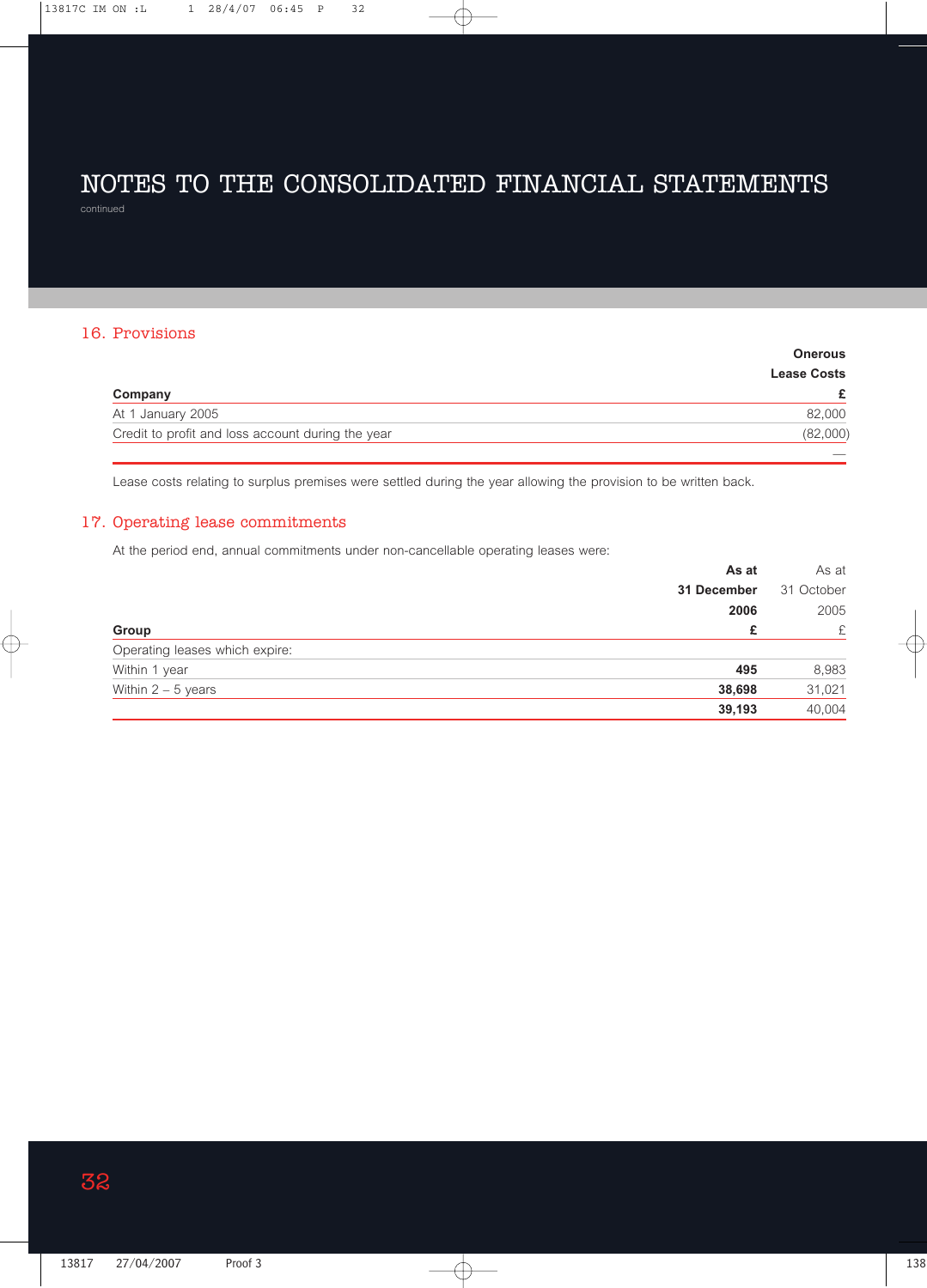## 18. Financial Risk Management

The Group uses a limited number of financial instruments, comprising cash, short-term deposits, bank loans and overdrafts and various items such as trade receivables and payables, which arise directly from operations. The Group does not trade in financial instruments.

#### *Financial risk factors*

Exposure to currency, credit and interest rate risk arise in the normal course of the Group's business. The Directors review and agree policies for managing each of these risks to minimise potential adverse effects on the Group's financial performance.

#### *a) Foreign currency risk*

The Group operates internationally and is exposed to foreign exchange risk arising from various currency exposures, primarily with respect to the UK pound and the euro. At the end of the year the Group held £27,013 of monetary assets in euros. Foreign exchange differences on retranslation of these assets and liabilities are taken to the income statement.

#### *b) Credit risk*

The Group has no significant concentrations of credit risk and has policies in place to ensure that sales are made to customers with an appropriate credit history.

#### *c) Liquidity risk*

Prudent liquidity risk management implies maintaining sufficient cash and available funding through an adequate amount of committed credit facilities. The Group ensures it has adequate cover through the availability of bank overdraft and loan facilities.

#### 19. Related party transactions

The Company was under the control of Mr B. R. J. Whipp throughout part of the current and all the previous year. Mr Whipp is the Executive Chairman and largest shareholder.

Other than the Director's current account (for Mr B. R. J. Whipp), no transactions with related parties were undertaken such as are required to be disclosed under International Accounting Standard 24.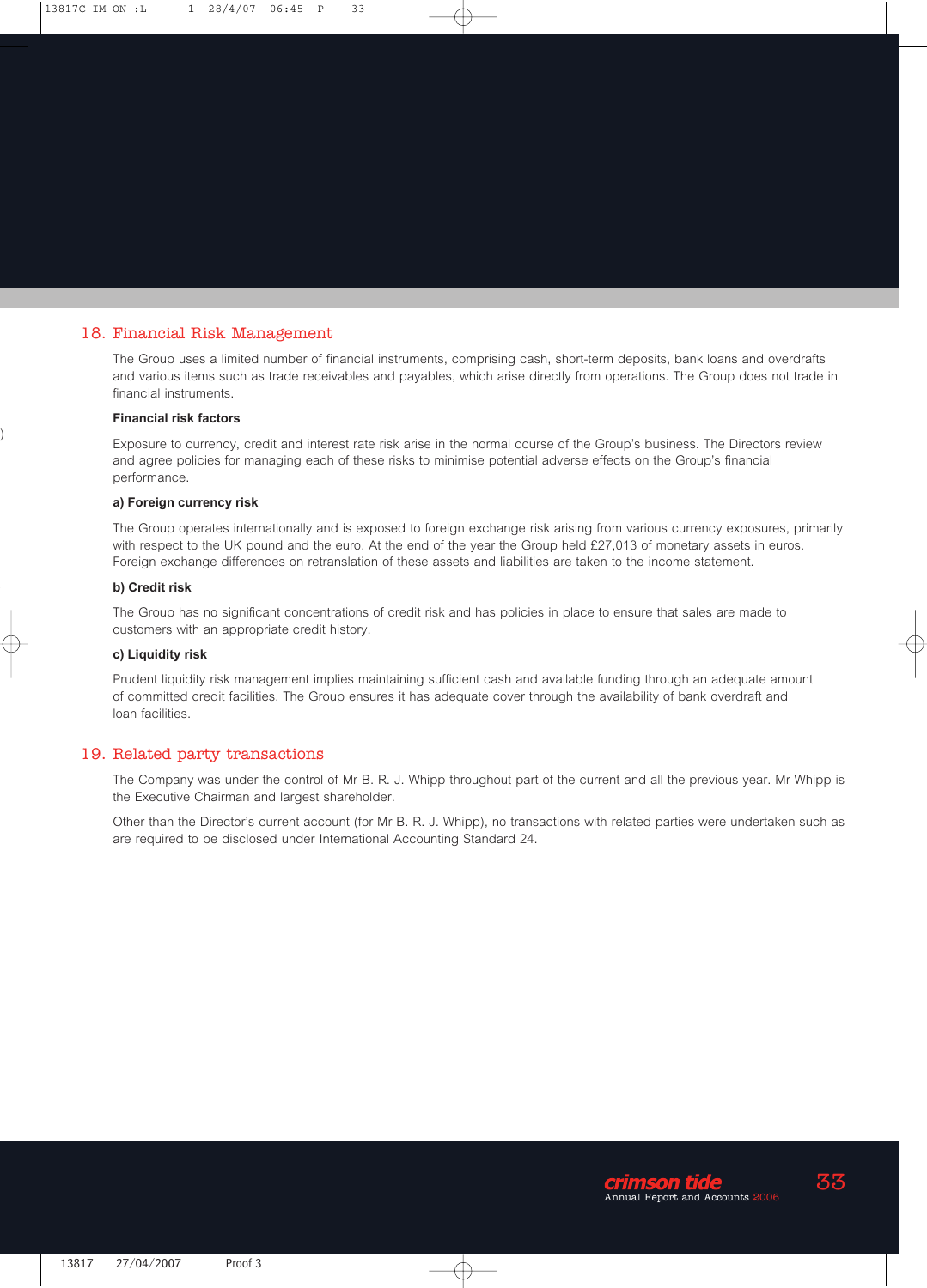continued

### 20. Profit of the Parent Company

As permitted by Section 230 of the Companies Act, the profit and loss account of the parent company is not presented as part of these accounts. The parent company's loss for the financial period amounted to £5,037.

#### 21. Acquisitions

On 21 August 2006, A Cohen & Co plc (now Crimson Tide plc) was acquired via a reverse acquisition. The consideration paid has been estimated from the pre-combination fair value and the issued equity of A. Cohen & Co plc.

On 7 December 2006, Intelligent Data Limited (now Crimson Tide (IE) Limited) was acquired for consideration of £120,000 in cash and 4,000,000 shares at 2.5p each.

The book values of the companies acquired were as follows:

|                              |                         | Crimson Tide (IE) |
|------------------------------|-------------------------|-------------------|
|                              | <b>Crimson Tide plc</b> | Limited           |
|                              | £                       | £                 |
| <b>Tangible Fixed Assets</b> |                         | 10,914            |
| <b>Stock</b>                 |                         | 33,573            |
| Debtors                      | 7,000                   | 236,124           |
| Cash & Cash equivalents      | 3,299                   |                   |
| Creditors                    | (63, 976)               | (239, 534)        |
| Bank overdraft               |                         | (23, 019)         |
| Deferred Income              |                         |                   |
| Net (Liabilities)/Assets     | (53, 677)               | 18,058            |
| Goodwill                     | 281,085                 | 201,942           |
| Consideration                | 227,408                 | 220,000           |
| Consideration satisfied by   |                         |                   |
| <b>Shares</b>                | 227,408                 | 100,000           |
| Cash                         |                         | 120,000           |
|                              | 227,408                 | 220,000           |

The Directors do not consider there to be any material difference between the book values as above and the fair values of the companies acquired.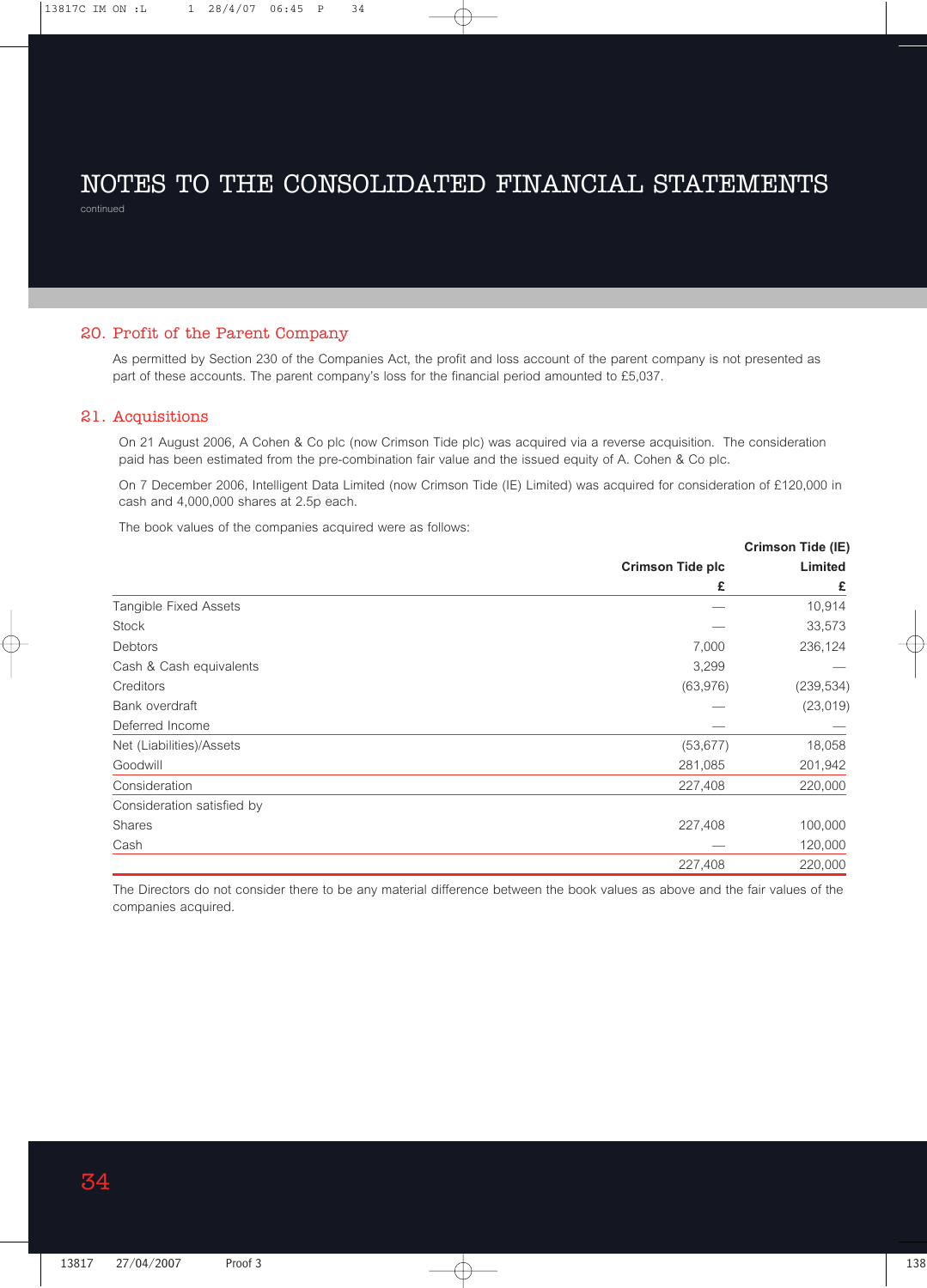### 22. Financial Instruments

The Groups financial instruments comprise cash, borrowings and various items such as trade debtors and trade creditors, which arise directly from its operations. It is, and has been throughout the period under review, the Group's policy not to trade in financial instruments but to use loans as a means to ensure a balance between continuity of funding and flexibility.

Short terms debtors/creditors have been excluded from the following disclosures.

|                              | 14 months ended | Year ended |
|------------------------------|-----------------|------------|
|                              | 31 December     | 31 October |
|                              | 2006            | 2005       |
| Company                      | £               | £          |
| <b>Financial Assets</b>      |                 |            |
| Cash at bank and in hand     | 394,087         | 86,276     |
| <b>Maturing</b>              |                 |            |
| On demand                    | 394,087         | 86,276     |
| <b>Financial Liabilities</b> |                 |            |
| Bank Loans - floating rate   | 230,047         | 57,098     |
|                              |                 |            |

An analysis of the maturity of the debt is given in note 15.

The main risk arising from the Group financial instruments is interest rate risk. The directors review and agree policies for managing these risks.

#### *Liquidity risk*

The group seeks to manage financial risk by ensuring sufficient liquidity is available to meet foreseeable needs and to invest cash assets safely and profitably.

#### *Fair value*

The net fair values and carrying amounts approximate their carrying value. The aggregate net fair values and carrying amounts of financial assets and financial liabilities are disclosed in the balance sheet and notes.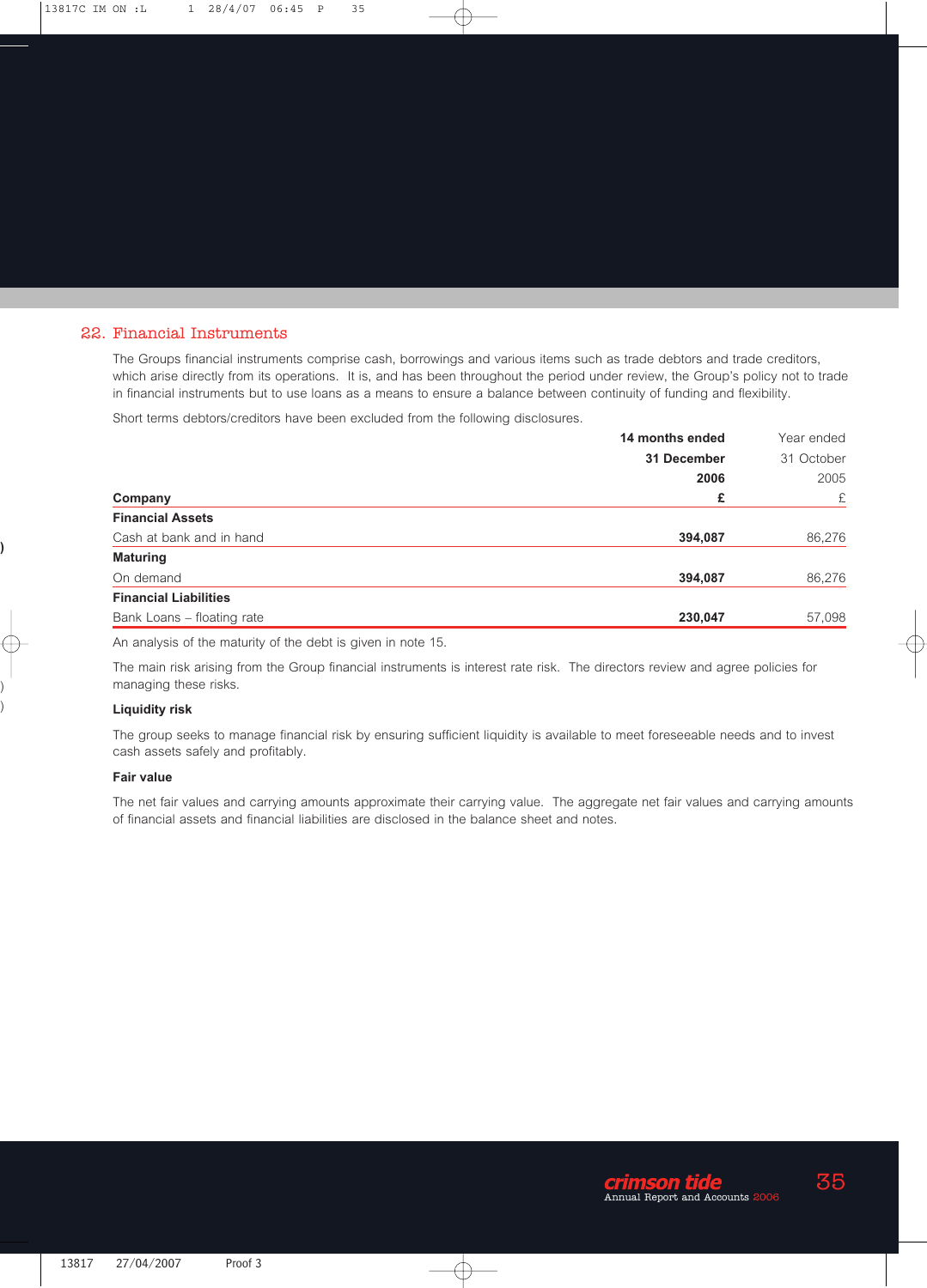## COMPANY BALANCE SHEET

as at 31 December 2006

|                                              |              | As at       | As at                   |
|----------------------------------------------|--------------|-------------|-------------------------|
|                                              |              |             | 31 December 31 December |
|                                              |              | 2006        | 2005                    |
|                                              | <b>Notes</b> | £           | £                       |
| <b>Assets</b>                                |              |             |                         |
| Tangible assets                              | 8            |             |                         |
| Investments                                  | 9            | 3,231,388   | 50,000                  |
| <b>Total non-current assets</b>              |              | 3,231,388   | 50,000                  |
| Trade and other receivables                  | 10           | 199,120     | 12,000                  |
| Cash and cash equivalents                    | 11           | 355,291     | 5,000                   |
| <b>Total current assets</b>                  |              | 554,411     | 17,000                  |
| <b>Total assets</b>                          |              | 3,785,799   | 67,000                  |
| <b>Equity and liabilities</b>                |              |             |                         |
| Issued capital                               |              | 5,679,344   | 3,032,000               |
| Capital redemption reserve                   |              | 49,000      | 49,000                  |
| Share premium                                |              | 915,467     | 2,000                   |
| Other reserves                               |              | 323,266     | 252,000                 |
| Retained earnings                            |              | (3,437,037) | (3,432,000)             |
| <b>Total equity</b>                          |              | 3,530,040   | (97,000)                |
| <b>Creditors</b>                             |              |             |                         |
| Amounts falling due within one year          | 14           | 119,759     | 82,000                  |
| <b>Creditors</b>                             |              |             |                         |
| Amounts falling due after more than one year | 15           | 136,000     |                         |
| <b>Provisions</b>                            | 16           |             | 82,000                  |
| <b>Total liabilities</b>                     |              | 255,759     | 164,000                 |
| <b>Total equity and liabilities</b>          |              | 3,785,799   | 67,000                  |

The financial statements were approved by the Board of Directors on 27 April 2007 and are signed on its behalf by

B R J Whipp S K Goodwin

Director **Director** Director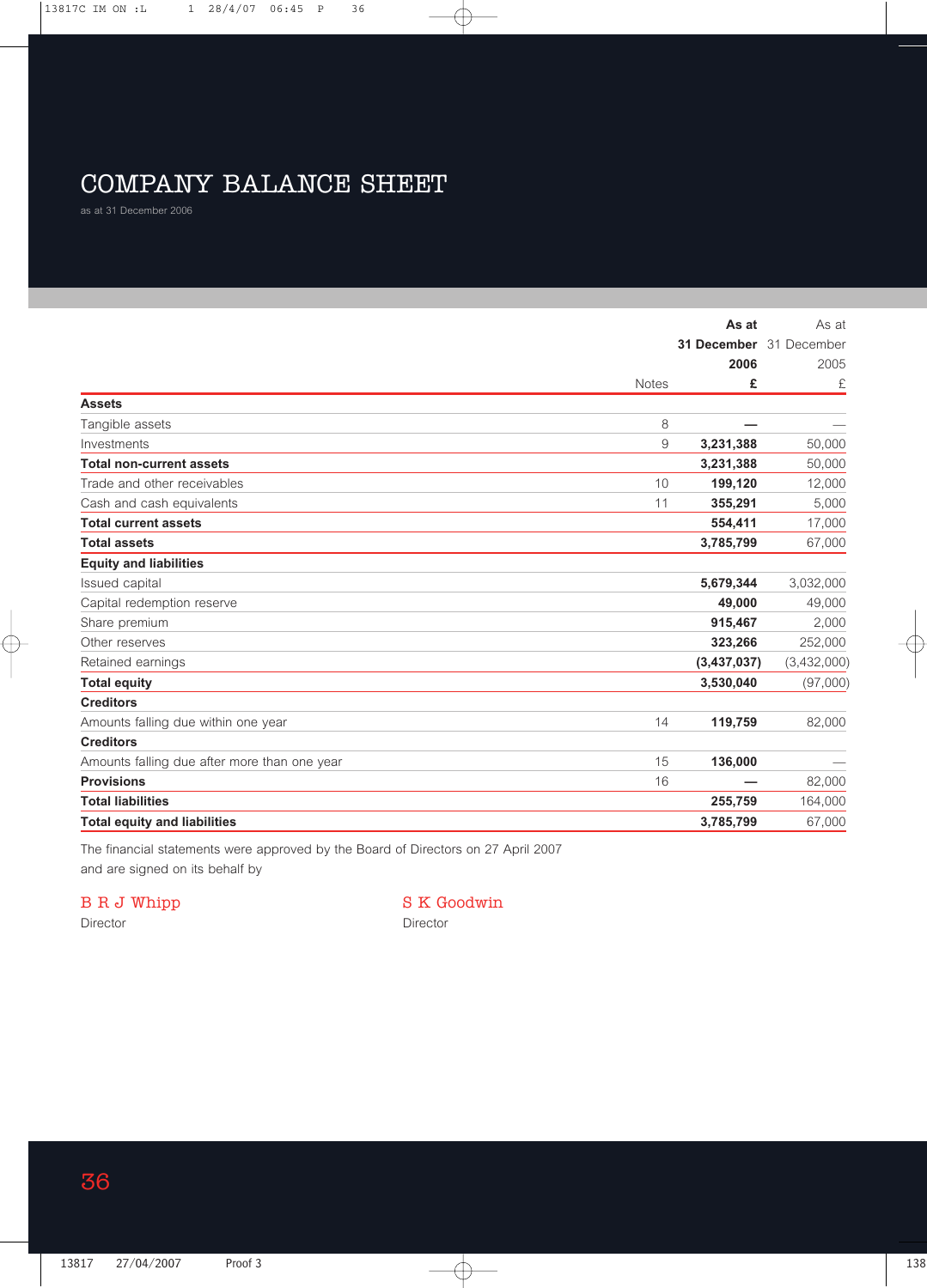## COMPANY STATEMENT OF CHANGES IN EQUITY

for the year ended 31 December 2006

|                                                                                    |              | <b>Year ended</b> | Year ended                     |
|------------------------------------------------------------------------------------|--------------|-------------------|--------------------------------|
|                                                                                    |              |                   | <b>31 December</b> 31 December |
|                                                                                    |              | 2006              | 2005                           |
|                                                                                    | <b>Notes</b> |                   |                                |
| Loss after tax for the year being total recognised income and expense for the year |              | (5,037)           | (124,000)                      |
| Issue of share capital                                                             |              | 3,632,077         |                                |
| <b>Total changes in equity</b>                                                     |              | 3,627,040         | (124,000)                      |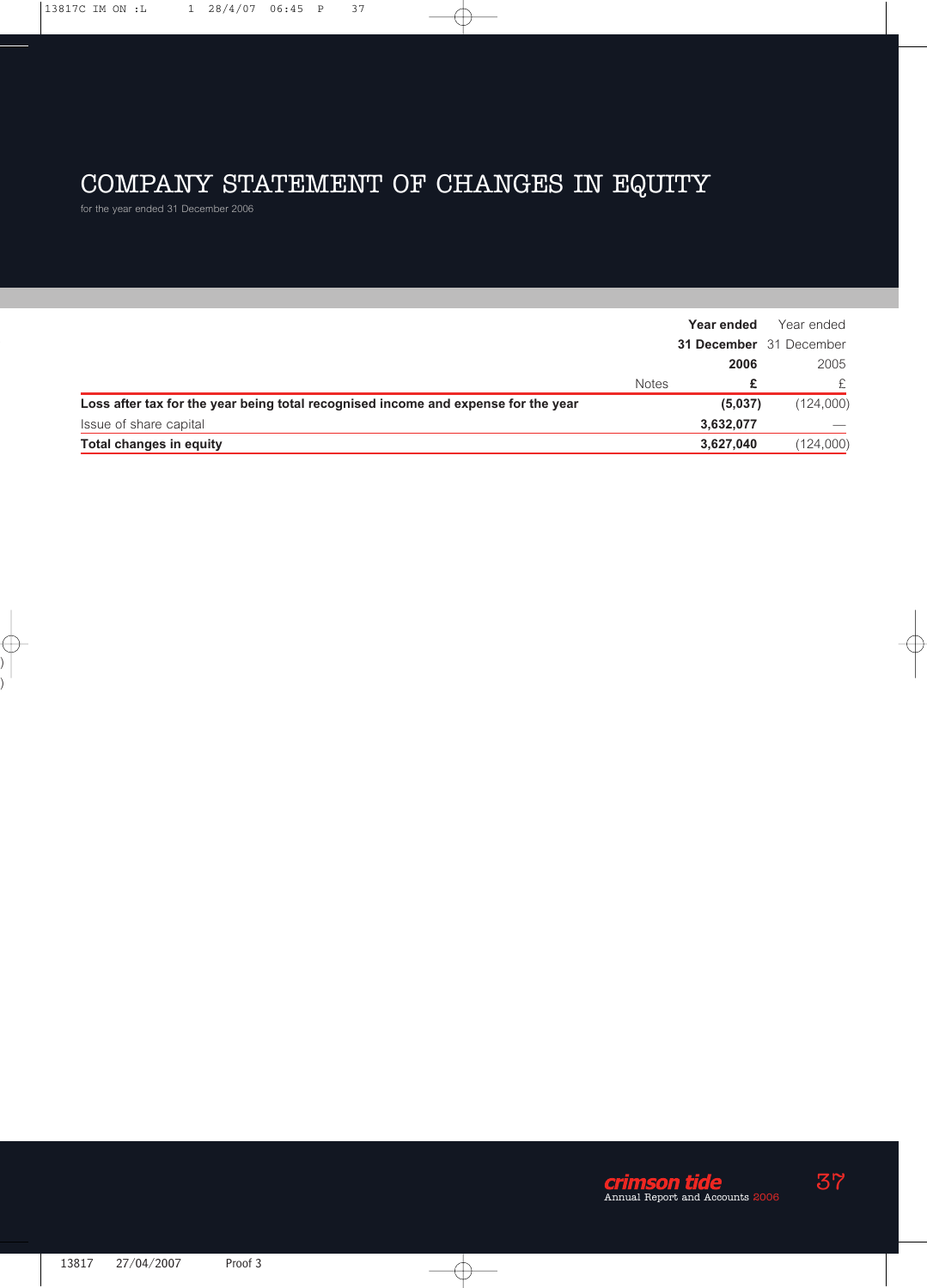## COMPANY STATEMENT OF CASH FLOWS

for the year ended 31 December 2006

|                                                                         | Year ended   | Year ended              |
|-------------------------------------------------------------------------|--------------|-------------------------|
|                                                                         |              | 31 December 31 December |
|                                                                         | 2006         | 2005                    |
|                                                                         | <b>Notes</b> | £<br>£                  |
| Loss before tax                                                         | (5,037)      | (124,000)               |
| Adjustments for:                                                        |              |                         |
| Impairment in valuation of investment                                   |              | 42,000                  |
| Interest expense                                                        |              |                         |
| Interest income                                                         |              |                         |
| Depreciation of property, plant and equipment                           |              |                         |
| Operating cash flows before movements in working capital and provisions | (5,037)      | (82,000)                |
| (Increase)/Decrease in trade and other receivables                      | (18, 120)    | 12,000                  |
| Increase in trade and other payables                                    | 3,759        | 27,000                  |
| (Decrease)/Increase in provisions                                       | (82,000)     |                         |
| Income taxes paid                                                       |              |                         |
| Cash generated by working capital                                       | (265, 361)   | 39,000                  |
| Net cash outflow from operating activities                              | (270, 398)   | (43,000)                |
| Investing activities                                                    |              |                         |
| Acquisition of subsidiaries                                             | (120,000)    |                         |
| Proceeds on sale of investments                                         | 50,000       |                         |
| Net cash used in investing activities                                   | (70,000)     |                         |
| Financing activities                                                    |              |                         |
| Issue of shares                                                         | 520,689      |                         |
| Interest paid                                                           |              |                         |
| Net increase in borrowings                                              | 170,000      |                         |
| Net cash used in financing activities                                   | 690,689      |                         |
| Net Increase/(Decrease) in cash and cash equivalents                    | 350,291      | (43,000)                |
| Net cash and cash equivalents at beginning of period                    | 5,000        | 48,000                  |
| Net cash and cash equivalents at end of period                          | 355,291      | 5,000                   |
| Analysis of net funds                                                   |              |                         |
| Cash and cash equivalents                                               | 355,291      | 5,000                   |
| Bank overdraft                                                          |              |                         |
|                                                                         | 355,291      | 5,000                   |
| Other borrowings due within one year                                    | (34,000)     |                         |
| Borrowings due after one year                                           | (136,000)    |                         |
| Net funds                                                               | 185,291      | 5.000                   |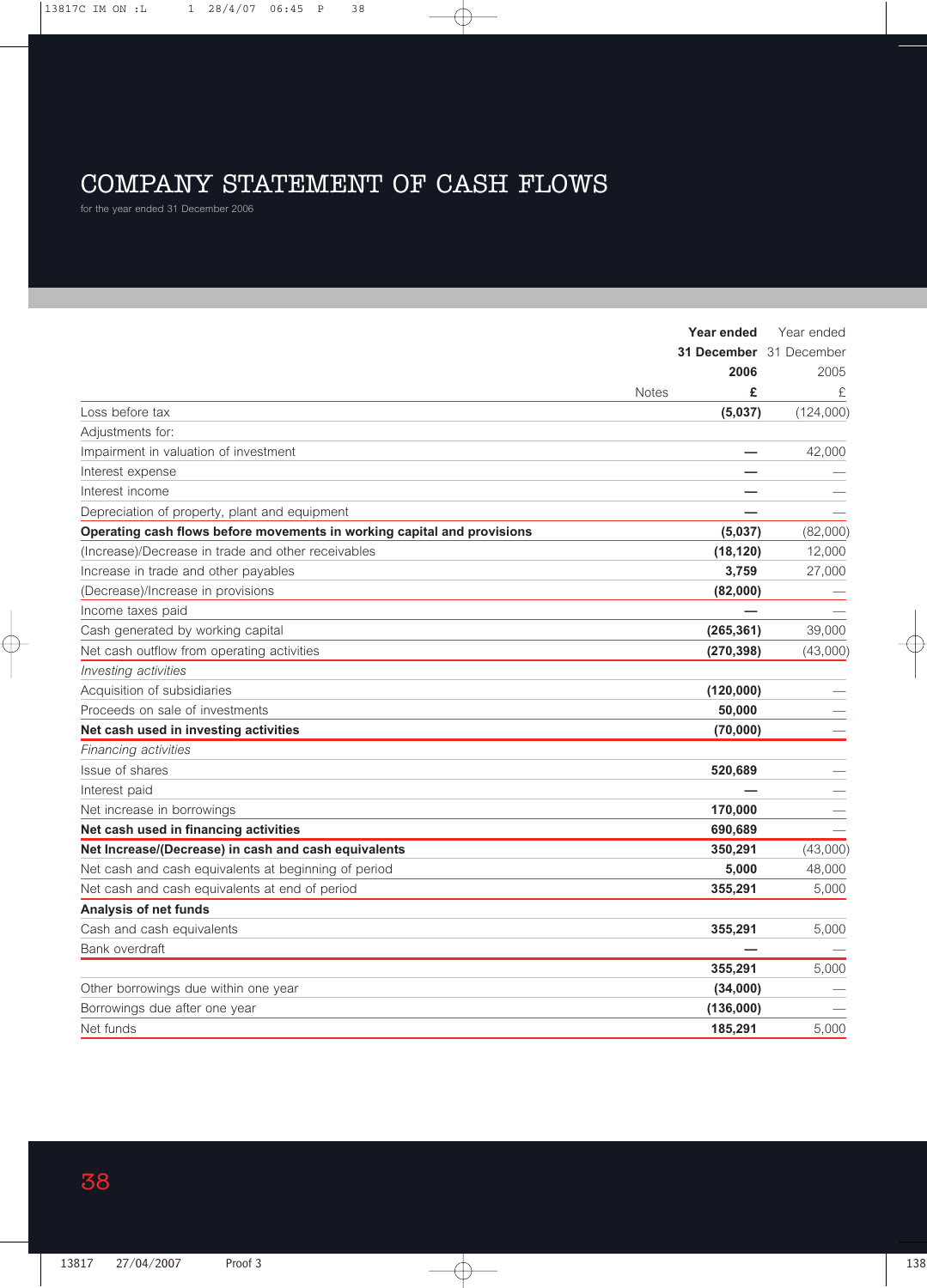## NOTICE OF 2007 ANNUAL GENERAL MEETING

Notice is hereby given that the 2007 Annual General Meeting of Crimson Tide plc will be convened at IAF Securities, 117 Jermyn Street, London SW1Y 6HH on 5 June 2007 at 11:00 am to transact the following business and consider and, if thought fit, pass the following resolutions, each such resolution to be considered as an ordinary resolution or special resolution as indicated:

## Ordinary Resolutions

- 1 To receive the report and accounts of the Company for the period ended 31 December 2006
- 2 To reappoint Messrs Shipleys LLP as auditors and authorise the Directors to fix their remuneration
- 3 To reappoint Barrie Reginald John Whipp as a Director of the Company
- 4 To reappoint Stephen Keith Goodwin as a Director of the Company
- 5 To reappoint Jeremy Walter Frederick Roth as a Director of the Company
- 6 To reappoint Rowley Stuart Ager as a Director of the Company
- 7 To reappoint Graham Basil Ashley as a Director of the Company

## Special Resolutions

To make the following amendments to the Company's Articles of Association:

- 8 To amend Article 45 by the deletion of all the words following "Company" in line 3 to the end of that Article; and
- 9 To replace Article 151 of the Company's Articles of Association with the following:

Without prejudice to the Company's right to serve notice in writing by any other method, the Company may serve any notice required under these Articles or send or supply any other document or information to a member by making the notice, document or information available on a website and/or by sending or supplying it in electronic form (within the meaning of section 1168 Companies Act 2006).

By order of the Board

### Stephen Goodwin

Company Secretary

Registered Office 10 Orange Street London WC2H 7DQ 30 April 2007

## Notes

**Proxies** 

Any member of the Company entitled to attend and vote at the above meeting may appoint one or more proxies to attend and, on a poll, to vote instead of him. A proxy need not be a member.

2 Register of Directors' share interests and contracts of service The register of interests of Directors maintained by the Company under ss324ff of the Companies Act 1985 and all Directors' contracts of service having more than one year's unexpired term are available for inspection by members at the Company's registered office during business hours and will be available for inspection at the location of the meeting for the period commencing 15 minutes prior to the commencement of the meeting and ending at the conclusion of the meeting.

39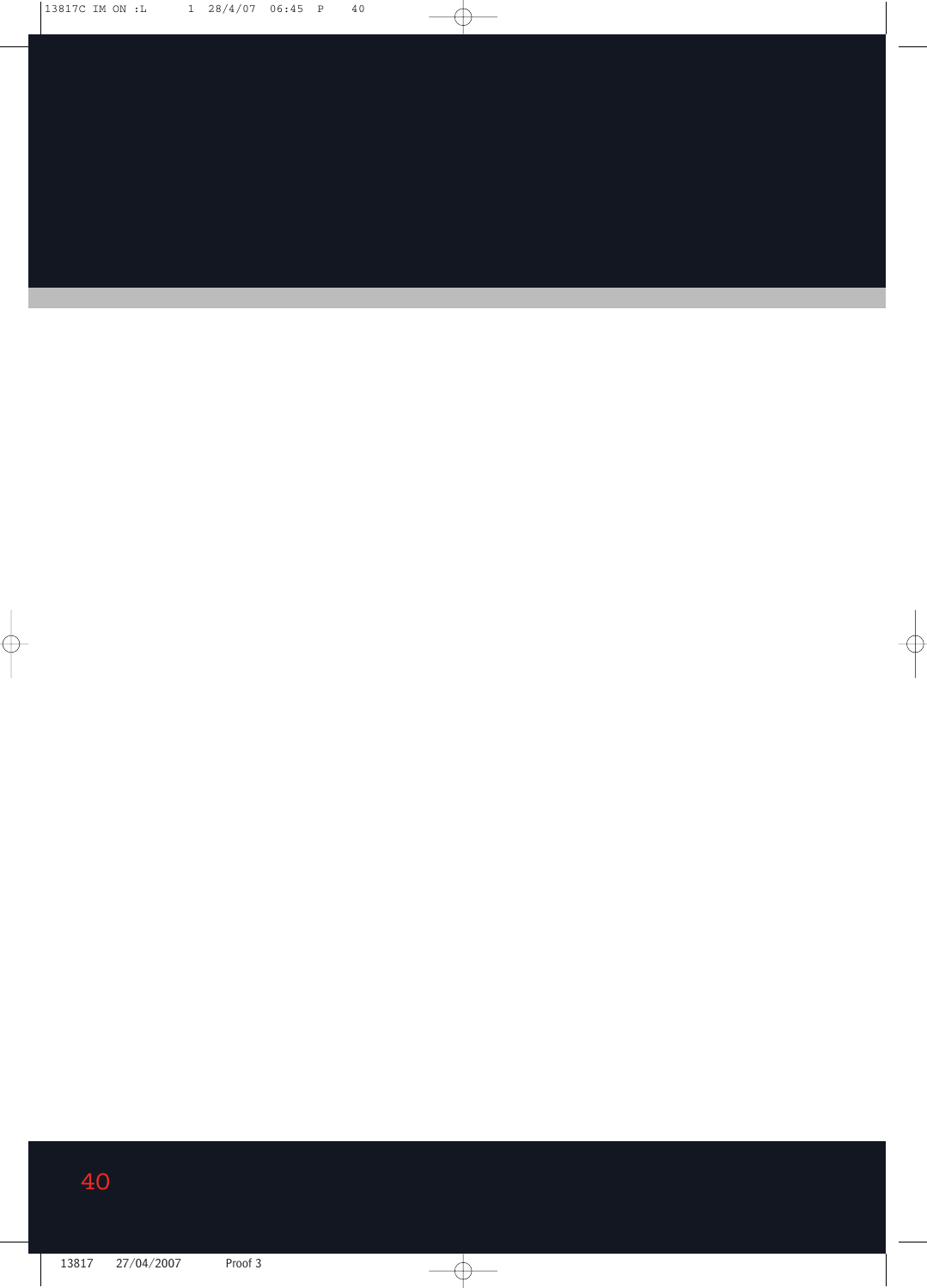Design and print by Jonesandpalmer www.jonesandpalmer.co.uk